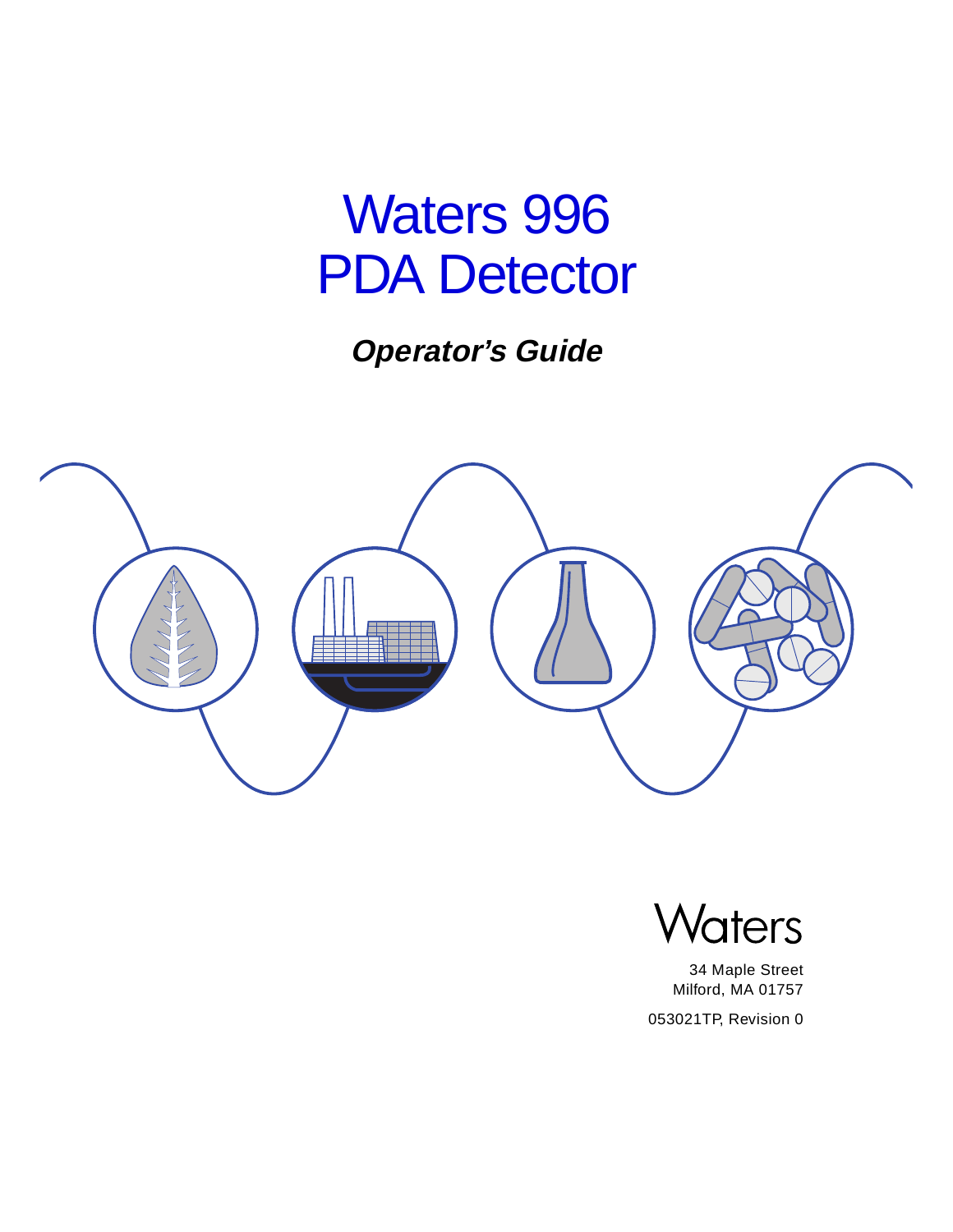# **NOTICE**

The information in this document is subject to change without notice and should not be construed as a commitment by Waters Corporation. Waters Corporation assumes no responsibility for any errors that may appear in this document. This manual is believed to be complete and accurate at the time of publication. In no event shall Waters Corporation be liable for incidental or consequential damages in connection with, or arising from, the use of this manual.

© 1997, 1993 WATERS CORPORATION. PRINTED IN THE UNITED STATES OF AMERICA. ALL RIGHTS RESERVED. THIS BOOK OR PARTS THEREOF MAY NOT BE REPRODUCED IN ANY FORM WITHOUT THE WRITTEN PERMISSION OF THE PUBLISHER.

Millennium, PowerStation, and Waters are registered trademarks and busLAC/E is a trademark of Waters Corporation.

All other trademarks are the sole property of their respective owners.



The quality management system of Waters' chromatography applications software design and manufacturing facility, Milford, Massachusetts, complies with the International Standard ISO 9001 Quality Management and Quality Assurance Standards. Waters' quality management system is periodically audited by the registering body to ensure compliance.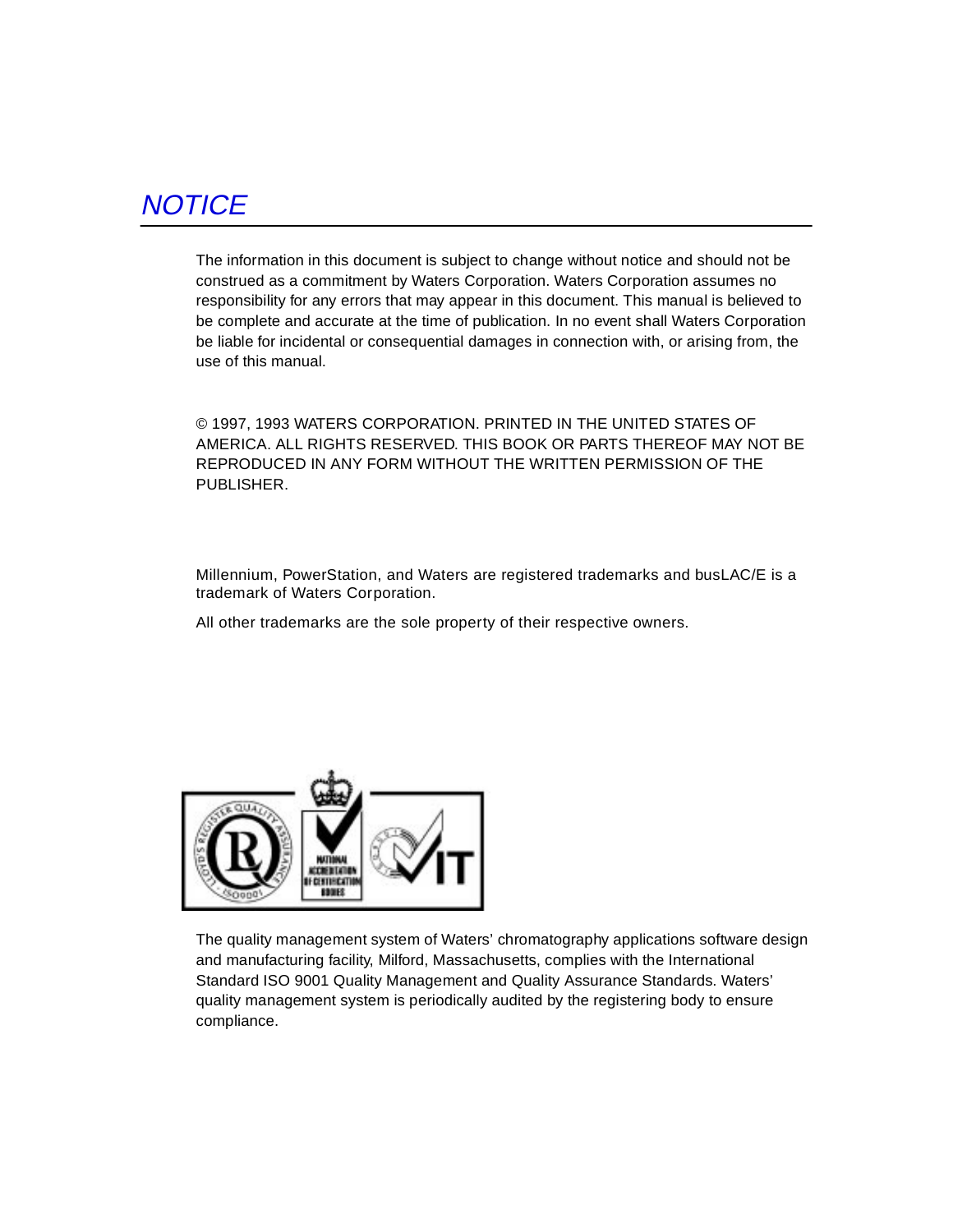

**Attention:** This is a highly sensitive instrument. Read this user's manual before using the instrument.

When you use the instrument, follow generally accepted procedures for quality control and methods development.

If you observe a change in the retention of a particular compound, in the resolution between two compounds, or in peak shape, immediately take steps to determine the reason for the changes. Until you determine the cause of a change, do not rely upon the results of the separations.



**Caution:** For continued protection against fire hazard, replace fuses with those of the same type and rating.



**Attention:** Changes or modifications to this unit not expressly approved by the party responsible for compliance could void the user's authority to operate the equipment.

**Attention:** This equipment has been tested and found to comply with the limits for a Class A digital device, pursuant to Part 15 of the FCC rules. These limits are designed to provide reasonable protection against harmful interference when the equipment is operated in a commercial environment. This equipment generates, uses, and can radiate radio frequency energy, and, if not installed and used in accordance with the instruction manual, may cause harmful interference to radio communications. Operation of this equipment in a residential area is likely to cause harmful interference, in which case you must correct the interference at your own expense.

Shielded cables must be used with this unit to ensure compliance with Class A FCC limits.

**Note:** The Installation Category (Overvoltage Category) for this instrument is Level II. The Level II category pertains to equipment that receives its electrical power from a local level, such as an electrical wall outlet.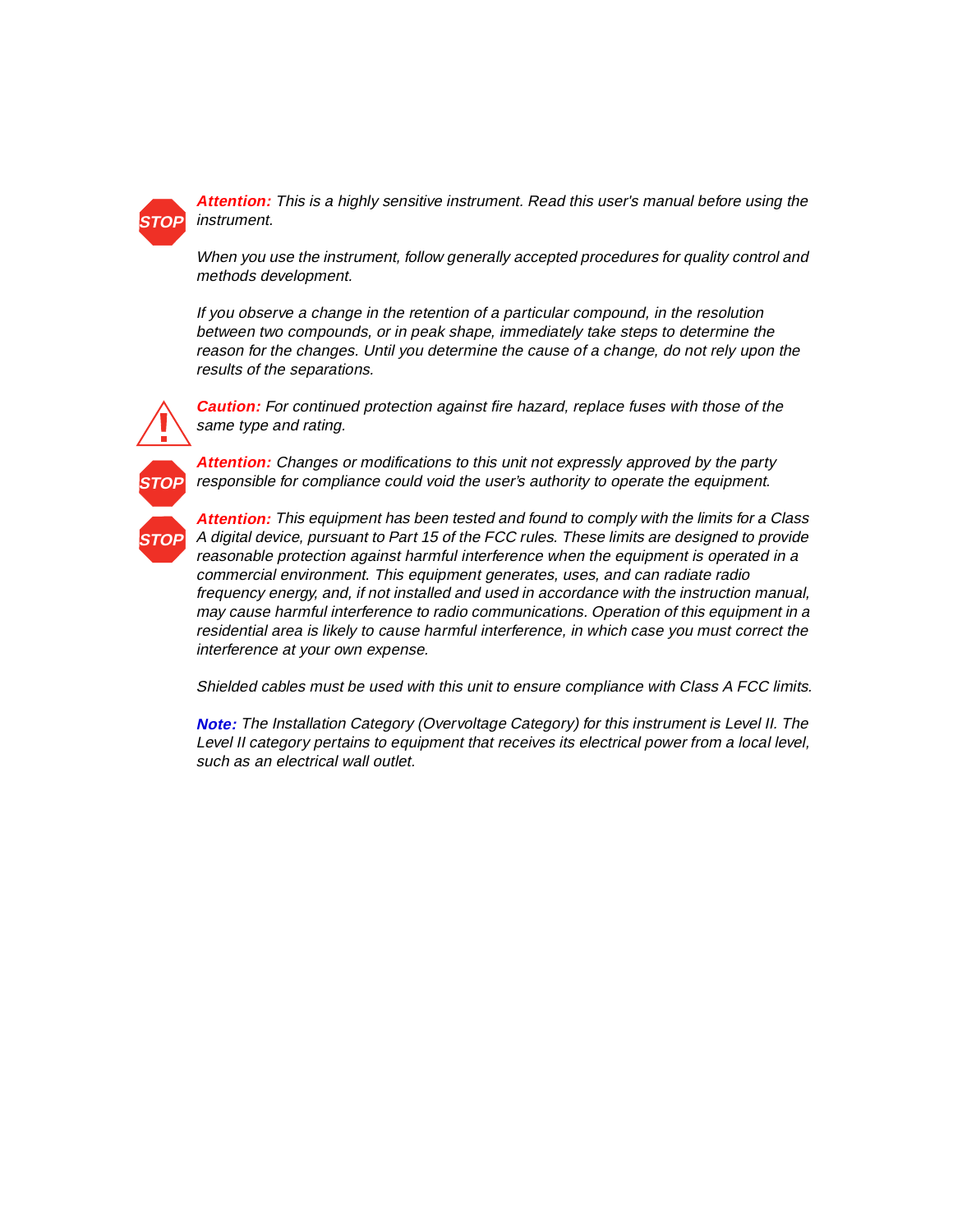#### **Canadian Emissions Notice**

This digital apparatus does not exceed the Class A limits for radio noise emissions from digital apparatus set forth in the Radio Interference Regulations of the Canadian Department of Communications.

Le présent appareil numérique n'émet pas de bruits radioélectriques dépassant les limites applicables aux appareils numériques de la classe A prescrites dans les règlements sur le brouillage radioélectrique édictés par le Ministère des Communications du Canada.



#### **Symbols Used on the Waters 996 Photodiode Array Detector**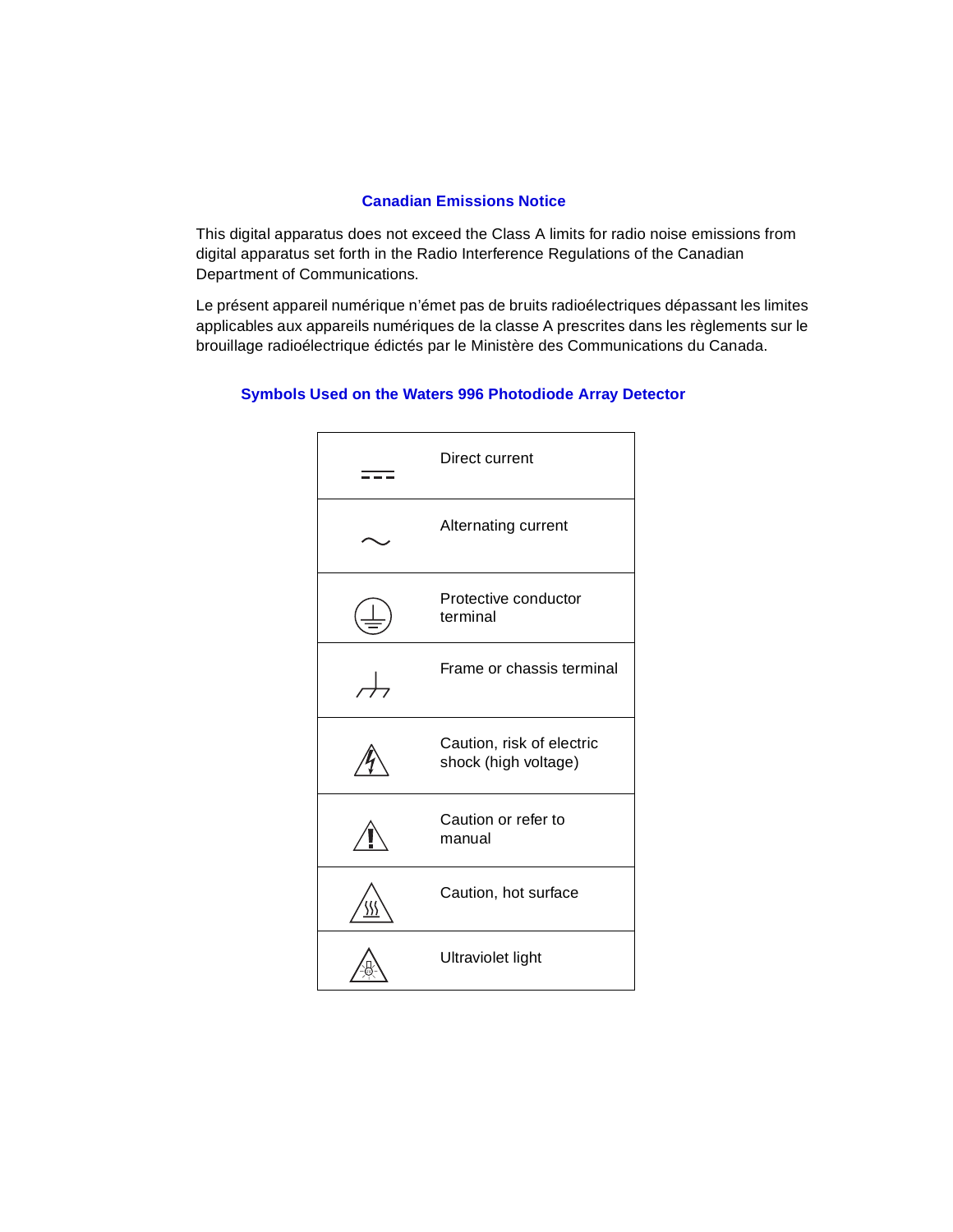# Table of Contents

| <b>Chapter 1</b> |                                               |  |
|------------------|-----------------------------------------------|--|
|                  |                                               |  |
|                  |                                               |  |
|                  |                                               |  |
|                  |                                               |  |
|                  | 1.3.1 Connecting the IEEE-488 Cable 16        |  |
|                  |                                               |  |
|                  | 1.4 Non-IEEE-488 Communication Connections 19 |  |
|                  | 1.4.1 Connecting Analog Output Cables  19     |  |
|                  |                                               |  |
|                  |                                               |  |
|                  |                                               |  |
| <b>Chapter 2</b> |                                               |  |
|                  |                                               |  |
|                  |                                               |  |
|                  |                                               |  |
|                  |                                               |  |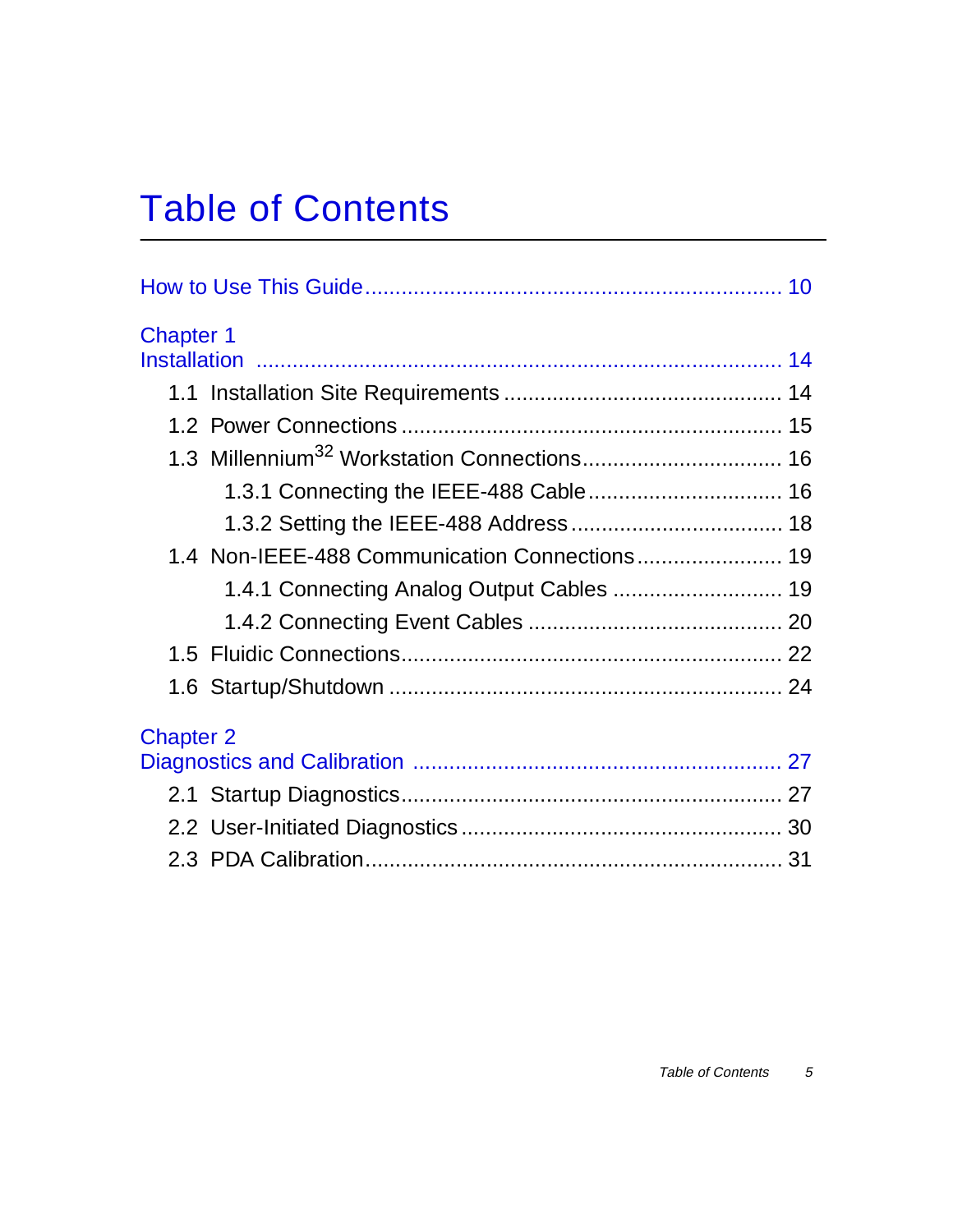# Chapter 3

| 3.1              |                                                     |  |
|------------------|-----------------------------------------------------|--|
|                  |                                                     |  |
|                  |                                                     |  |
|                  | 3.1.3 Disassembling and Cleaning the Flow Cell 36   |  |
|                  |                                                     |  |
|                  |                                                     |  |
|                  |                                                     |  |
|                  |                                                     |  |
|                  |                                                     |  |
| <b>Chapter 4</b> |                                                     |  |
|                  |                                                     |  |
|                  |                                                     |  |
|                  |                                                     |  |
|                  |                                                     |  |
|                  |                                                     |  |
|                  |                                                     |  |
|                  |                                                     |  |
|                  |                                                     |  |
| <b>Chapter 5</b> |                                                     |  |
|                  |                                                     |  |
|                  |                                                     |  |
|                  |                                                     |  |
|                  | 5.2.1 Vectors Derived from Two Wavelengths 56       |  |
|                  | 5.2.2 Vectors Derived from Multiple Wavelengths  56 |  |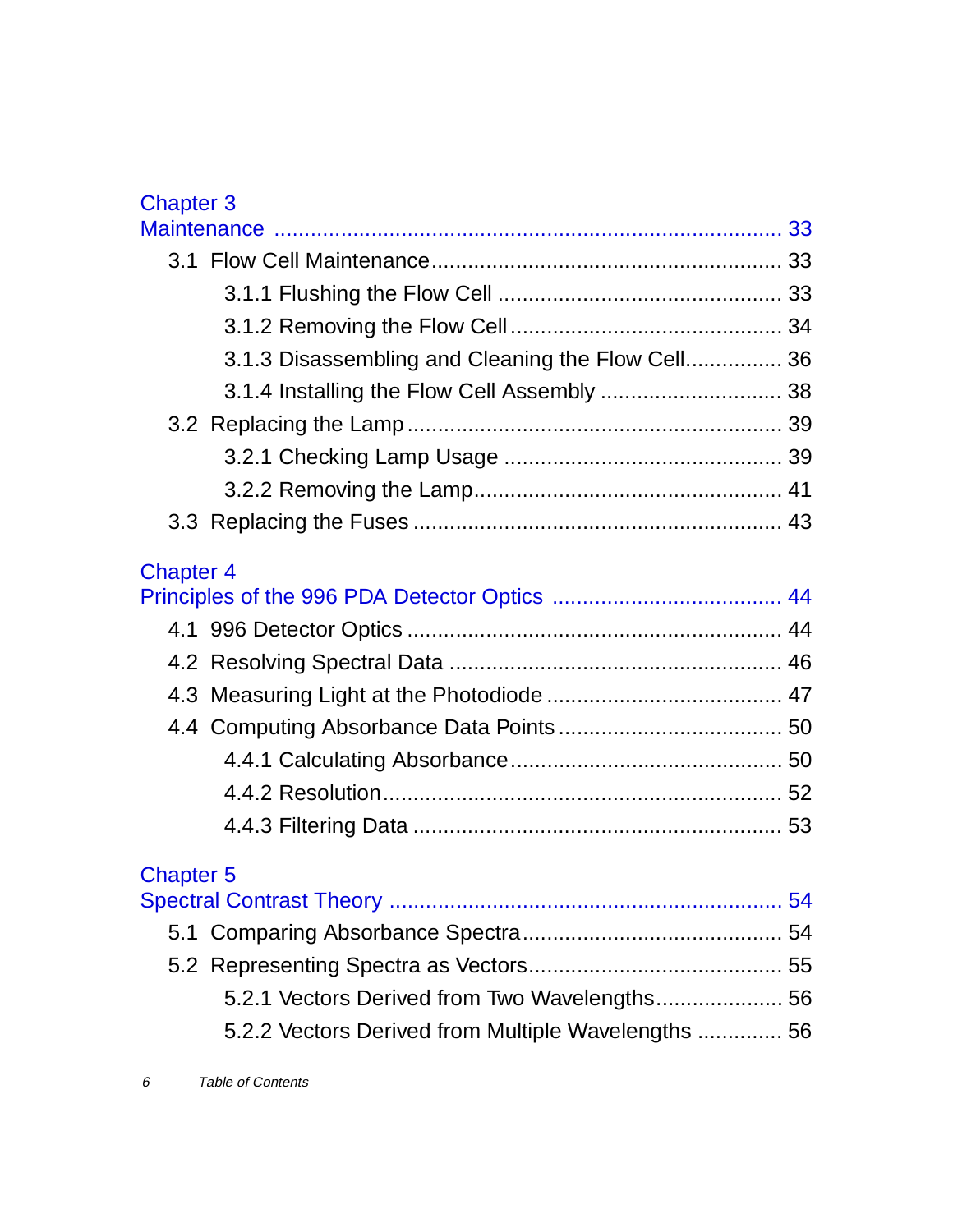| <b>Appendix A</b>                              |  |
|------------------------------------------------|--|
| <b>Appendix B</b>                              |  |
| <b>Appendix C</b>                              |  |
|                                                |  |
| C.2 Shipments, Damages, Claims, and Returns 69 |  |
| <b>Appendix D</b>                              |  |
|                                                |  |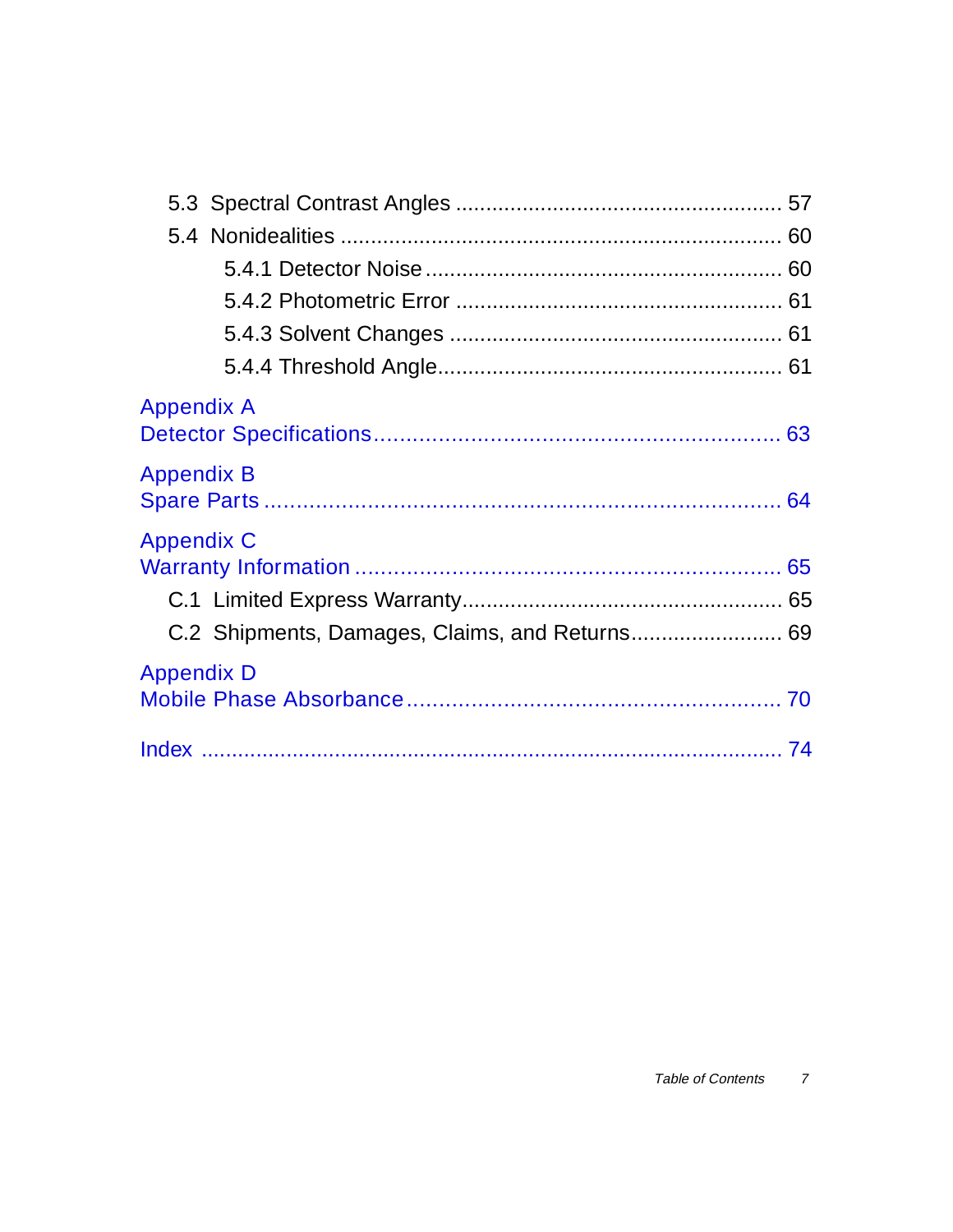# List of Figures

| $1 - 1$ |                                                            |  |
|---------|------------------------------------------------------------|--|
| $1 - 2$ |                                                            |  |
| $1 - 3$ |                                                            |  |
| $1 - 4$ |                                                            |  |
| $1 - 5$ |                                                            |  |
| $1 - 6$ |                                                            |  |
| $1 - 7$ |                                                            |  |
| $1 - 8$ |                                                            |  |
| $2 - 1$ |                                                            |  |
| $3 - 1$ |                                                            |  |
| $3 - 2$ |                                                            |  |
| $3-3$   | Flow Cell and Fluidic Connections Assemblies  36           |  |
| $3 - 4$ |                                                            |  |
| $3-5$   |                                                            |  |
| $3-6$   |                                                            |  |
| $3 - 7$ |                                                            |  |
| $3 - 8$ |                                                            |  |
| $4 - 1$ |                                                            |  |
| $4 - 2$ |                                                            |  |
| $4 - 3$ |                                                            |  |
| $4 - 4$ |                                                            |  |
| $5 - 1$ |                                                            |  |
| $5-2$   |                                                            |  |
| $5 - 3$ |                                                            |  |
| $5 - 4$ |                                                            |  |
| $5-5$   | Absorbance Spectra of a Compound at Two Concentrations  60 |  |
| $5-6$   | Effects of pH and Solvent Concentration on the Absorbance  |  |
|         |                                                            |  |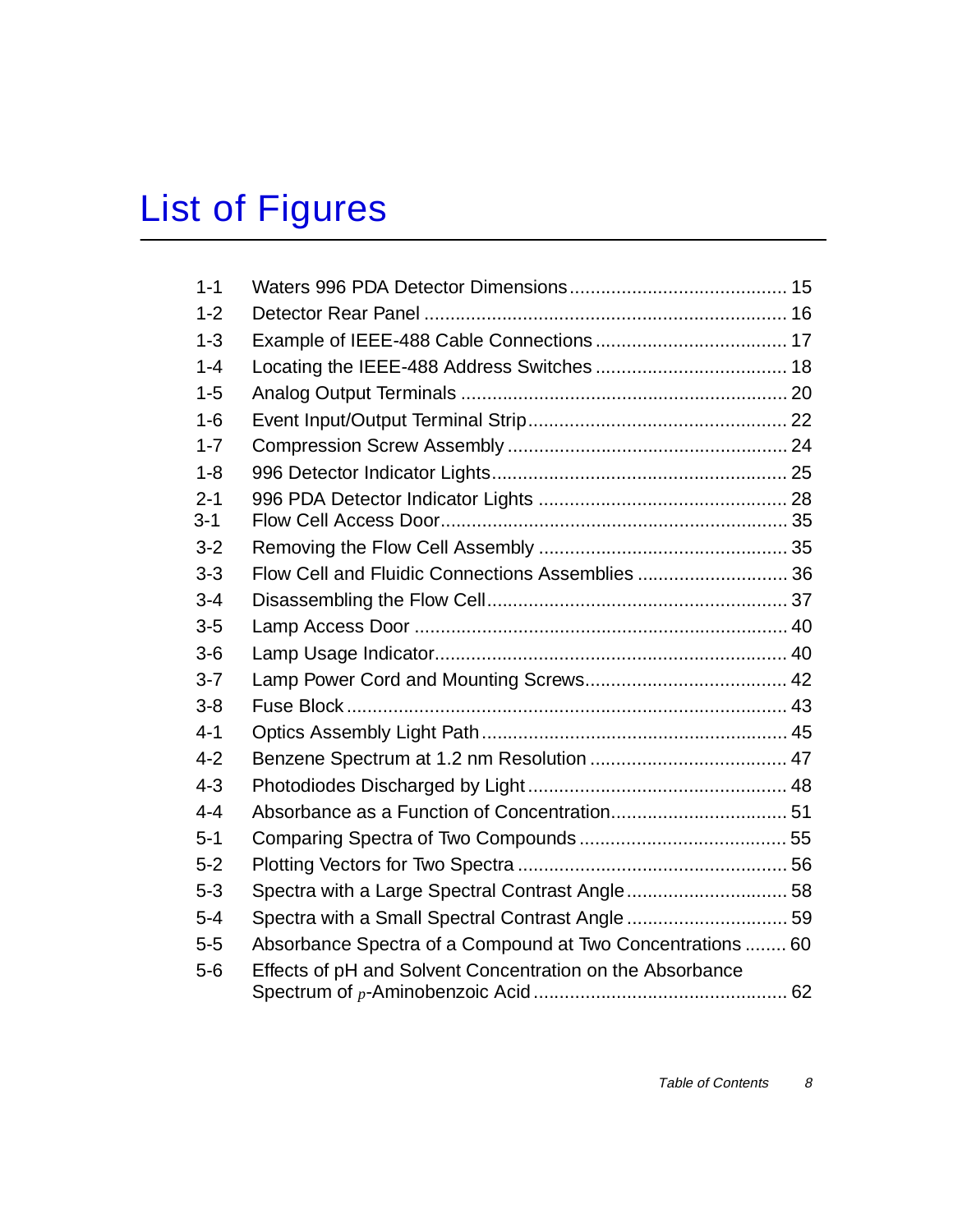# List of Tables

| $1 - 1$ |                                                              |  |
|---------|--------------------------------------------------------------|--|
| $1 - 2$ | Event In (Inject Start) Terminal Specifications on TTL       |  |
| $1-3$   | Event Out Terminal Specifications on Contact Closure 21      |  |
| $2 - 1$ |                                                              |  |
| $4 - 1$ |                                                              |  |
|         |                                                              |  |
| $B-1$   |                                                              |  |
| $C-1$   |                                                              |  |
|         | D-1 Mobile Phase Absorbance Measured Against Air or Water 70 |  |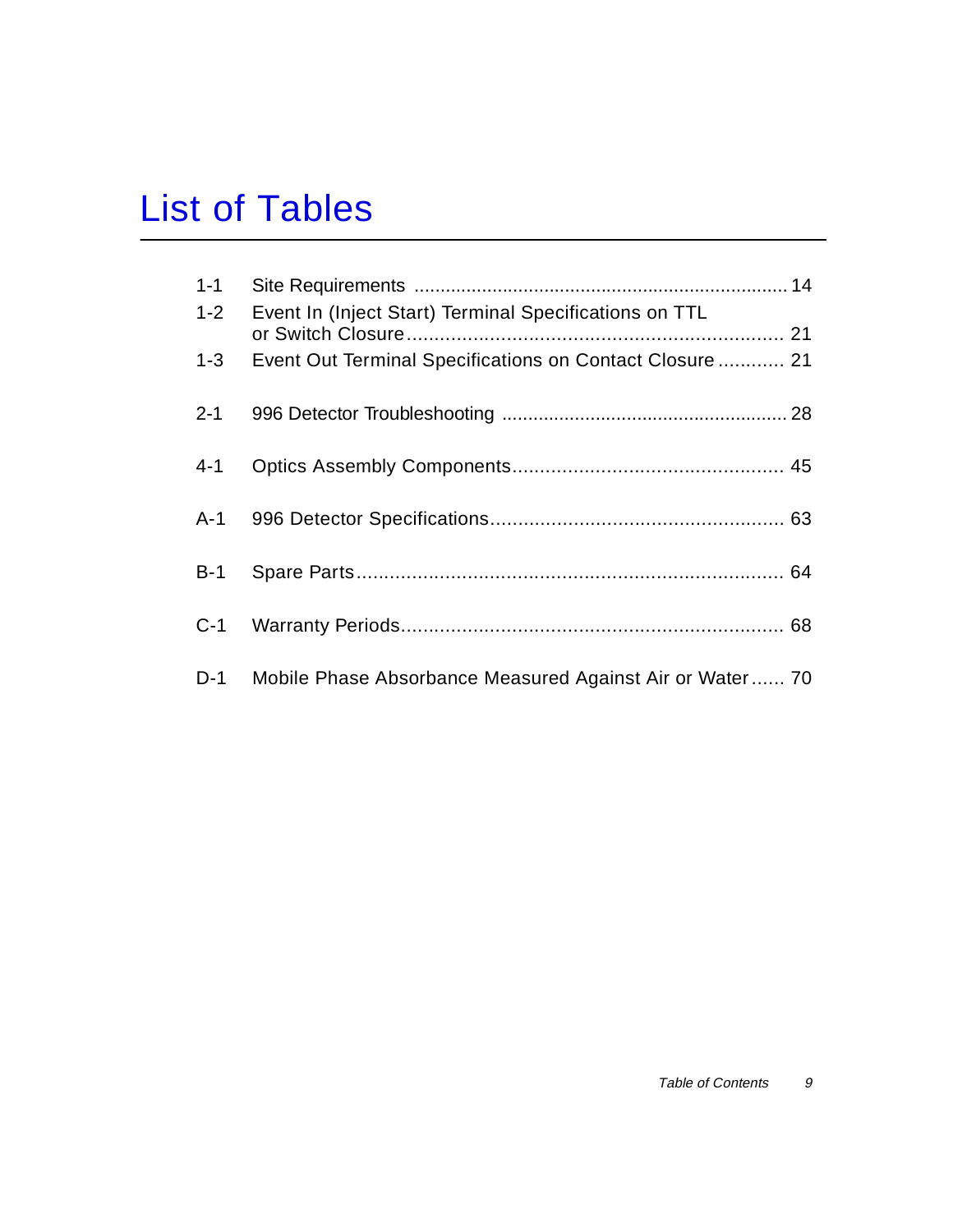# <span id="page-9-0"></span>How to Use This Guide

## Purpose of This Guide

The Waters 996 PDA Detector Operator's Guide describes the procedures for installing, maintaining, and troubleshooting the Waters® 996 PDA Detector. It also describes detector optics and the principles of Spectral Contrast used in the Millennium<sup>32</sup> software for analyzing the data from the PDA detector. Also included is information on vector analysis, mobile phase absorbance, specifications, and the warranty.

### Audience

This guide is intended for individuals who need to install, operate, maintain, and troubleshoot the Waters 996 PDA Detector. It is also intended for users who need to understand the Spectral Contrast principles underlying the processing of PDA detector data by Millennium $32$  software.

## Structure of This Guide

The Waters 996 PDA Detector Operator's Guide is divided into chapters and appendixes. Each chapter and appendix page is marked with a tab and a footer to help you quickly access information.

The following table describes the material covered in each chapter and appendix of this guide.

| <b>Chapter/Appendix</b>                                           | <b>Description</b>                                                                                                                                          |
|-------------------------------------------------------------------|-------------------------------------------------------------------------------------------------------------------------------------------------------------|
| Chapter 1, Installation                                           | Describes how to install and set up the 996 detector.                                                                                                       |
| <b>Chapter 2, Diagnostics</b><br>and Calibration                  | Describes how to troubleshoot the 996 detector.                                                                                                             |
| Chapter 3,<br><b>Maintenance</b>                                  | Describes how to replace the flow cell, the lamp, and the fuse.                                                                                             |
| Chapter 4, Principles of<br>the 996 PDA Detector<br><b>Optics</b> | Explains the principles involved in resolving spectral data,<br>measuring light at the photodiode, verifying wavelengths, and<br>computing absorbance data. |
| <b>Chapter 5, Spectral</b><br><b>Contrast Theory</b>              | Describes the calculations used for Spectral Contrast.                                                                                                      |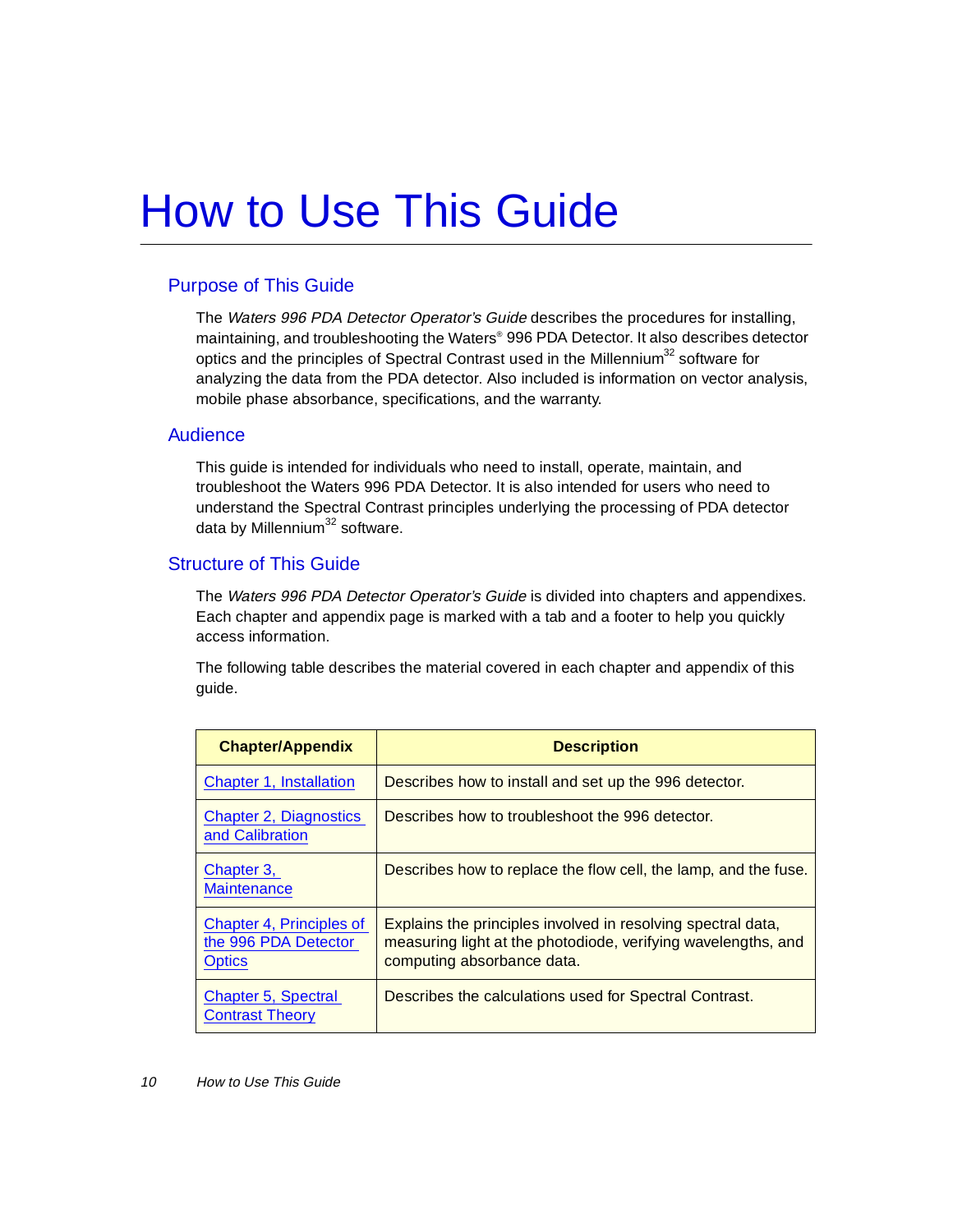| <b>Chapter/Appendix</b>                       | <b>Description</b>                                                                  |
|-----------------------------------------------|-------------------------------------------------------------------------------------|
| Appendix A, Detector<br><b>Specifications</b> | Provides the specifications of the Waters 996 PDA detector.                         |
| Appendix B, Spare<br><b>Parts</b>             | Provides a list of recommended and optional spare parts.                            |
| Appendix C, Warranty<br><b>Information</b>    | Includes warranty and service information.                                          |
| Appendix D, Mobile<br><b>Phase Absorbance</b> | Provides a table of absorbances at several wavelengths for<br>common mobile phases. |

## Related Documentation

The table below lists other guides related to the Waters 996 PDA Detector Operator's Guide.

| Title                                                                           | <b>Description</b>                                                                                                                                                                                                                                                                                    |
|---------------------------------------------------------------------------------|-------------------------------------------------------------------------------------------------------------------------------------------------------------------------------------------------------------------------------------------------------------------------------------------------------|
| Millennium <sup>32</sup> Online<br>Help                                         | Describes all Millennium <sup>32</sup> windows, menus, menu selections,<br>and dialog boxes. Also includes reference information and<br>procedures for performing all tasks required to use the<br>Millennium <sup>32</sup> software. Included as part of the Millennium <sup>32</sup><br>software.   |
| Millennium <sup>32</sup> Software<br><b>Getting Started Guide</b>               | Provides an introduction to the Millennium <sup>32</sup> System.<br>Describes the basics of how to use Millennium <sup>32</sup> software to<br>acquire data, develop a processing method, review results,<br>and print a report. Also covers basics for managing projects<br>and configuring systems. |
| Millennium <sup>32</sup> PDA<br><b>Software Getting</b><br><b>Started Guide</b> | Describes the basics of how to use Millennium <sup>32</sup> PDA software<br>to develop a PDA processing method and to review PDA<br>results                                                                                                                                                           |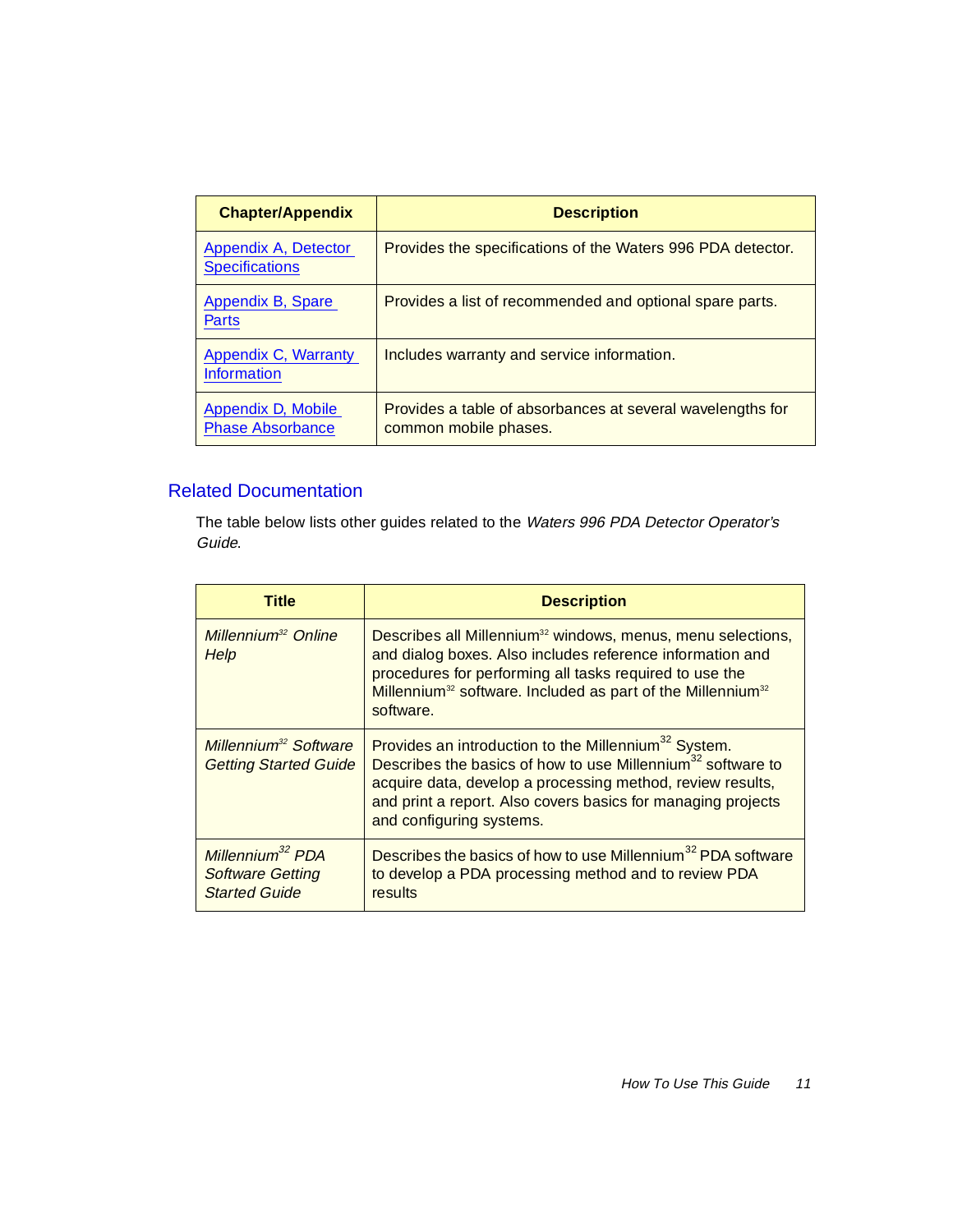| <b>Title</b>                                                                   | <b>Description</b>                                                                                                                                                                                                                                                                                                                                                                                                      |
|--------------------------------------------------------------------------------|-------------------------------------------------------------------------------------------------------------------------------------------------------------------------------------------------------------------------------------------------------------------------------------------------------------------------------------------------------------------------------------------------------------------------|
| Millennium <sup>32</sup> System<br>Installation/<br><b>Configuration Guide</b> | Describes Millennium <sup>32</sup> software installation, including the<br>stand-alone workstation, PowerStation™ system, and<br>client/server system. Discusses how to configure the<br>computer and chromatographic instruments as part of the<br>Millennium <sup>32</sup> system. Also covers the installation,<br>configuration, and use of the busLAC/E card and LAC/E <sup>32</sup><br><b>Acquisition Server.</b> |
| Waters 996 PDA<br><b>Detector Qualification</b><br>workbook                    | Describes qualification procedures for the PDA detector.                                                                                                                                                                                                                                                                                                                                                                |

### Related Adobe™ Acrobat Reader Documentation

For detailed information about using the Adobe Acrobat Reader, refer to the Adobe Acrobat Reader Online Guide. This Online Guide covers procedures such as viewing, navigating and printing electronic documentation from Adobe Acrobat Reader.

## Printing From This Electronic Document

Adobe Acrobat Reader lets you easily print pages, pages ranges, or the entire electronic document by selecting **Print** from the File menu. For optimum print quantity, Waters recommends that you specify a Postscript printer driver for your printer. Ideally, use a printer that supports 600 dpi print resolution.

## Conventions Used in This Guide

This guide uses the following conventions to make text easier to understand.

• **Purple Text** indicates user action. For example:

Press **0**, then press **Enter** for the remaining fields.

• Italic text denotes new or important words, and is also used for emphasis. For example:

An instrument method tells the software how to acquire data.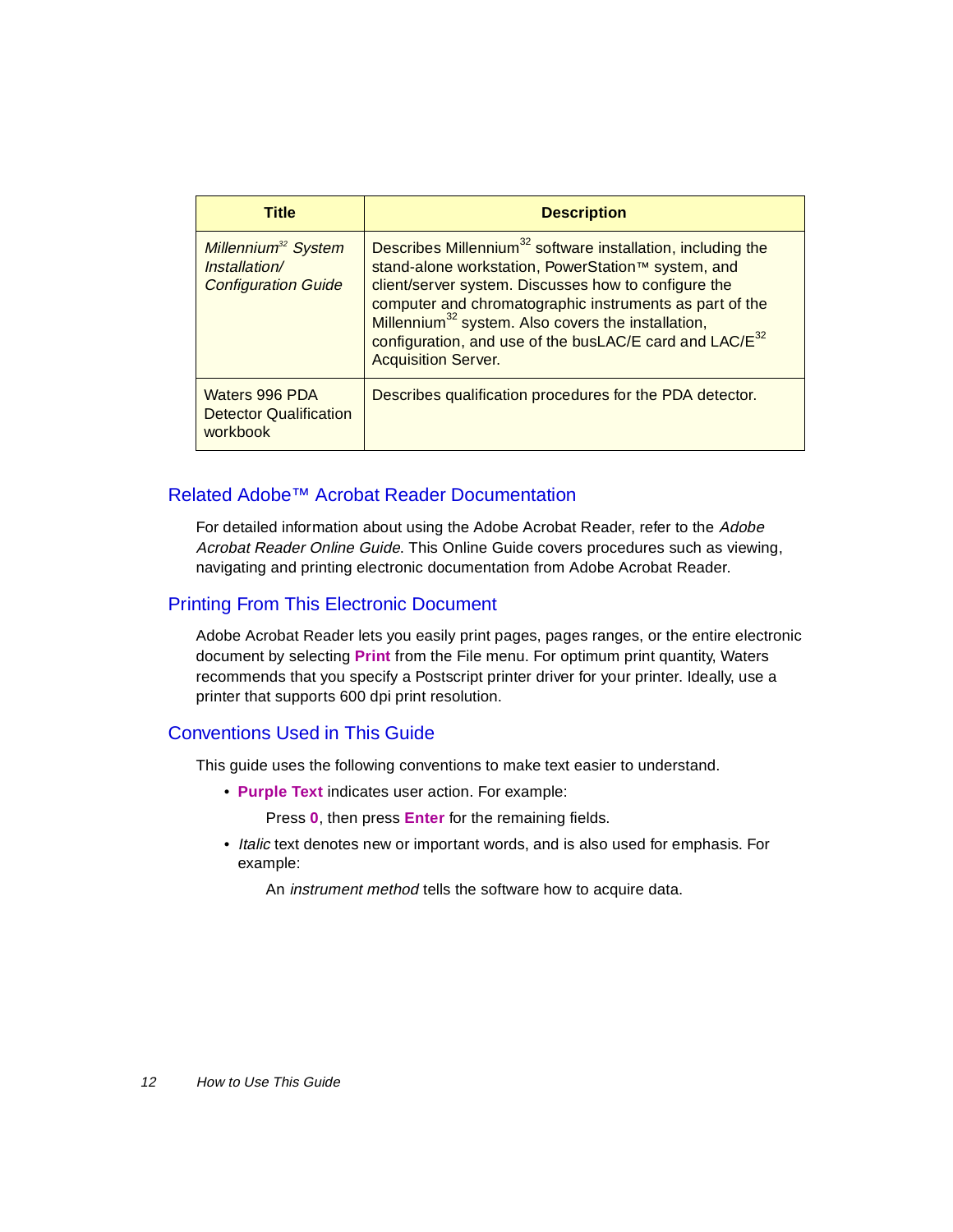• Underlined, Blue Color text indicates hypertext cross-references to a specific chapter, section, subsection, or sidehead. Clicking this topic using the hand symbol automatically brings you to this topic within the electronic document. Right-clicking and selecting **Go Back** from the popup context menu brings you back to the originating topic. For example:

Before you replace the detector lamp, check the lamp usage indicator located to the front of the lamp retainer, as described in **Section 3.2.1**, Checking Lamp [Usage](#page-38-0).

#### Notes, Attentions, and Cautions

• Notes call out information that is important to the operator. For example:

**Note:** Record your results before you proceed to the next step.

• Attentions provide information about preventing possible damage to the system or equipment. For example:



Attention: To avoid damaging the detector flow cell, do not touch the flow cell window.

• Cautions provide information essential to the safety of the operator. For example:



**Caution:** To avoid chemical or electrical hazards, always observe safe laboratory practices when operating the system.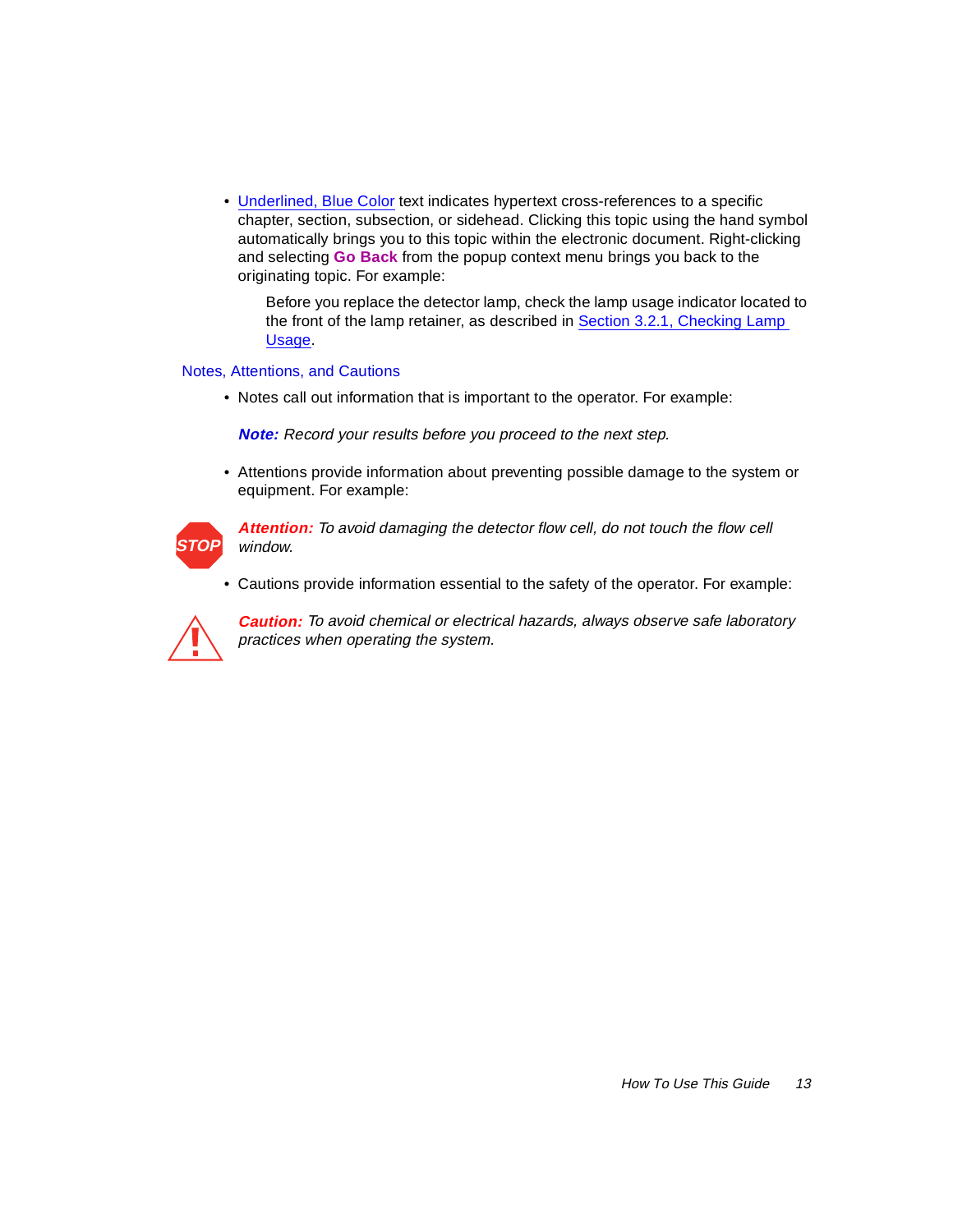<span id="page-13-0"></span>

**1**

The Waters® 996 Photodiode Array (PDA) Detector operates in any standard laboratory environment. The detector requires electrical power, sample and waste fluidic lines, and the Millennium®<sup>32</sup> Workstation. Optional connections on the detector rear panel allow communication with chart recorders, data integrators, and other instruments that are not compatible with Millennium software control.

# 1.1 Installation Site Requirements

Install the Waters 996 PDA Detector [\(Figure 1-1](#page-14-0)) at a site that meets the specifications listed in Table 1-1.

#### Table 1-1 Site Requirements

| <b>Factor</b>            | <b>Specification</b>                                                              |
|--------------------------|-----------------------------------------------------------------------------------|
| Ambient temperature      | 4 to 40° C (39 to 104° F)                                                         |
| <b>Relative humidity</b> | 20 to 80 percent,<br>noncondensing                                                |
| Bench space              | Width: 11.5 in. (29 cm)<br>Depth: 24 in. (61 cm)<br>Height: 8.125 in. (22)<br>cm) |
| <b>Bench support</b>     | Capable of supporting<br>31.5 pounds (14.3 kg)                                    |
| Clearance                | At least 4 in. (10 cm) on<br>the back and left sides<br>for ventilation           |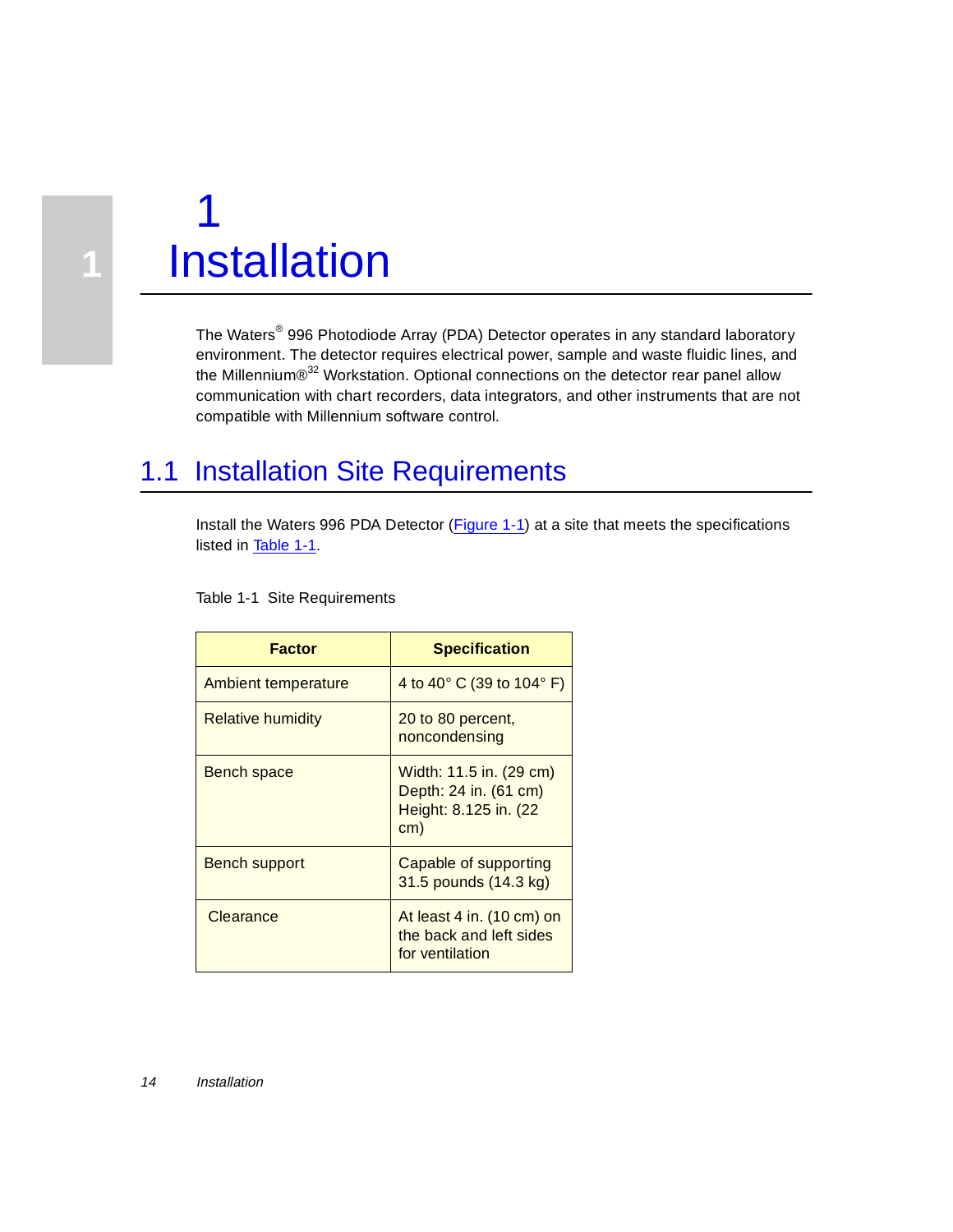<span id="page-14-0"></span>

Figure 1-1 Waters 996 PDA Detector Dimensions

# 1.2 Power Connections

Ensure that power connections for the 996 PDA Detector are made according to the procedures that follow.

## Operating Voltage

The 996 PDA Detector has a universal input power supply that requires no voltage adjustment. The electrical power requirements for the Waters 996 PDA Detector are:

- **Voltage range:** 95 to 240 Vac (±10%)
- **Frequency range:** 50 to 60 Hz (±3 Hz)

#### Fuses

The Waters 996 PDA Detector is shipped with fuses rated for North American operation. If you operate the Waters 996 PDA Detector in another location, install the IEC-rated fuses (supplied in the Waters 996 Detector Startup Kit) in the fuse holder in the rear of the detector (refer to [Section 3.3, Replacing the Fuses](#page-42-0)).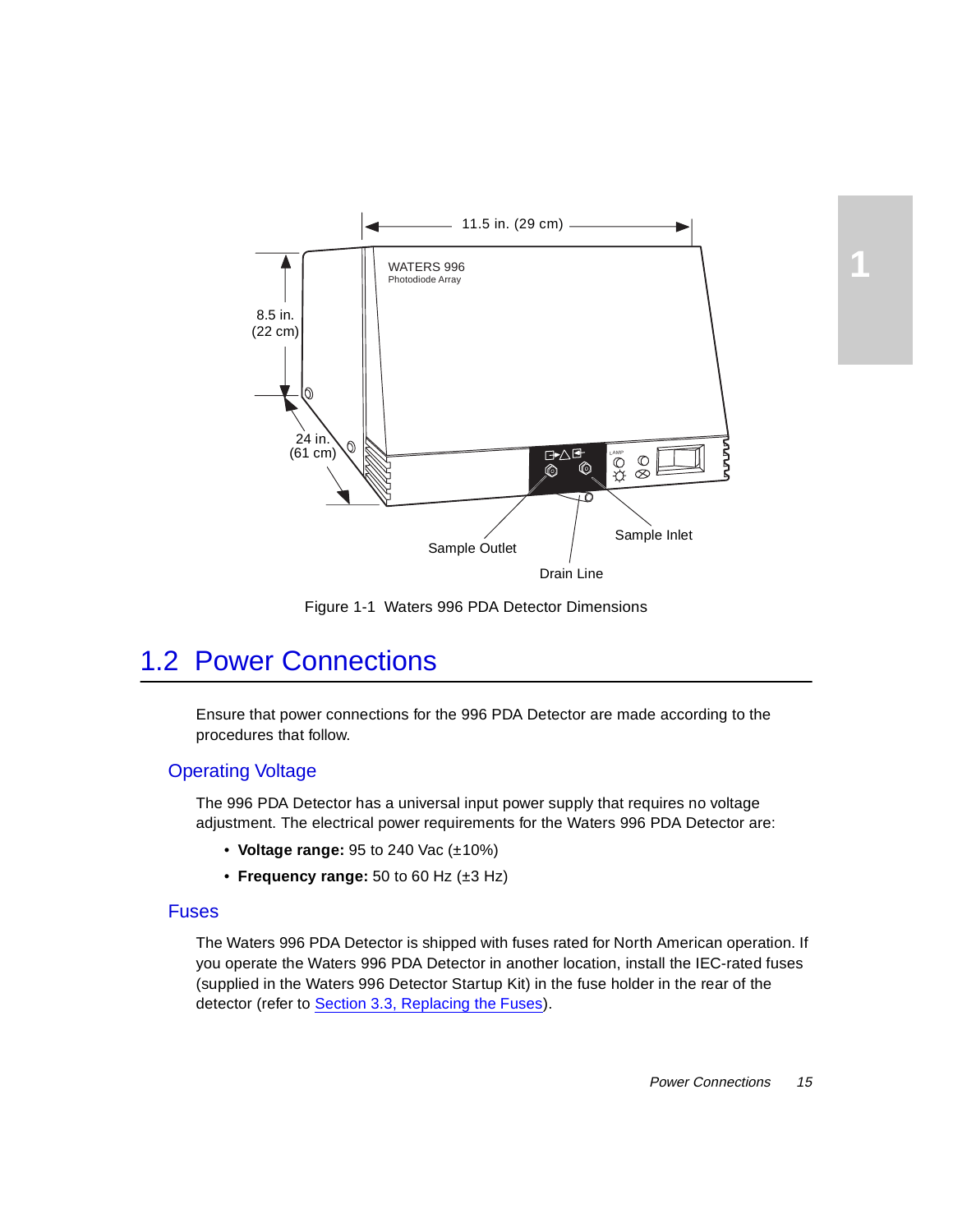## <span id="page-15-0"></span>Connecting the Power Cord

Connect one end of the 996 detector power cord to the rear panel power receptacle (Figure 1-2) and the other end to a power outlet.





# 1.3 Millennium<sup>32</sup> Workstation Connections

The 996 detector requires signal connections to the Millennium<sup>32</sup> Workstation over the IEEE-488 bus. All detector control and data acquisition communications take place over the IEEE-488 bus.

**Note:** If an inject start signal is not available over the IEEE-488 bus, you must provide a signal at the Event In terminals on the 996 detector rear panel (see Section 1.4.2, [Connecting Event Cables](#page-19-0)).

# 1.3.1 Connecting the IEEE-488 Cable

**Note:** If the 996 detector is to be rack-mounted or stacked on other instruments, use the right-angle adaptor included in the Startup Kit when you make the IEEE-488 connection.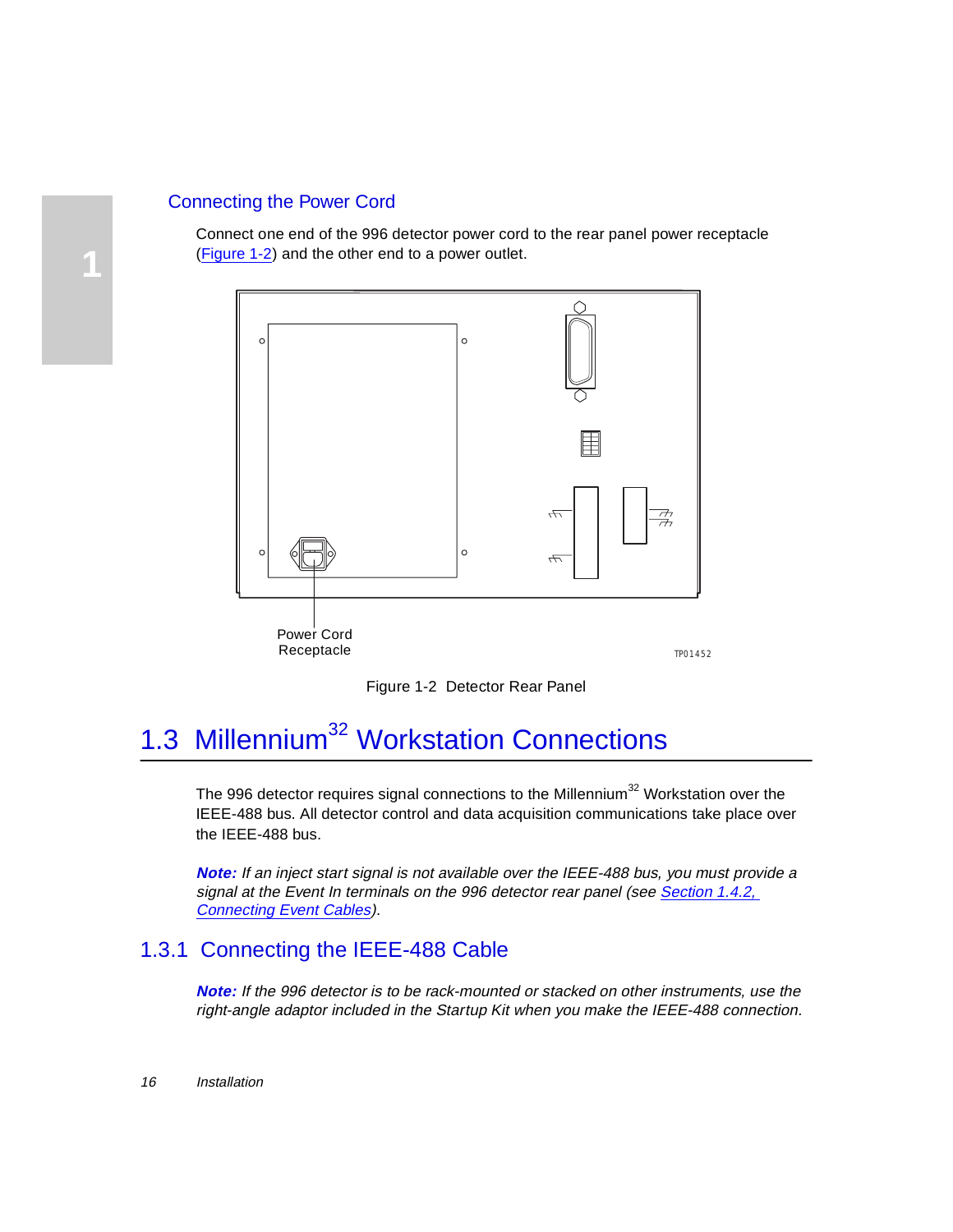<span id="page-16-0"></span>To connect the 996 detector to a Millennium<sup>32</sup> Workstation:

1. Connect one end of the IEEE-488 cable to the IEEE-488 receptacle on the rear panel of the 996 detector. Connect the other end of the cable (stackable connector for daisy-chaining additional instruments) to the IEEE-488 connector on any of the other instruments in your chromatographic system (Figure 1-3).



Figure 1-3 Example of IEEE-488 Cable Connections

**Note:** The order in which you connect IEEE-488 devices to the busLAC/E card on the workstation is not important. For example, you can connect the 2690 separations module before or after the 996 detector.

- 2. Use another IEEE-488 cable to connect to the stackable connector on the first instrument and the IEEE-488 connector on another instrument.
- 3. Repeat step 2 for each IEEE-488 instrument in your chromatographic system, up to a maximum of 14 IEEE-488 instruments.

**Note:** Keep in mind cable-length limitations when you set up your system. For a list of IEEE-488 interface guidelines, refer to the Millennium<sup>32</sup> System Installation/Configuration Guide, Section 2.3.1, Connecting IEEE-488 Devices.

4. Ensure that all IEEE-488 cable screws are fastened finger-tight.

**1**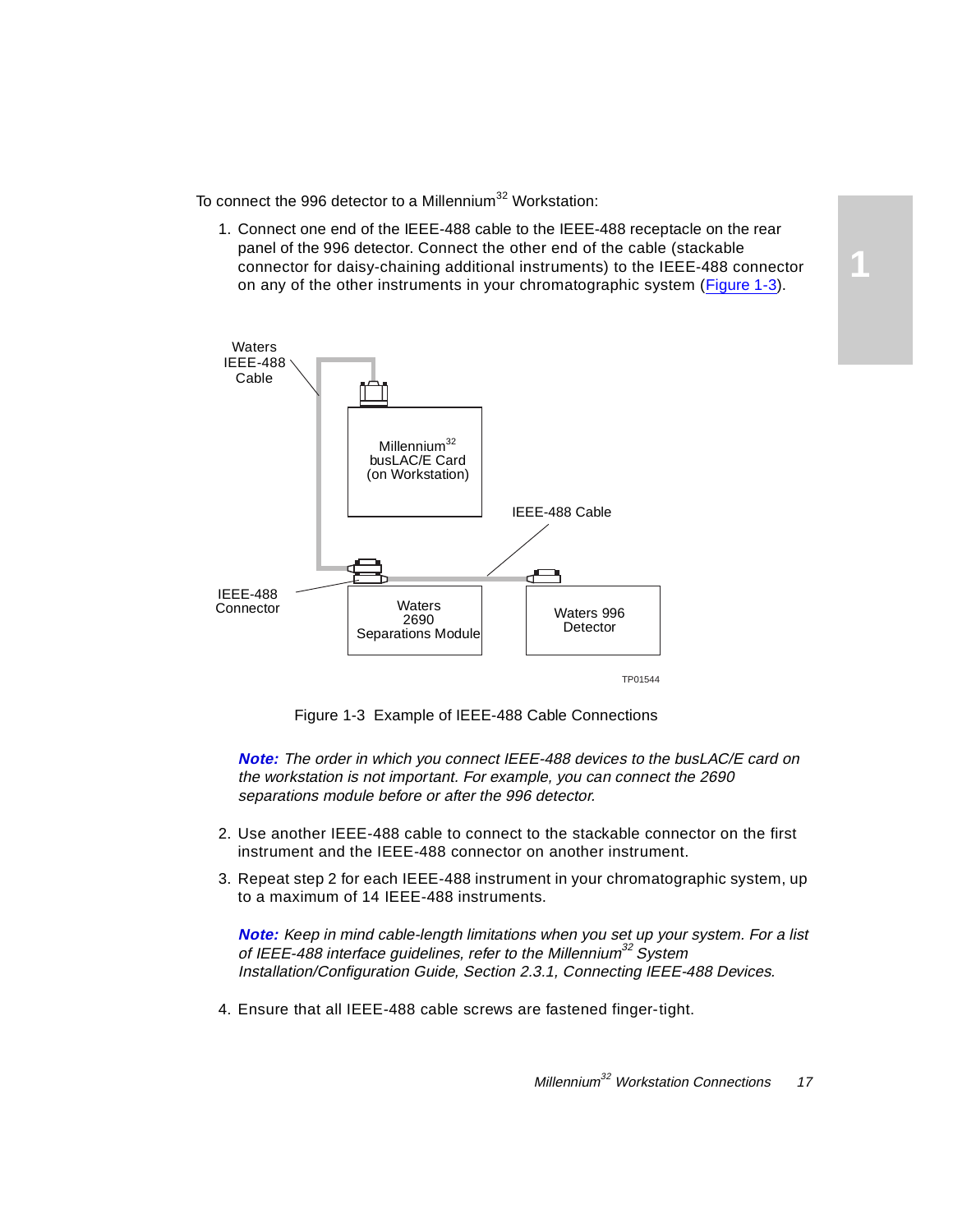# <span id="page-17-0"></span>1.3.2 Setting the IEEE-488 Address

To set the IEEE-488 address for the 996 detector:

1. Use a small screwdriver (or similar device) to set the DIP switches on the detector rear panel (Figure 1-4) to the IEEE-488 address of the 996 detector. The address must be a number from 2 to 29 and must be unique within your network.

Refer to the Millennium<sup>32</sup> System Installation/Configuration Guide, Section 2.3.1, Connecting IEEE-488 Devices, for the correct IEEE-488 DIP switch settings.





2. To instruct the 996 detector to accept the new IEEE-488 address, power off, then power on the detector (see [Section 1.6, Startup/Shutdown](#page-23-0)).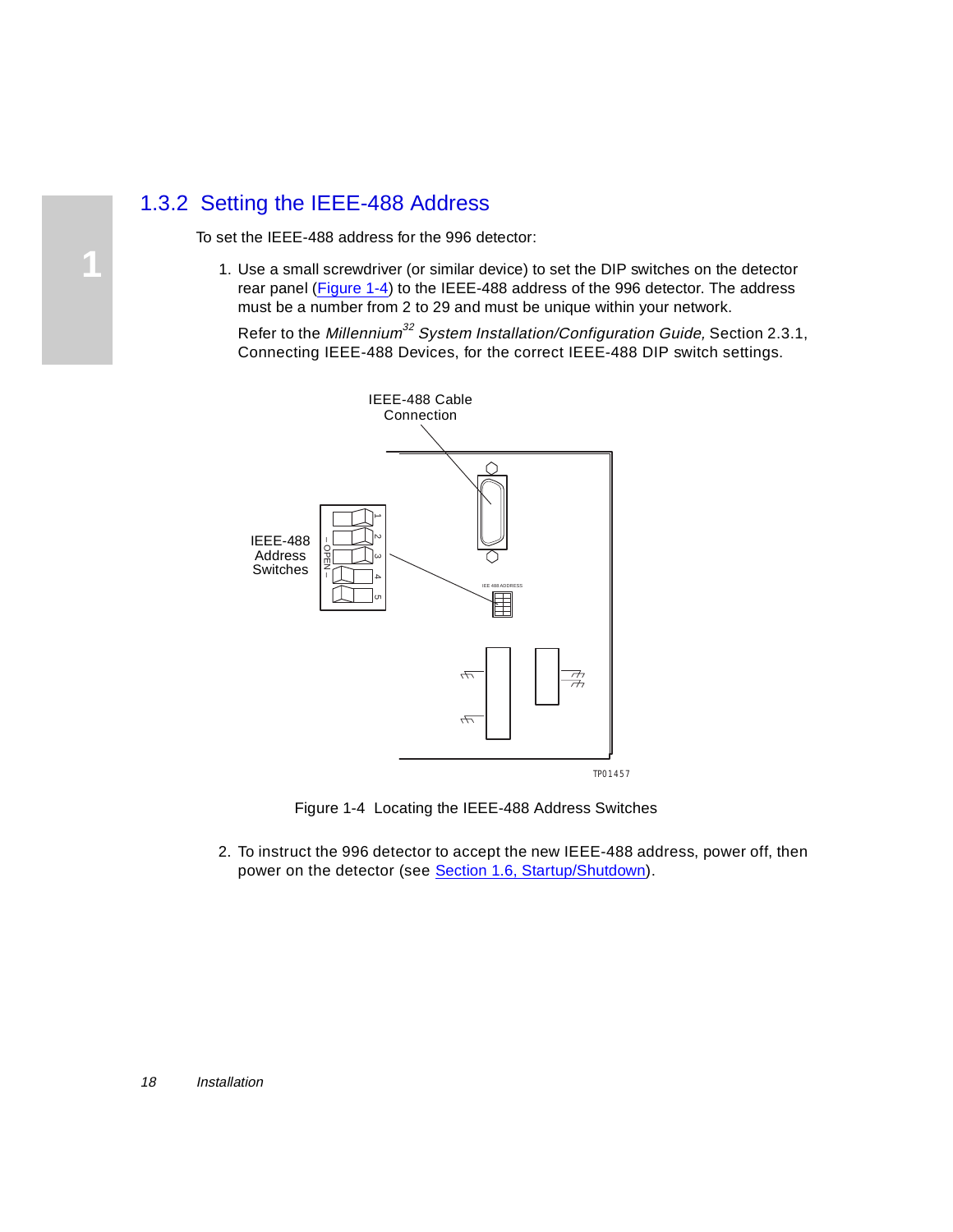# <span id="page-18-0"></span>1.4 Non-IEEE-488 Communication Connections

Non-IEEE-488 communication connections on the 996 detector include:

- **Analog Outputs** The 996 detector provides two, unattenuated, 1 volt-per absorbance-unit analog output channels to integrators, chart recorders, or other components.
- **Event Inputs and Outputs** The 996 detector sends and receives contact closure signals to and from other instruments.

You make all non-IEEE-488 communication cable connections to the 996 detector at the rear panel (see [Figure 1-2](#page-15-0)).



**Attention:** To meet the regulatory requirements of immunity from external electrical disturbances that may affect the performance of this instrument, do not use cables longer than 9.8 feet (3 meters) when you make connections to the screw-type barrier terminal strips. In addition, ensure that you always connect the shield of each cable to chassis ground at one instrument only.

## 1.4.1 Connecting Analog Output Cables

The values of the analog output signals generated by the 996 detector are specified by parameter values set from the Millennium<sup>32</sup> Workstation. For details, refer to the "Waters 996 Detector Properties" topic in the Millennium<sup>32</sup> Online Help Find tab.

### Required Materials

- One small, flat-blade screwdriver
- One electrical insulation stripping tool
- Analog signal cables (from Startup Kit)

#### **Procedure**

To connect the Waters 996 detector to a device that receives analog output signals from the 996 detector

1. Pull off the Analog output terminal strip from the 996 detector rear panel [\(Figure 1-5](#page-19-0)). This step simplifies the following steps.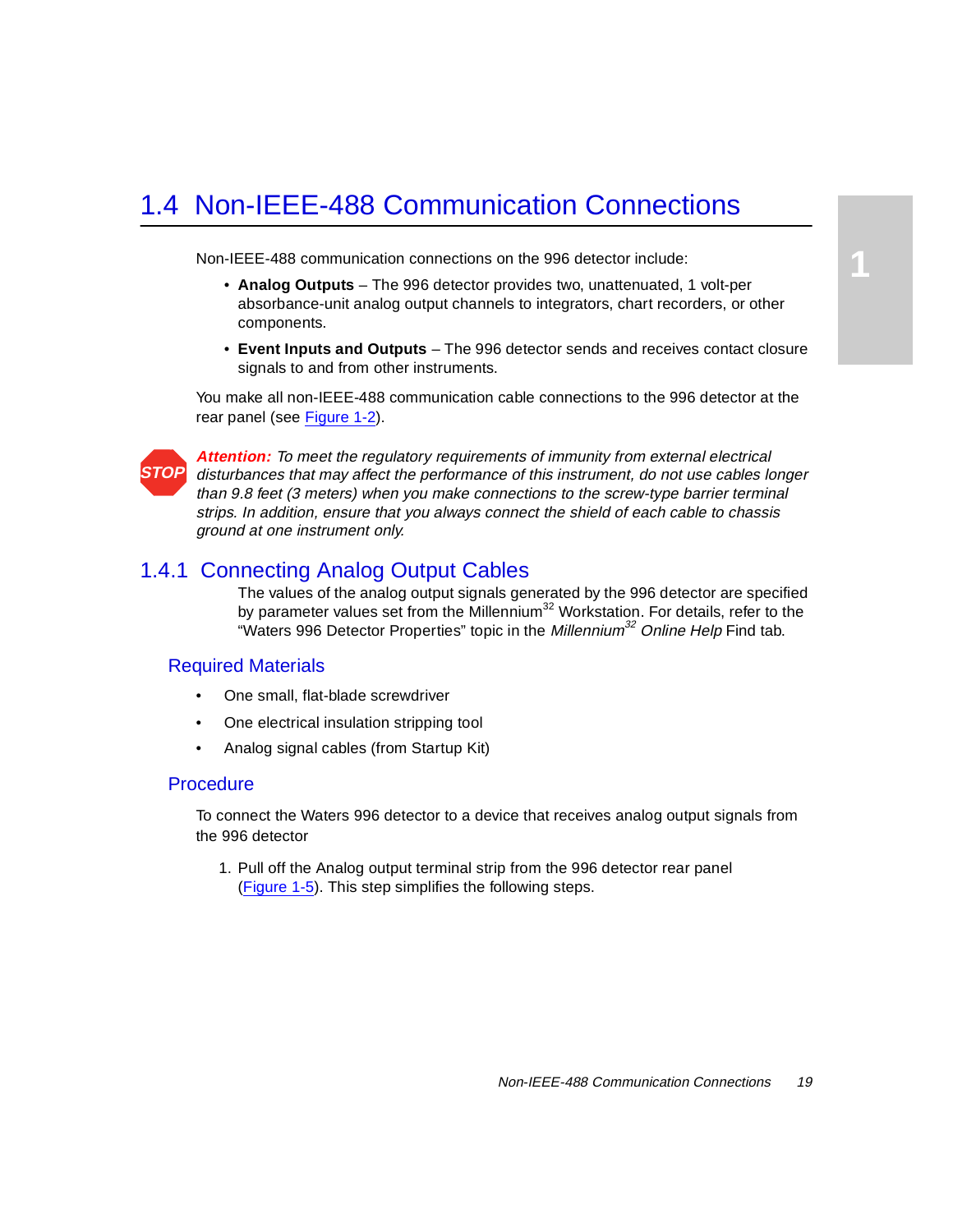

Figure 1-5 Analog Output Terminals

- 2. Insert the bare wires at one end of an analog signal cable into the positive (+) and negative (–) terminals of Analog Out 1 (see Figure 1-5). Tighten the two screws to secure the  $+$  and  $-$  wires.
- 3. Connect the other end of the analog signal cable to the appropriate analog input terminal on the external device, being sure to maintain negative-to-negative and positive-to-positive continuity.
- 4. Reinstall the Analog Output strip.

# 1.4.2 Connecting Event Cables

The 996 detector has four terminal strip connections for contact closure signals:

- Two input (inject start) signal terminals
- Two output (programmable event table) signal terminals

If an inject start signal is not available over the IEEE-488 bus, you must provide a signal at an Event In terminal on the 996 detector rear panel. Manual injectors such as the Rheodyne 7725i provide a cable that connects the injector to an Event In terminal on the

<span id="page-19-0"></span>**1**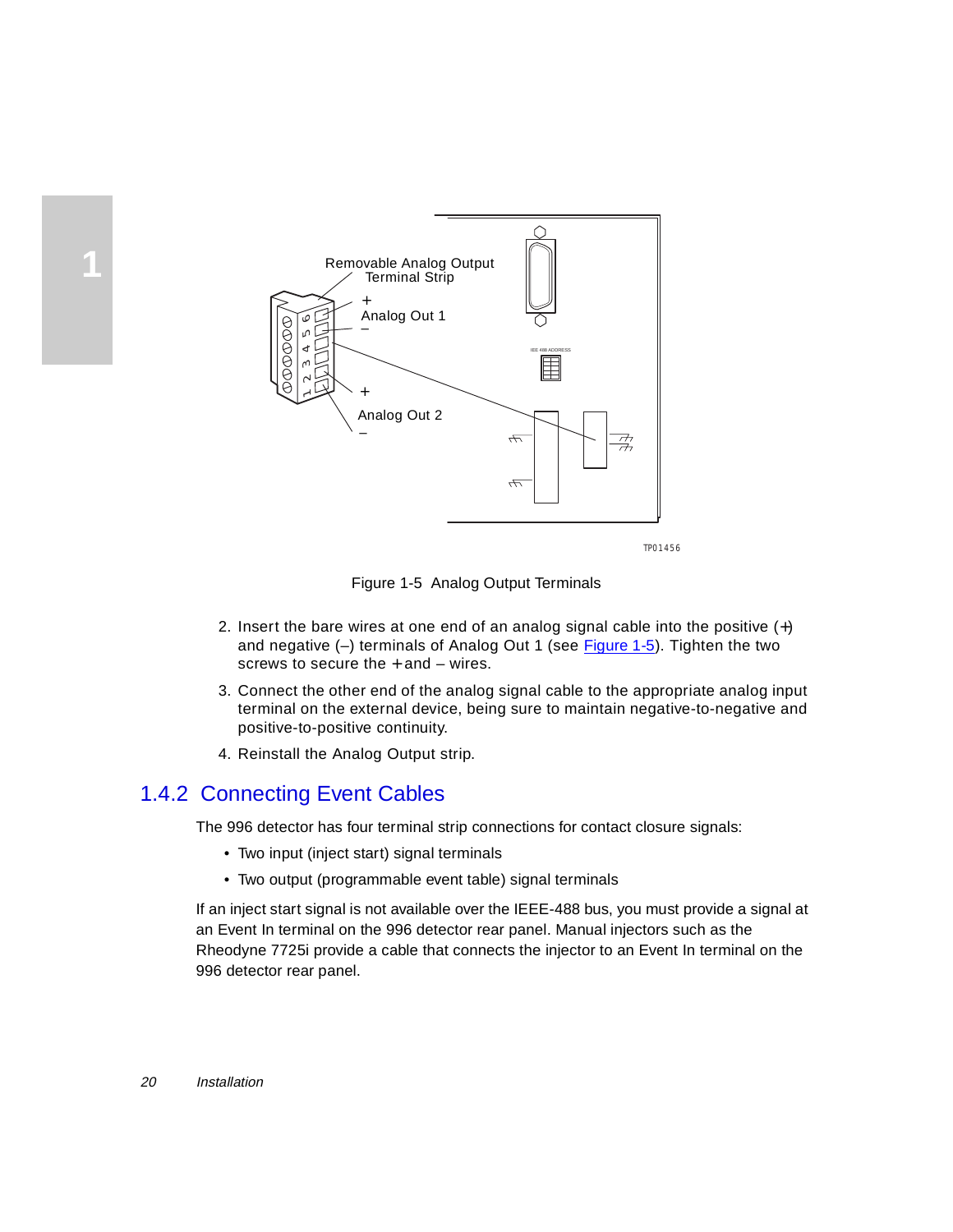<span id="page-20-0"></span>The values of the event output signals generated by the 996 detector are specified by parameter values set from the Millennium<sup>32</sup> Workstation. For details, refer to the "Waters 996 Detector Properties" topic in the Millennium<sup>32</sup> Online Help Find tab.

## Electrical Specifications

Before you connect an external device to an event input or output terminal, refer to the electrical specifications in Table 1-2 and Table 1-3.

Table 1-2 Event In (Inject Start) Terminal Specifications on TTL or Switch Closure

| <b>Parameter</b>    | <b>Specification</b> |
|---------------------|----------------------|
| Low trigger         | < 1.8 V              |
| High trigger        | >3.0 V               |
| Protected to        | ±30V                 |
| Minimum pulse width | 30 msec              |
| Maximum current     | 5 <sub>m</sub> A     |

Table 1-3 Event Out Terminal Specifications on Contact Closure

| <b>Parameter</b>       | <b>Specification</b> |
|------------------------|----------------------|
| Maximum power          | 10 W                 |
| <b>Maximum current</b> | 0.5 A at 20 V        |
| Maximum voltage        | <b>24 V RMS</b>      |



**Attention:** To avoid damage to the 996 detector electronics, be sure you make the proper **STOP** electrical connections as outlined in this section.

## Required Materials

- Small flat-blade screwdriver
- One electrical insulation stripping tool
- Event signal cables (in Startup Kit)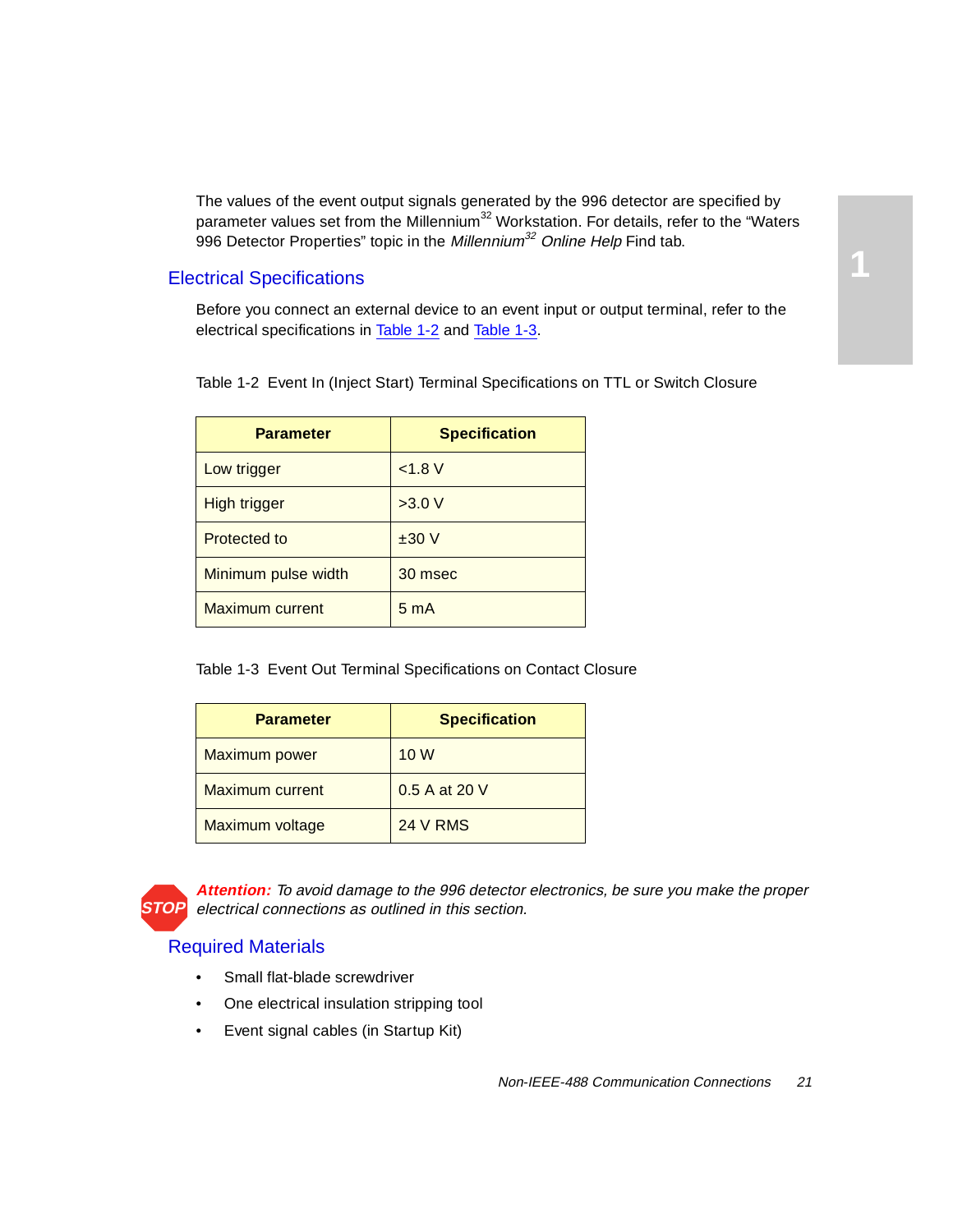## <span id="page-21-0"></span>Making Event Input/Output Connections

To connect the 996 detector to an external event input or output device:

1. Pull off the Event Input/Output terminal strip from the rear panel (Figure 1-6). This simplifies the following steps.



Figure 1-6 Event Input/Output Terminal Strip

- 2. Insert the bare wires at one end of the event signal cable into the positive  $(+)$ and negative (–) slots of the appropriate event input or output terminal (see Figure 1-6). Tighten the two screws to secure the  $+$  and  $-$  wires.
- 3. Connect the other end of the event signal cable to the appropriate event input or event output terminal on the external device.
- 4. Reinstall the Event Input/Output strip.

# 1.5 Fluidic Connections



**Caution:** To avoid chemical hazards, always observe safe laboratory practices when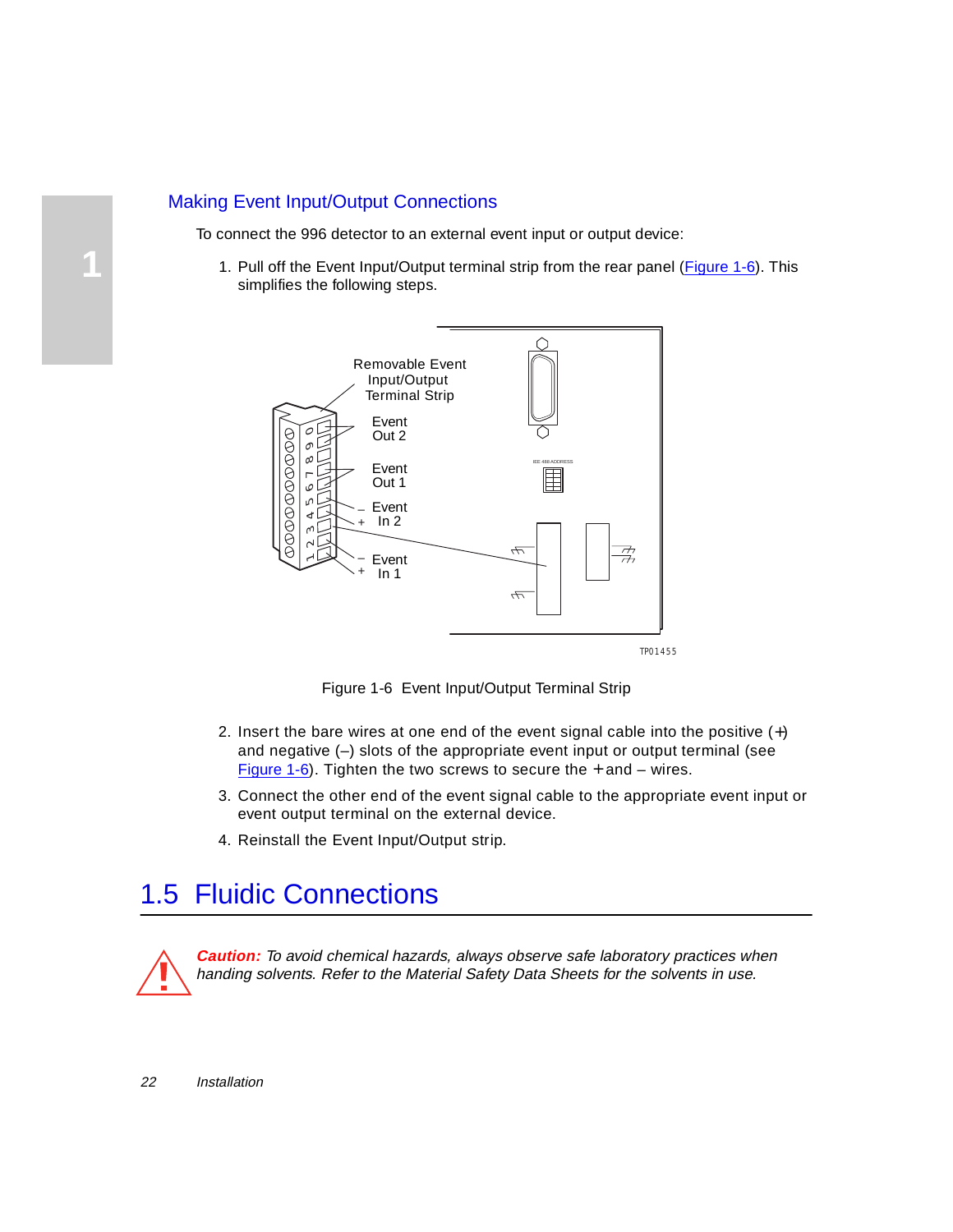## Required Materials

- 5/16-inch open-end wrench
- 0.009-inch (0.23 mm) I.D. stainless steel tubing (in Startup Kit)
- Stainless steel tubing cutter or scribing file
- Pliers, plastic-covered, or with cloth
- Compression screw assembles, three

#### **Procedure**

To make fluidic connections to the 996 detector:

- 1. Measure the lengths of tubing needed to connect:
	- The column outlet to the 996 detector inlet.

**Note:** Be sure that you keep the length of this tubing as short as possible to prevent band broadening.

• The 996 detector outlet to a waste collection bottle.

**Note:** Ensure the length of this tubing is at least 1 to 2 feet (30 to 60 cm) to prevent air bubbles from forming in the flow cell.

- 2. Cut the two lengths of tubing as follows:
	- Use a Waters 1/16-inch stainless steel tubing cutter or a file with a cutting edge to scribe the circumference of the tubing at the desired break point.
	- Grasp the tubing on both sides of the scribed mark with cloth- or plastic-covered pliers (to prevent marring the surface), then gently work the tubing back and forth until it separates.
	- File the tubing ends smooth and straight to minimize dead volume and band broadening.
- 3. Assemble a compression fitting (as shown i[n Figure 1-7](#page-23-0)) at both ends of the column outlet line and at one end of the detector outlet line.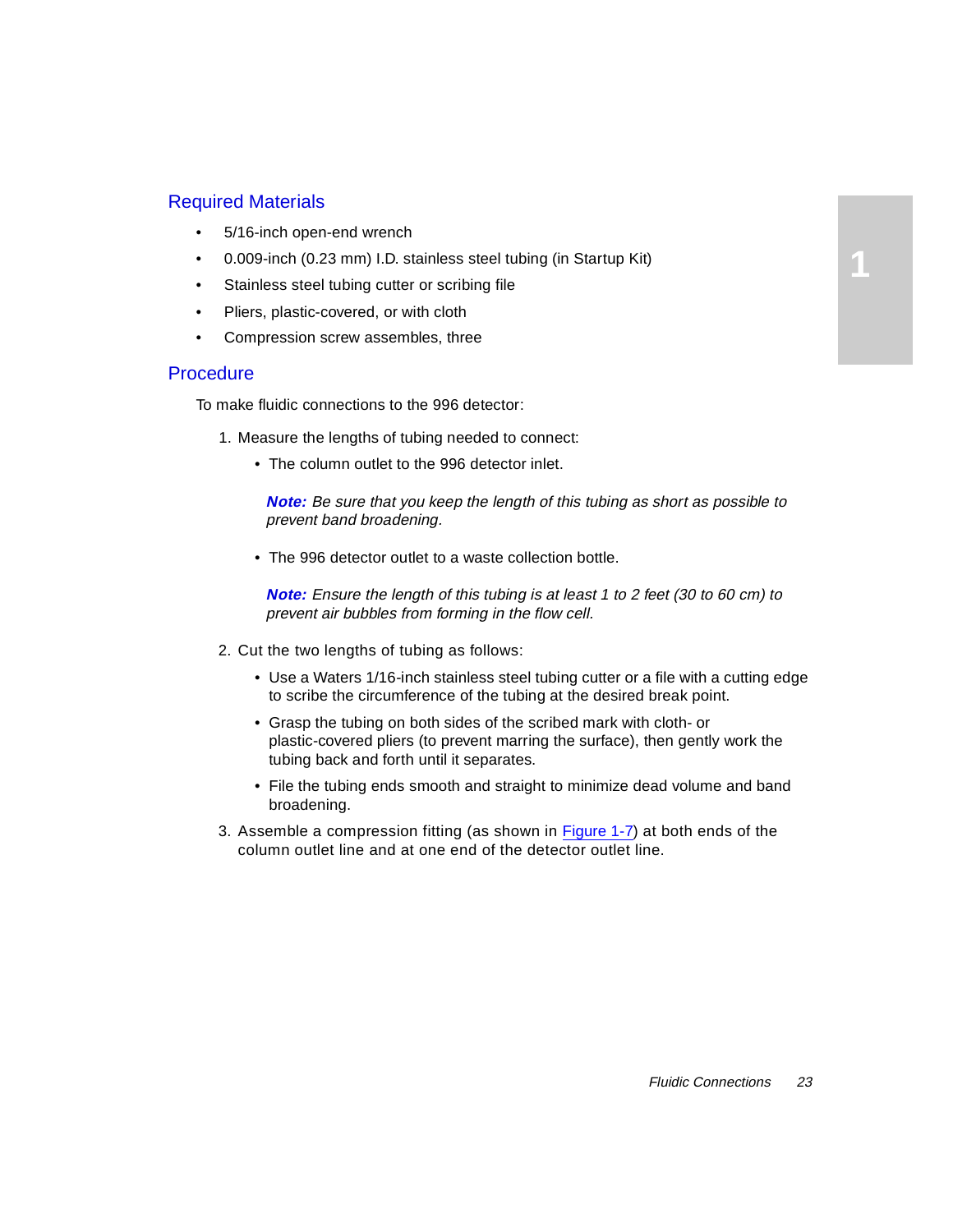

Figure 1-7 Compression Screw Assembly

- 4. Bottom one end of the column outlet tubing in the fitting seat of the column outlet, then tighten the compression screw about 3/4-turn past finger-tight (using the 5/16-inch open-end wrench).
- 5. Bottom the other end of the tubing in the fitting seat of the detector inlet, then tighten the compression screw as in step 4.
- 6. Bottom one end of the detector outlet tubing with the compression fitting in the fitting seat of the detector outlet, then tighten the compression screw about 3/4-turn past finger-tight. Insert the other end of the tubing in the waste container.



<span id="page-23-0"></span>**1**

**Attention:** To avoid damage to the flow cell, avoid pressures approaching the maximum pressure for the analytical flow cell, 1000 psi (70 kg/cm<sup>2</sup>).

# 1.6 Startup/Shutdown

Follow the procedures in this section to ensure reliable detector performance.

## **Startup**

To start up the 996 detector:

1. In your instrument method, set the solvent delivery system or pump to deliver 1 mL/min of degassed mobile phase. For details, refer to the "Waters 2690 Separations Module Properties" or the "Waters 600 Properties" topic in the Millennium<sup>32</sup> Online Help Find tab.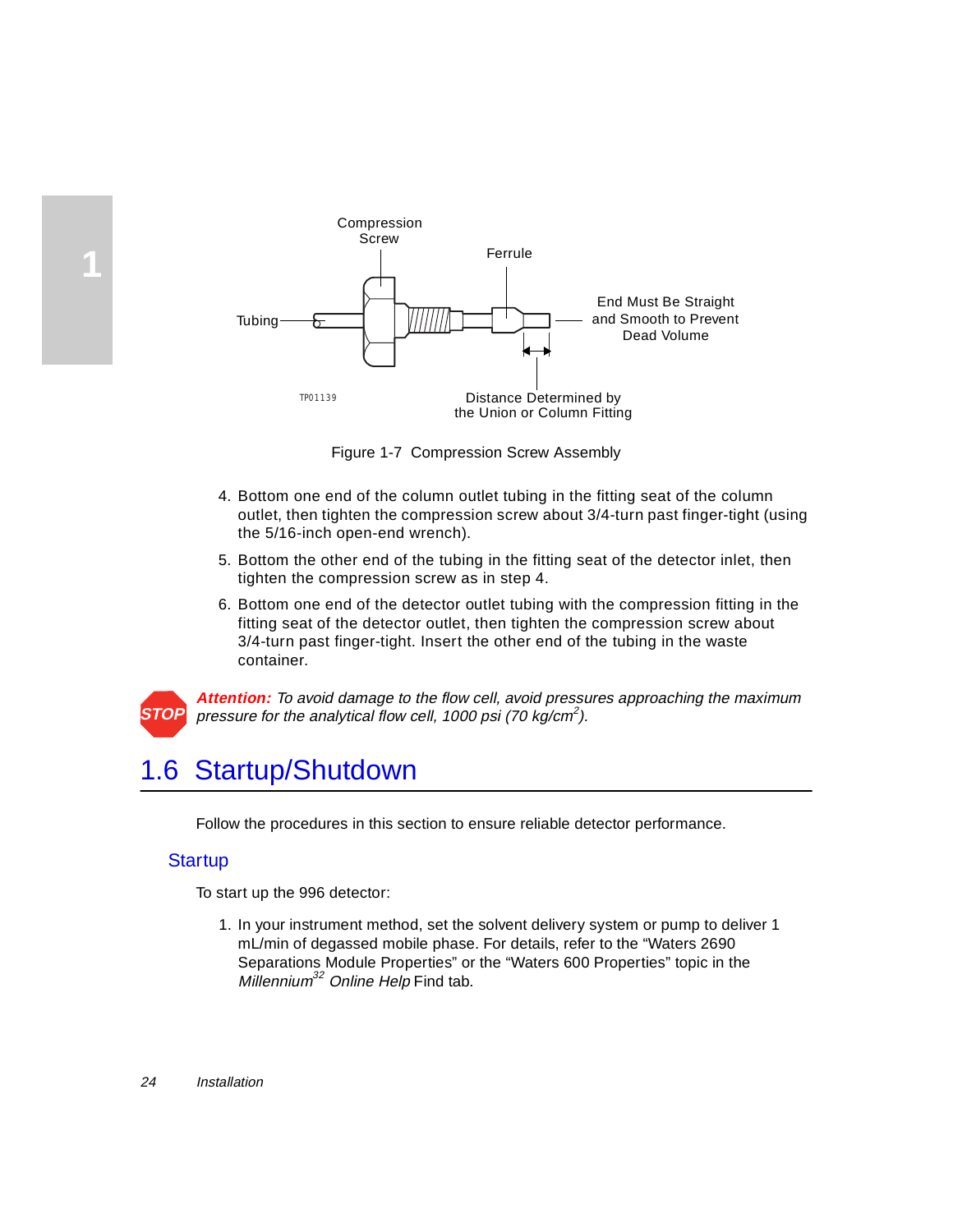<span id="page-24-0"></span>**Note:** Use only thoroughly degassed HPLC-grade solvents. Gas in the mobile phase may form bubbles in the flow cell and cause the detector to fail the Reference Energy diagnostic.

- 2. Flush the detector for 10 minutes or until no bubbles appear in the outlet line.
- 3. Press the 0/1 (Off/On) switch on the front panel of the detector (Figure 1-8) to the **1** (On) position.
- 4. Observe the Lamp and Status indicator lights on the front panel of the detector (Figure 1-8).
	- If both lights remain illuminated, the detector passed the internal diagnostics.
	- If either indicator light blinks or is off, refer to the troubleshooting tables in [Chapter 2, Diagnostics and Calibration](#page-26-0).



TP01460

**1**

Figure 1-8 996 Detector Indicator Lights

5. Wait 1 hour for the deuterium lamp to stabilize before you attempt to acquire data at low absorbances.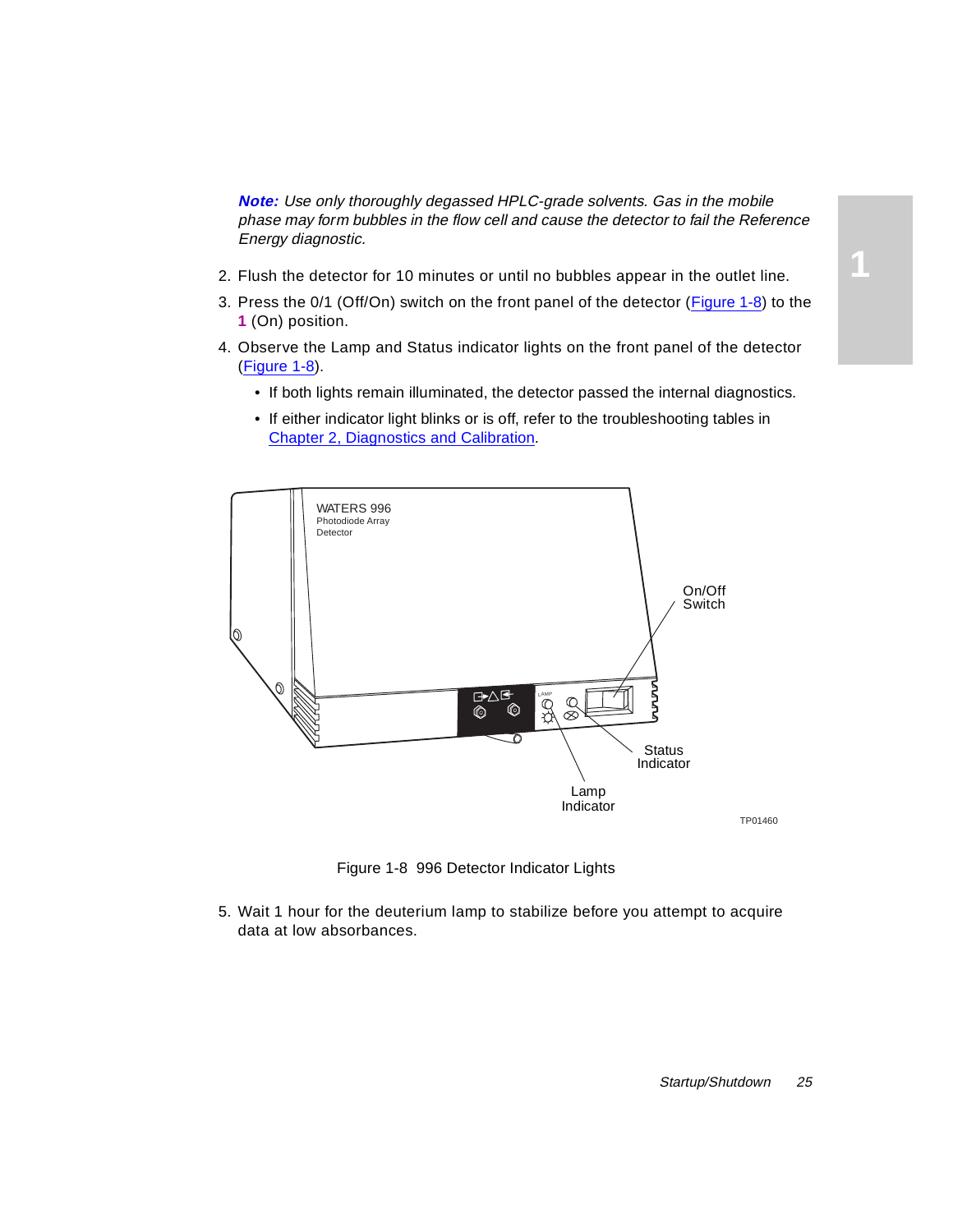## **Shutdown**

To shut down the 996 detector:

- 1. If the mobile phase contains buffers, set the solvent delivery system or pump to deliver 1 mL/min of HPLC-grade water for 10 minutes. Otherwise, set the solvent delivery system or pump to deliver 1 mL/min of degassed methanol for 10 minutes.
- 2. Press the 0/1 (Off/On) Switch on the front panel of the detector to the **0** (Off) position.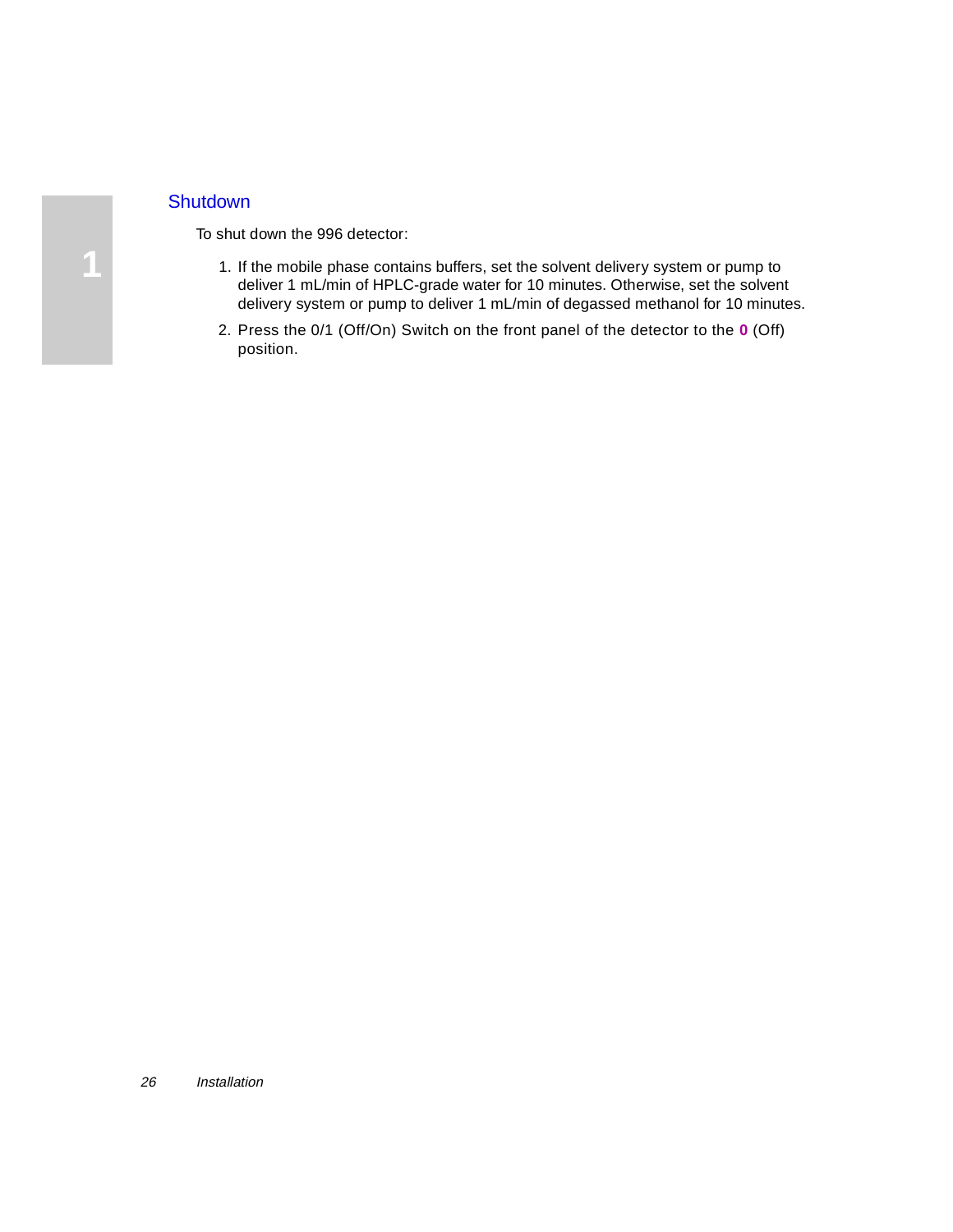# <span id="page-26-0"></span>2 Diagnostics and Calibration

The Waters 996 Photodiode Array Detector automatically runs a series of internal diagnostics upon start up. The indicator lights on the front of the detector and messages at the Millennium<sup>32</sup> Workstation show the results of the start up internal diagnostics [\(Figure 2-1](#page-27-0)).

If you need to determine the cause of a problem during operation of the detector, you can run the same internal diagnostics from the Millennium $32$  Workstation. Additional information about the performance of the detector is also available through the PDA Calibration window, accessed from QuickSet in the Millennium<sup>32</sup> software.

If you encounter a problem that you cannot troubleshoot (see Section 2.1, Startup Diagnostics), contact Waters Technical Service at (800) 252-4752, U.S. and Canadian customers only. Other customers, call your local Waters subsidiary or your local Waters Technical Service Representative, or call Waters corporate headquarters for assistance at 1-508-478-2000 (U.S.).

# 2.1 Startup Diagnostics

Refer to [Table 2-1](#page-27-0) to troubleshoot problems encountered during startup diagnostics and during detector operation.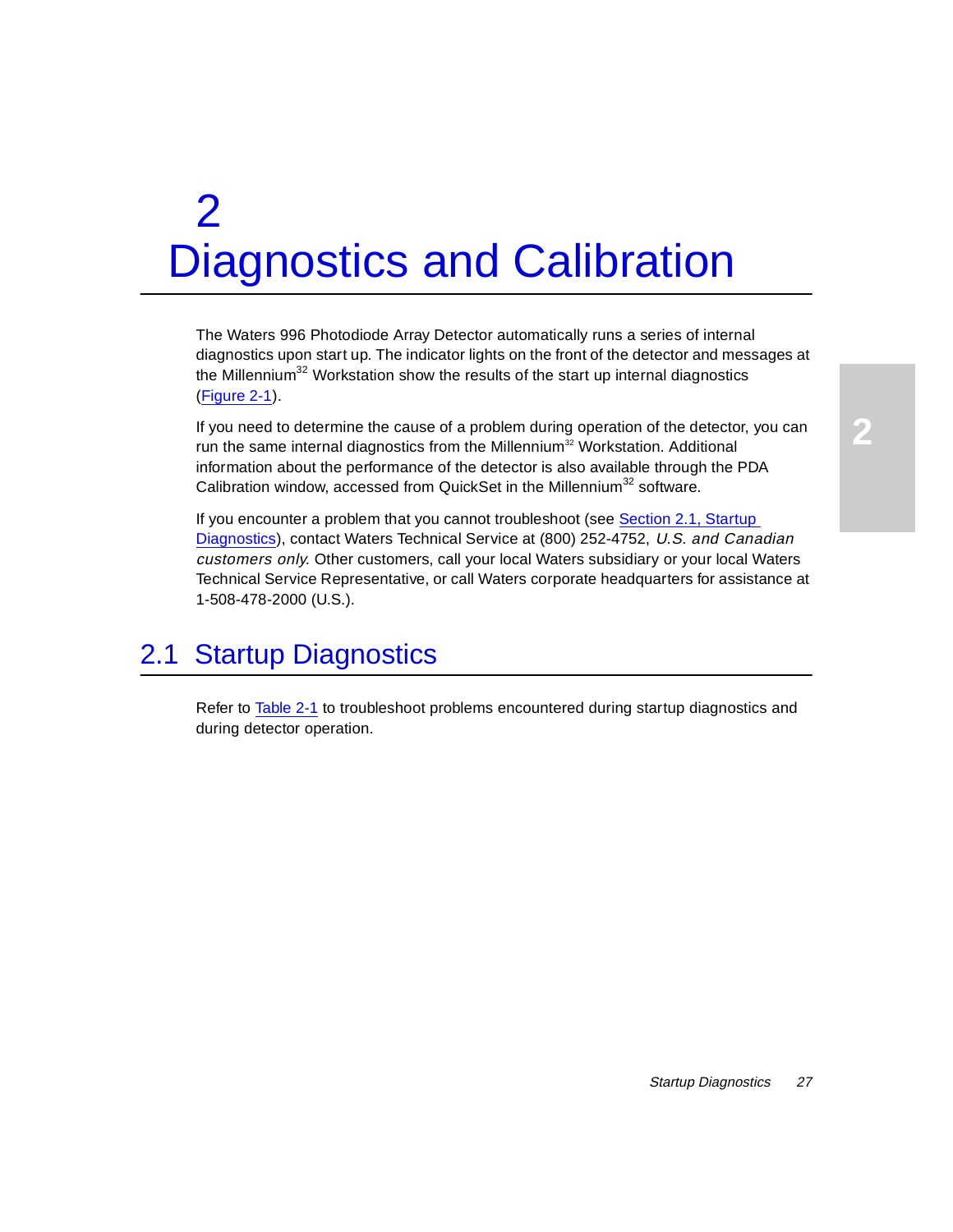<span id="page-27-0"></span>

Figure 2-1 996 PDA Detector Indicator Lights

| <b>Symptom</b>                            | <b>Possible Cause</b>                          | <b>Corrective Action</b>                                                                                                                                  |
|-------------------------------------------|------------------------------------------------|-----------------------------------------------------------------------------------------------------------------------------------------------------------|
| Status light off                          | No power.                                      | 1. Check line cord connections.<br>2. Check outlet for power.                                                                                             |
|                                           | Blown fuse.                                    | Replace fuse (see Section 3.3,<br>Replacing the Fuses).                                                                                                   |
|                                           | Detector is still<br>performing<br>diagnostics | Wait for diagnostics to end.                                                                                                                              |
| Status light blinks and<br>lamp light off | <b>Failed startup</b><br>diagnostics.          | 1. Check that lamp door is secure.<br>2. Replace lamp. If replacing the lamp<br>fails to correct the problem, contact<br><b>Waters Technical Service.</b> |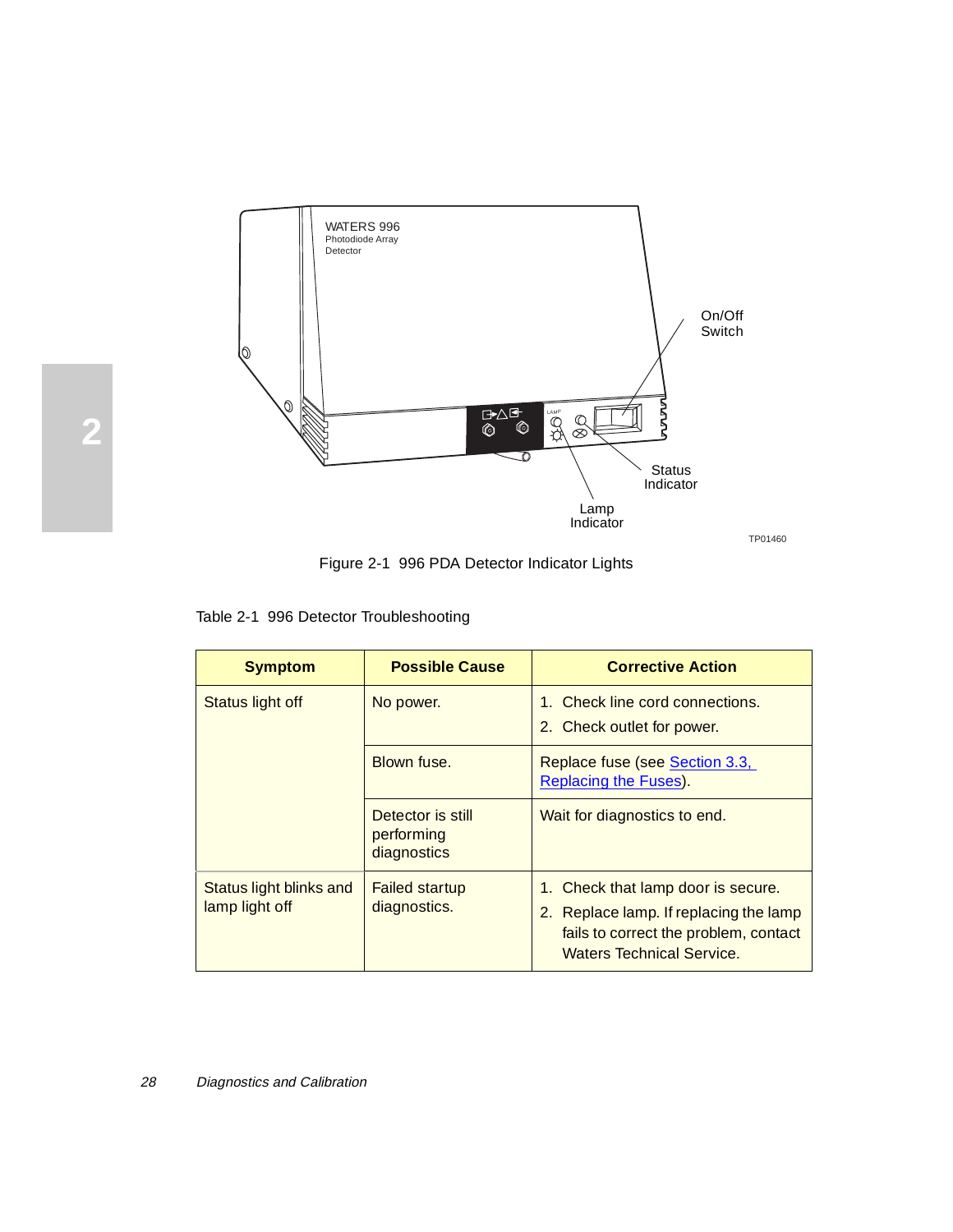| <b>Symptom</b>                                                           | <b>Possible Cause</b>                                                                                                                                                                | <b>Corrective Action</b>                                                                                                                                                                                                                                                                                                                                         |
|--------------------------------------------------------------------------|--------------------------------------------------------------------------------------------------------------------------------------------------------------------------------------|------------------------------------------------------------------------------------------------------------------------------------------------------------------------------------------------------------------------------------------------------------------------------------------------------------------------------------------------------------------|
| Status light blinks and<br>lamp light on                                 | <b>Failed startup</b><br>diagnostics.<br>Insufficient energy<br>reaching photodiode<br>array because of air<br>bubble or dirty flow<br>cell can cause shutter<br>diagnostic to fail. | Flush the flow cell (see Section 3.1.1,<br>Flushing the Flow Cell).<br>Flush the flow cell (see Section 3.1.1,<br>Flushing the Flow Cell).<br>To prevent air bubbles from forming,<br>check that there is a 1- to 2-foot (30- to<br>60-cm) length of 0.009-inch (0.23-mm)<br>I.D. tubing connected to the detector<br>waste outlet.                              |
|                                                                          | Weak lamp.                                                                                                                                                                           | Replace lamp (see Section 3.2,<br>Replacing the Lamp).                                                                                                                                                                                                                                                                                                           |
| <b>Shutter failure</b><br>message.                                       | Shutter failure.                                                                                                                                                                     | Run the Shutter diagnostic. For<br>details, refer to the "PDA Diagnostics<br>Window" topic in the Millennium <sup>32</sup><br>Online Help Find tab.                                                                                                                                                                                                              |
| Detector not<br>responding to<br>Millennium <sup>32</sup><br>Workstation | Detector not<br>connected to<br>busLAC/E or to<br>$LAC/E^{32}$ acquisition<br>server in the<br>Millennium <sup>32</sup><br>Workstation                                               | Check IEEE-488 cable connections,<br>tighten connectors.                                                                                                                                                                                                                                                                                                         |
|                                                                          | Incorrect IEEE-488<br>address.                                                                                                                                                       | 1. Ensure that the 996 detector<br>IEEE-488 address is unique and<br>within the range 2 to 29 (see the<br>Millennium <sup>32</sup> System<br>Installation/Configuration Guide).<br>2. Rescan the IEEE-488 bus. For<br>details, see the "Scanning the<br>bus/LAC/E Card for Serial<br>Instruments" topic in the<br>Millennium <sup>32</sup> Online Help Find tab. |

Table 2-1 996 Detector Troubleshooting (Continued)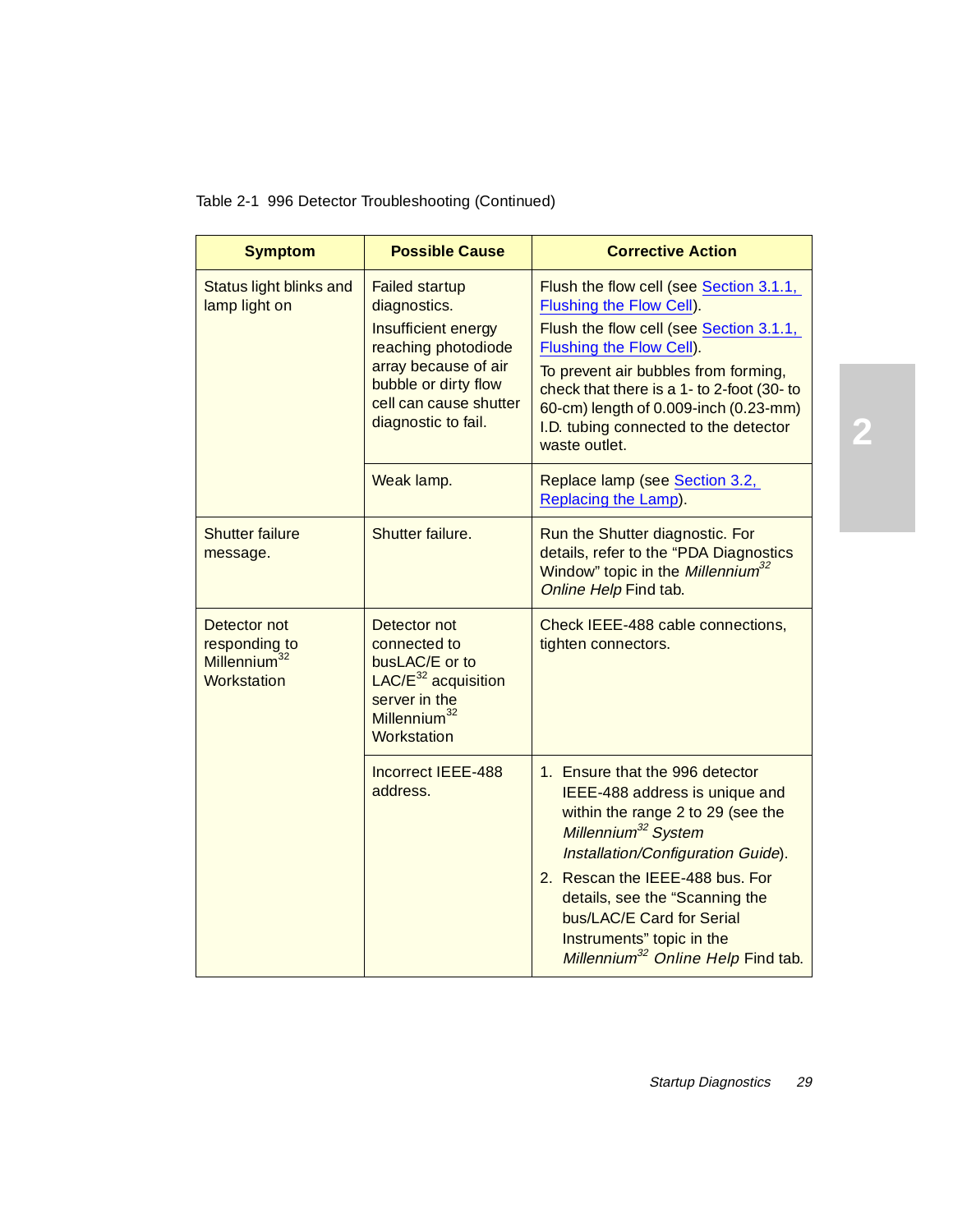| <b>Symptom</b>                  | <b>Possible Cause</b>                               | <b>Corrective Action</b>                                                                                                                                                                                                                                              |
|---------------------------------|-----------------------------------------------------|-----------------------------------------------------------------------------------------------------------------------------------------------------------------------------------------------------------------------------------------------------------------------|
| Change in reference<br>spectrum | Mobile phase<br>contains gas or is<br>contaminated. | Prepare fresh mobile phase and<br>degas thoroughly.                                                                                                                                                                                                                   |
|                                 | Air bubbles trapped in<br>flow cell.                | Flush the flow cell, or apply slight<br>backpressure on the detector waste<br>outlet.<br>To prevent air bubbles, check that<br>there is a 1- to 2-foot $(30 - t_0 60-cm)$<br>length of 0.009-inch (0.23-mm) I.D.<br>tubing connected to the detector<br>waste outlet. |
| Solvent in drain line           | Leak from flow cell<br>gasket.                      | Rebuild flow cell with a new gasket<br>(see Section 3.1.3, Disassembling and<br>Cleaning the Flow Cell).                                                                                                                                                              |
|                                 | Leak from flow cell<br>fittings.                    | Check fittings for overtightening or<br>undertightening, and replace fittings if<br>necessary.                                                                                                                                                                        |

<span id="page-29-0"></span>Table 2-1 996 Detector Troubleshooting (Continued)

# 2.2 User-Initiated Diagnostics

There are two types of user-initiated PDA diagnostic tests:

- **Internal Tests** Tests run by the instrument firmware that help you determine the source of a malfunction. These tests do not require connections to external devices.
- **Interactive Tests**  Tests that check analog output and event input/output signal communications between the detector and connected external devices. These tests require connections to pump flow and/or test equipment.

**Note:** You cannot perform diagnostics on a 996 detector while it is acquiring data.

**Note:** The system administrator can restrict access to the 996 detector diagnostics by disabling user access to Quick Set. For details, refer to the "User Type Properties Dialog Box" topic in the Millennium<sup>32</sup> Online Help Find tab.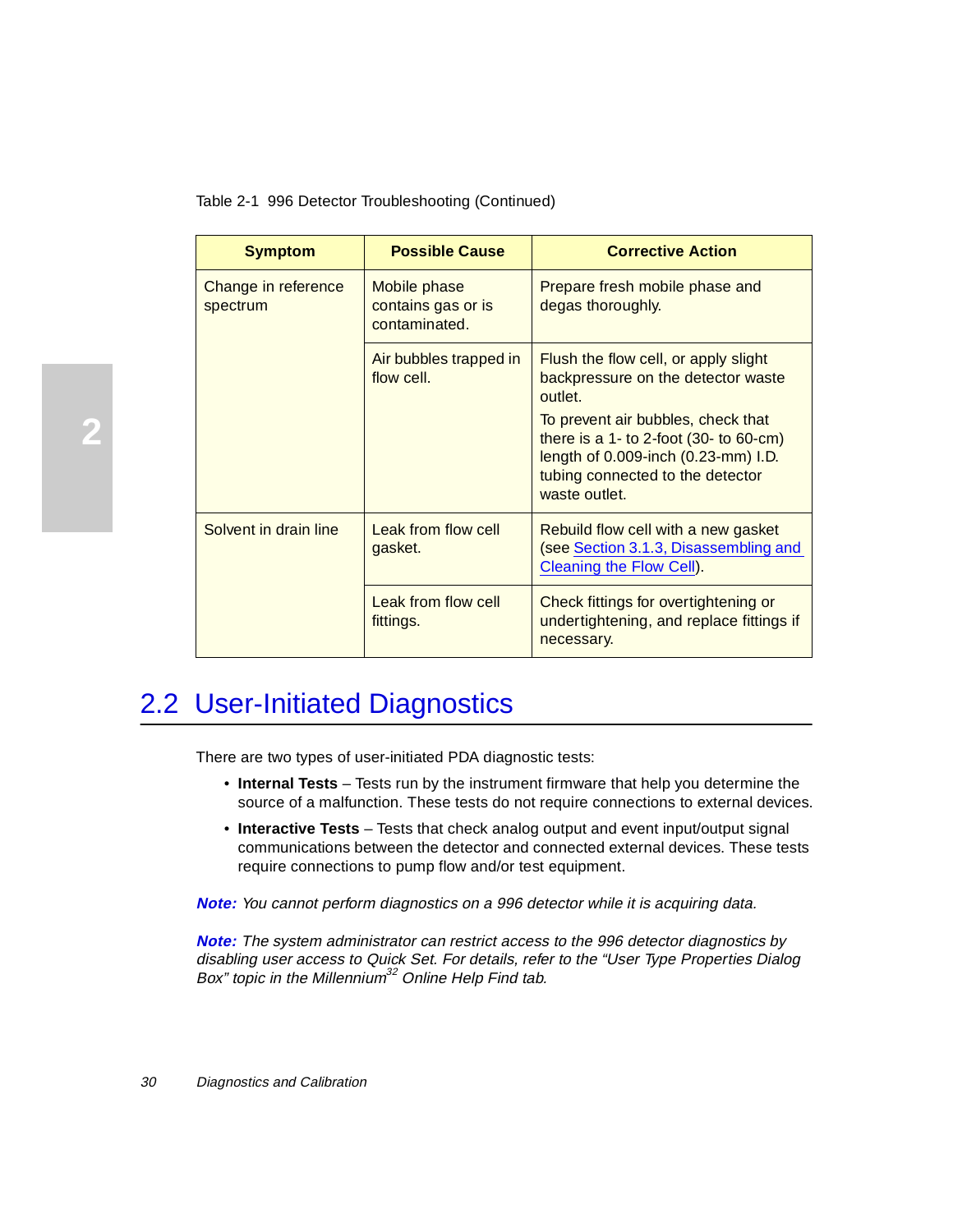<span id="page-30-0"></span>You can run all user-initiated diagnostics from QuickSet in the Millennium<sup>32</sup> software. For more information on QuickSet and PDA diagnostics, refer to the "PDA Diagnostics Window" topic in the Millennium<sup>32</sup> Online Help Find tab.

If you encounter a problem that you cannot troubleshoot (see [Section 2.1, Startup](#page-26-0)  [Diagnostics](#page-26-0)), contact Waters Technical Service at (800) 252-4752, U.S. and Canadian customers only. Other customers, call your local Waters subsidiary or your local Waters Technical Service Representative, or call Waters corporate headquarters for assistance at 1-508-478-2000 (U.S.).

# 2.3 PDA Calibration

You can adjust, or calibrate, the 996 detector to ensure that wavelength readings are accurate. Recalibrate the 996 detector *only* if the Wavelength Accuracy diagnostic (in the Internal Diagnostics tests) fails.

You calibrate the 996 detector using the PDA Calibration window, which you access from QuickSet and which allows you to:

- View the effects of exposure time on photodiode saturation for a given wavelength range.
- Verify the wavelength location of the deuterium spectrum Balmer lines (486.0 nm and 656.1 nm).
- Recalibrate to set the 486-nm peak at the proper wavelength.
- Ensure precise data for library matching.

**Note:** The system administrator can restrict access to the PDA Calibration window. Recalibrating the wavelength requires that spectral libraries be reentered.

#### Required Materials

- HPLC-grade methanol
- HPLC-grade water

### Preparing for Calibration

**Note:** Ensure that the flow cell is clean before you check calibration. (See Section 3.1.1, [Flushing the Flow Cell](#page-32-0).)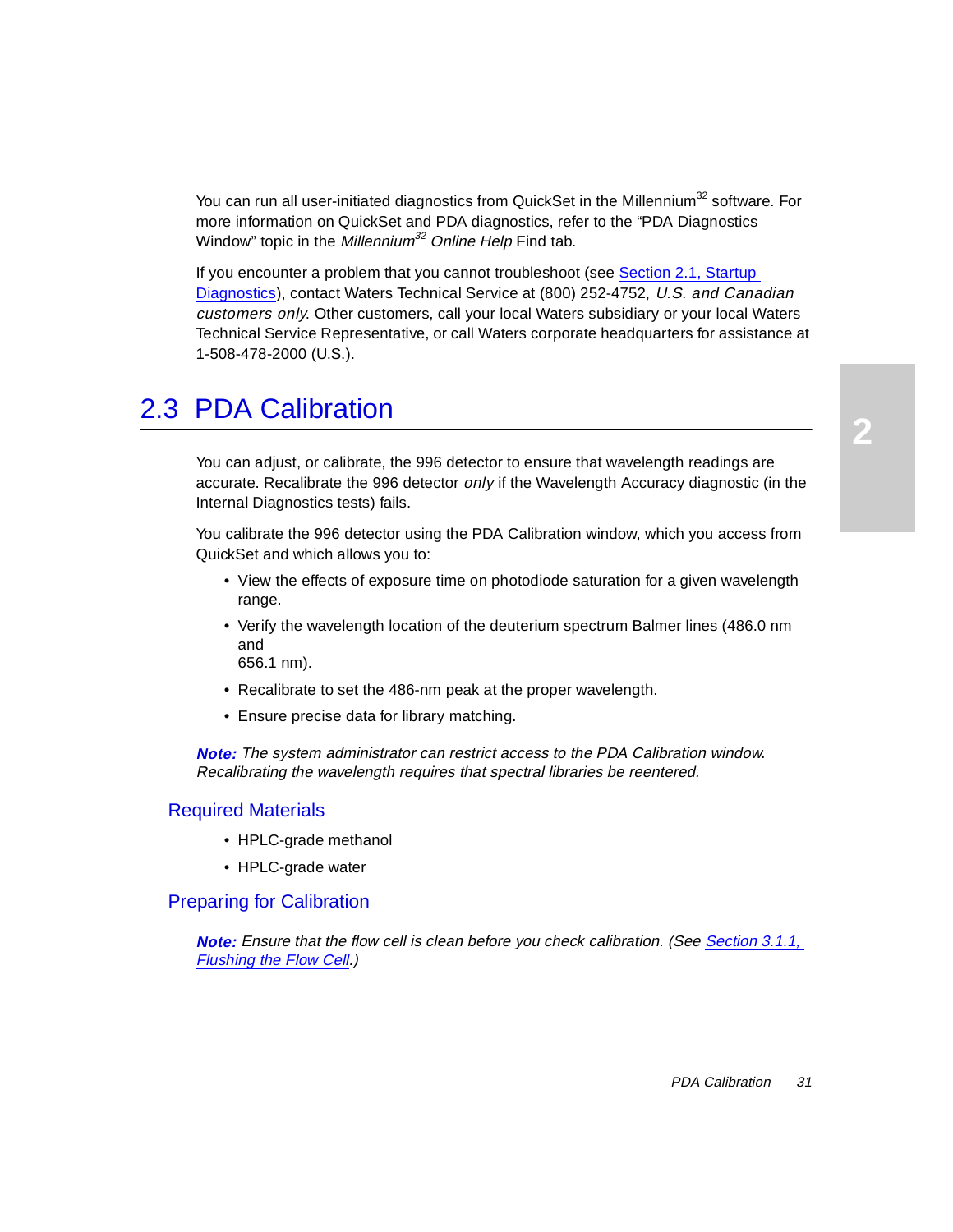To prepare for calibration:

- 1. Set the pump to deliver 1 mL/min of degassed methanol for 10 minutes. If methanol is not miscible with the previous solvent, flush with a miscible sovent before switching to methanol.
- 2. If you have been using buffers, flush with HPLC-quality water at 1 mL/min for 10 minutes, then switch to methanol for 10 minutes.

**Note:** Ensure that the solvent is miscible with the previous mobile phase.

For information on performing calibration, refer to the "PDA Calibration Window" topic in the Millennium<sup>32</sup> Online Help Find tab.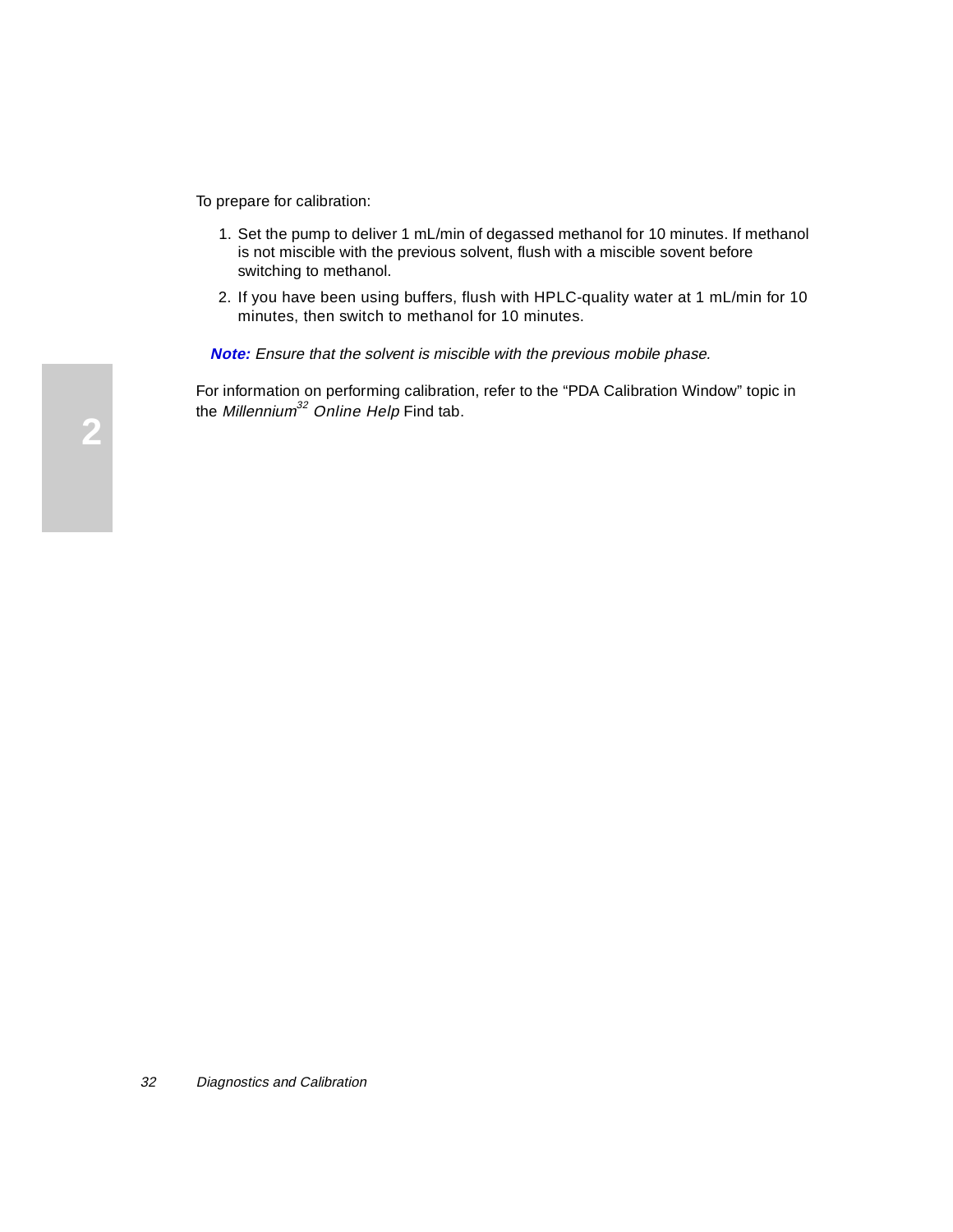#### Flow Cell Maintenance 33

# <span id="page-32-0"></span>3 **Maintenance**

This chapter covers maintenance of the Waters 996 Photodiode Array Detector flow cell, lamp, and fuse.

**Caution:** To avoid the possibility of electric shock, do not remove the 996 detector power supply covers. The power supply does not contain user-serviceable components.

# 3.1 Flow Cell Maintenance

The flow cell requires maintenance when:

- The reference spectrum changes.
- The Lamp diagnostic (in the Millennium<sup>32</sup> PDA Diagnostics window) fails, and the lamp status light is on (see [Table 2-1](#page-27-0)).
- The 996 detector causes high backpressure.

**Note:** Conditions other than a dirty flow cell may cause decreased lamp intensity. For more information, refer to [Chapter 2, Diagnostics and Calibration](#page-26-0).

Flow cell maintenance consists of:

- Flushing the flow cell
- Removing the flow cell
- Cleaning the flow cell
- Installing the flow cell assembly

## 3.1.1 Flushing the Flow Cell

#### Required Materials

- HPLC grade water
- HPLC grade methanol

If the flow cell requires cleaning, the first cleaning method to try is flushing the flow cell with solvent.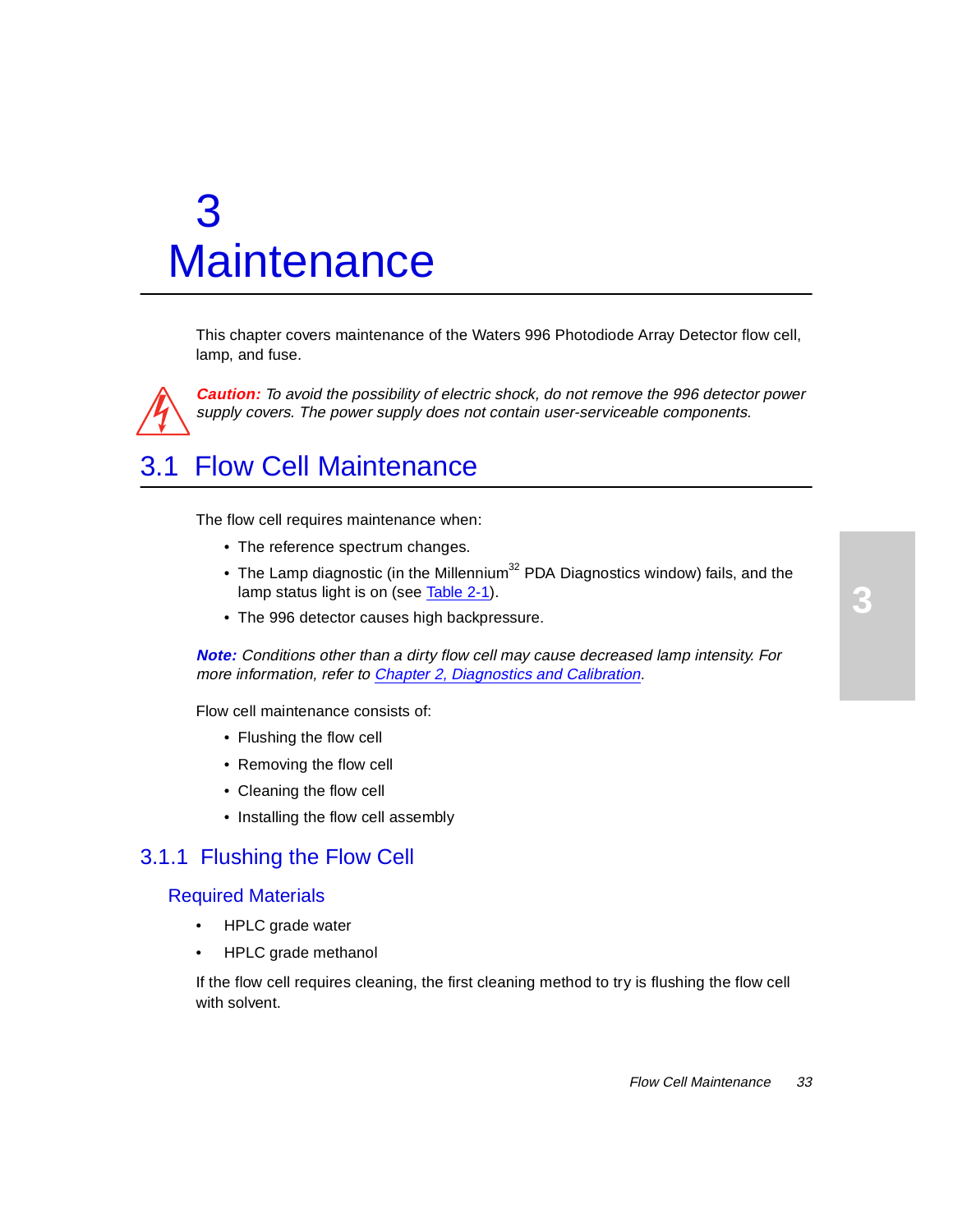<span id="page-33-0"></span>To flush the flow cell:

1. Select a solvent compatible with the samples and mobile phases that you have been using. If you have been using buffers, flush with HPLC-grade water for 10 minutes at 1 mL/min, then switch to a low-surface-tension solvent such as methanol.



**Attention:** Ensure that the solvent is miscible with the previous mobile phase.

- 2. Set pump flow to **1** mL/min, then run the pump 10 minutes.
- 3. Test the lamp energy by performing the Lamp diagnostic test. For details, refer to the "PDA Diagnostics Window" topic in the *Millennium*<sup>32</sup> Online Help Find tab.

If the lamp diagnostic fails and the lamp has not been used more than 1000 hours, disassemble the flow cell and clean the flow cell components using the procedure described in Section 3.1.2, Removing the Flow Cell.

# 3.1.2 Removing the Flow Cell

**Note:** You do not need to shut down the 996 detector to remove and replace the flow cell.

### Required Materials

- 5/16-inch open-end wrench
- Phillips screwdriver

#### Procedure

To remove the 996 detector flow cell:

- 1. Set the flow to **0.0** mL/min.
- 2. Power off the solvent delivery system or pump.



**Caution:** To avoid the possibility of leaking mobile phase, do not disconnect the inlet or outlet fluidic lines while there is pressure in the chromatographic system. Always vent your system before disconnecting fluidic lines.

- 3. Use the 5/16-inch wrench to disconnect the fluidic lines at the front of the detector.
- 4. Lift up the 996 detector front cover and pull the front cover from the detector chassis.
- 5. Open the flow cell access door by pulling the black thumbtab, then pull the door gently toward you [\(Figure 3-1](#page-34-0)).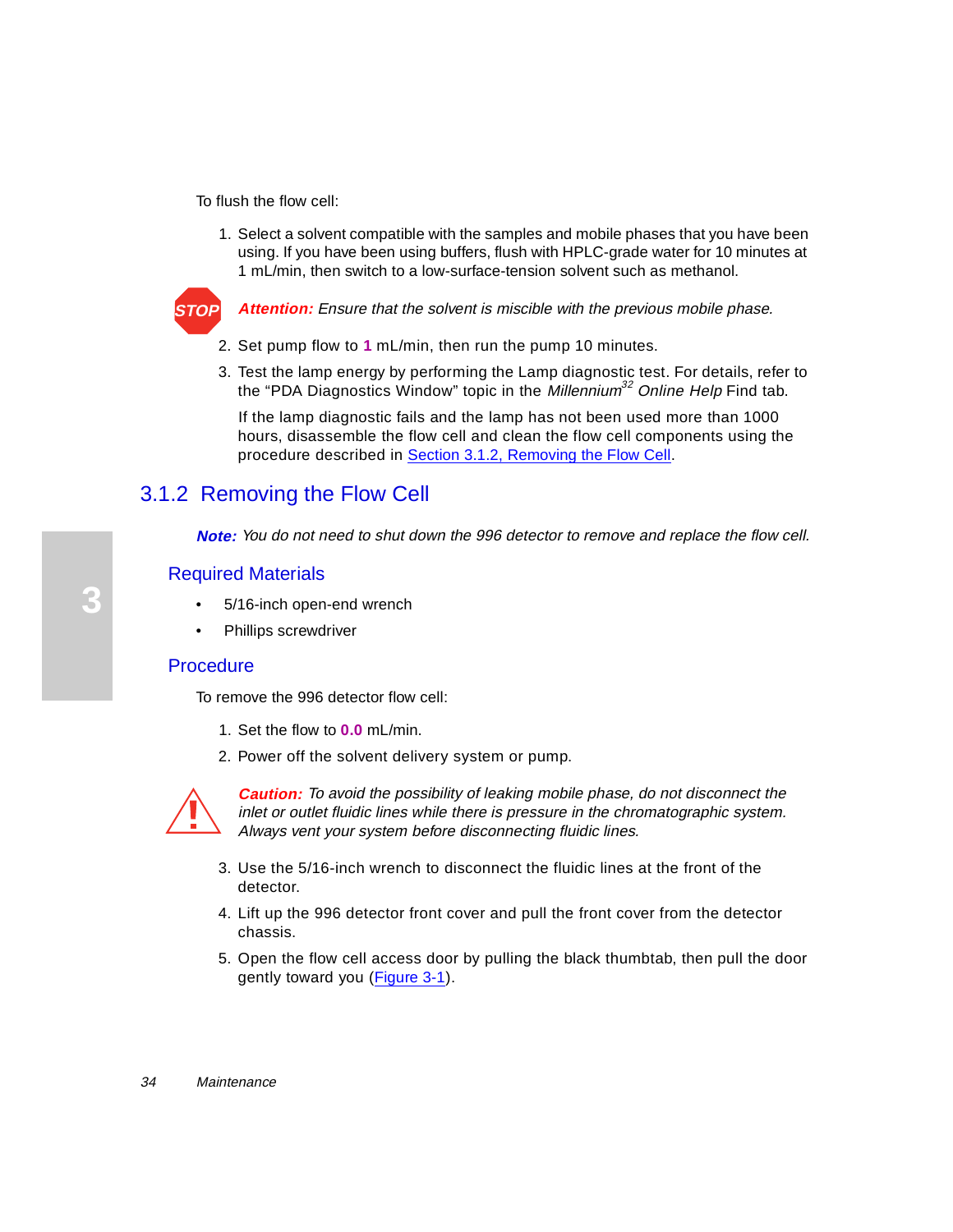<span id="page-34-0"></span>

**3** Figure 3-1 Flow Cell Access Door

6. Use the Phillips screwdriver to loosen the two thumbscrews that hold the flow cell assembly to the optics bench and the thumbscrew that secures the bracket holding the fluidic connections, then detach the bracket (Figure 3-2).



Figure 3-2 Removing the Flow Cell Assembly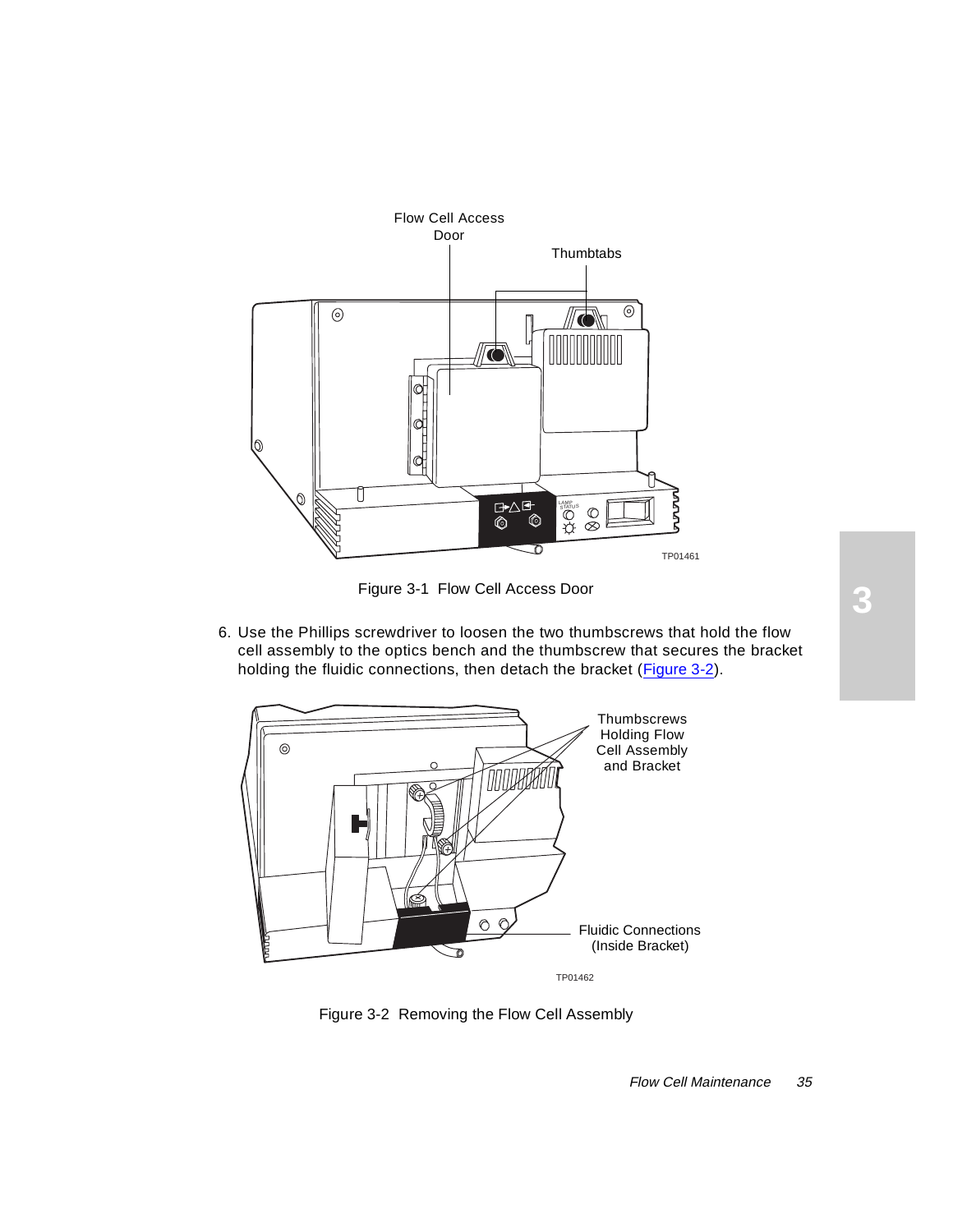7. Pull the flow cell assembly and fluidic connection bracket gently toward you to remove it from the detector (Figure 3-3).

<span id="page-35-0"></span>

Figure 3-3 Flow Cell and Fluidic Connections Assemblies

# 3.1.3 Disassembling and Cleaning the Flow Cell

The lens surface finish and the alignment of the lenses are critical to the performance of the 996 detector. Be careful not to touch or damage the lenses and the lens holders.



**Attention:** To prevent contamination, use powder-free gloves when disassembling, inspecting, cleaning, or replacing parts within the flow cell or when removing or replacing the flow cell within its assembly.



**Attention:** To prevent contamination, use powder-free gloves when disassembling, inspecting, cleaning, or replacing parts within the flow cell or when removing or replacing parts within the flow cell or when removing or replacing the flow cell within its subassembly.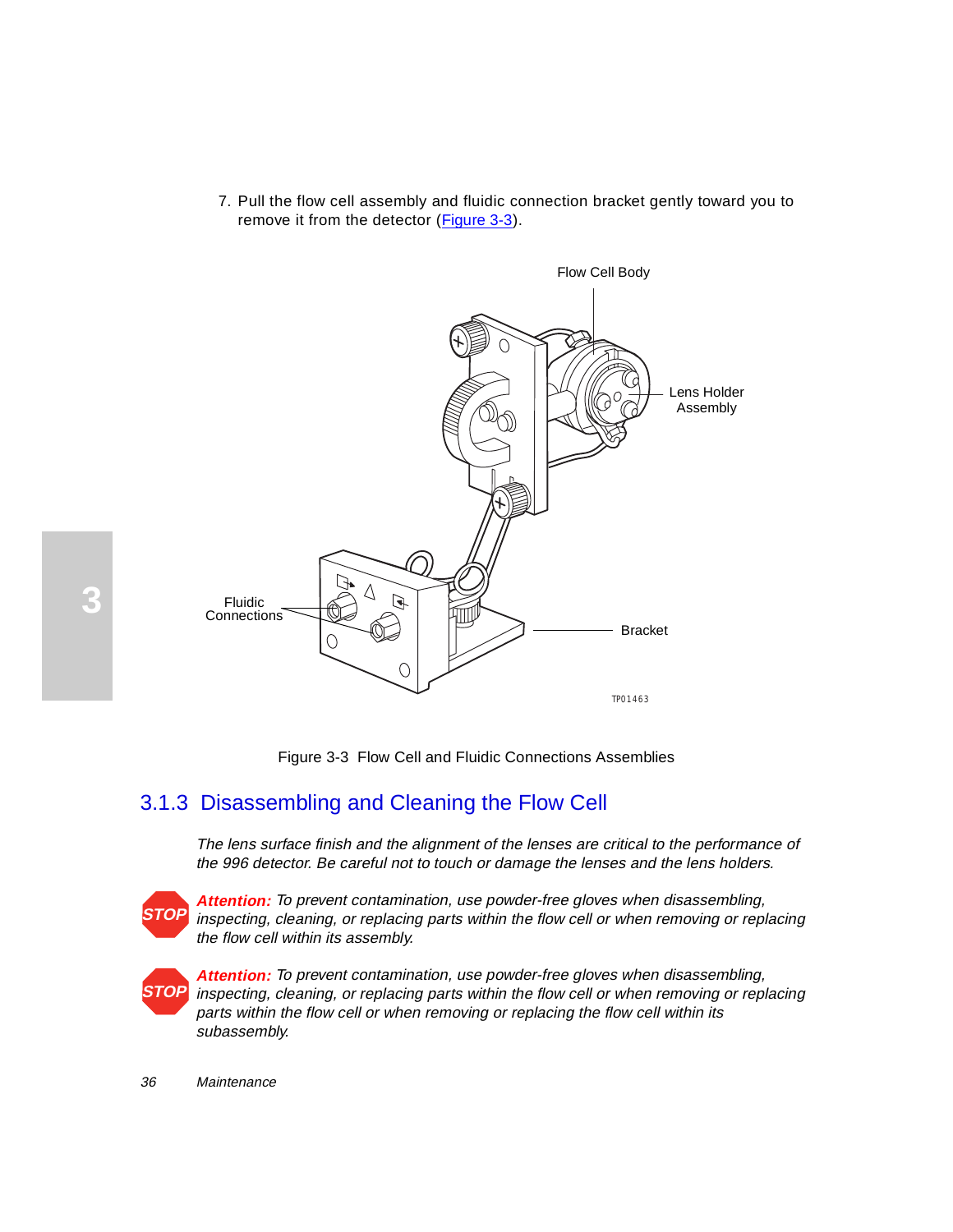### <span id="page-36-0"></span>Required Materials

- TORX T10 screwdriver
- Small, flat-blade screwdriver
- Lens tissue or nonparticulating swab
- HPLC-grade methanol
- Belleville spring washer
- Flow cell gasket

#### **Procedure**

To disassemble and clean the flow cell (and lenses):

1. Use the TORX T10 screwdriver to remove the three screws that secure one of the lens holder assemblies (Figure 3-4).



Figure 3-4 Disassembling the Flow Cell

2. Use the small, flat-blade screwdriver to gently pry the lens assembly from the flow cell body at the slots.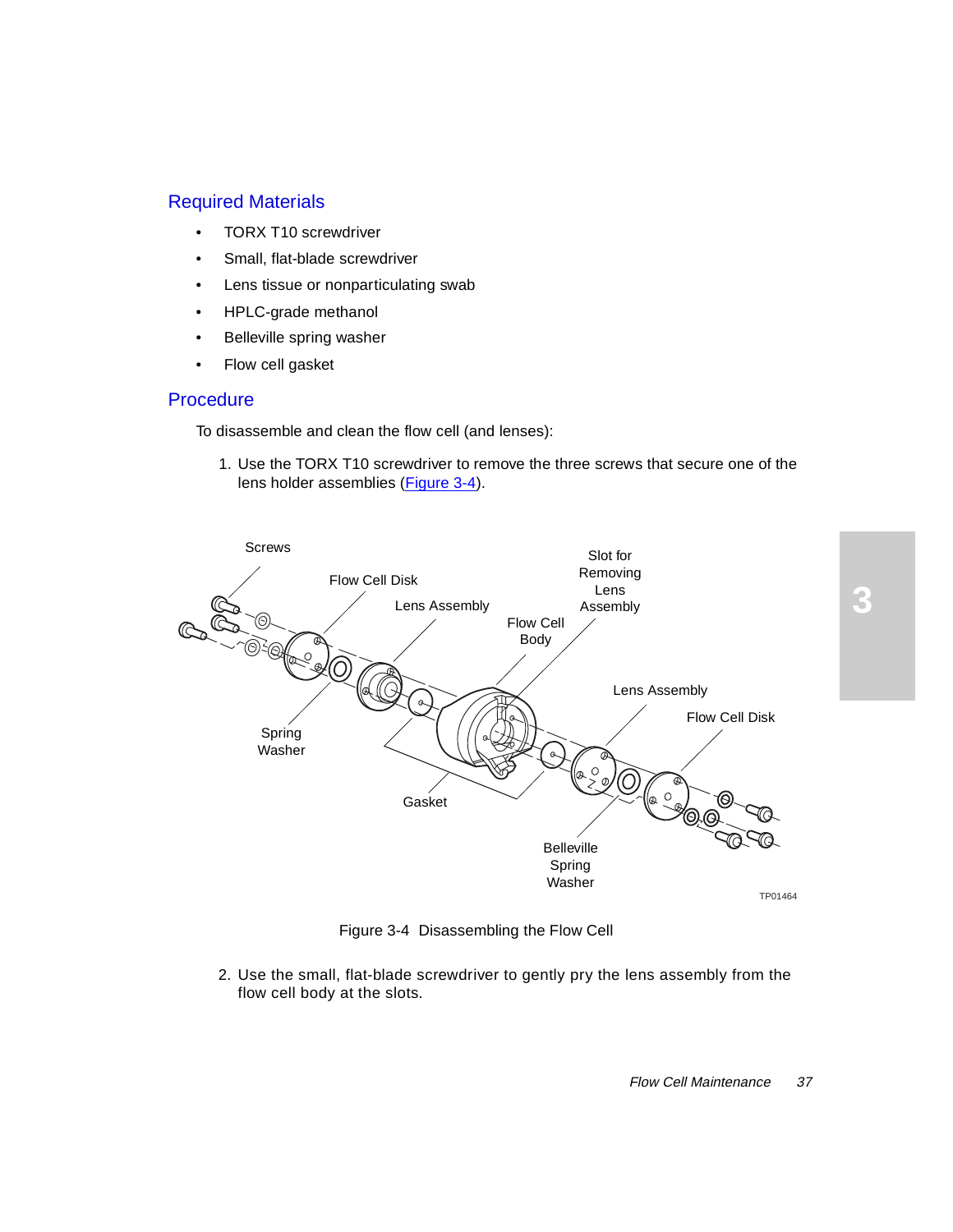

**Attention:** Solvents other than methanol may damage a disassembled flow cell. In normal use, the gasket protects the lens holder from solvents.

- 3. Use a lens tissue or a nonparticulating swab to wipe the lens with methanol.
- 4. Remove and discard the gasket.
- 5. Repeat steps 1 through 4 to remove, disassemble, and clean the other lens holder assembly.
- 6. Use methanol and a nonparticulating swab to clean the flow cell body.

#### Reassembling the Flow Cell

To reassemble the flow cell (see [Figure 3-4](#page-36-0)):

- 1. Insert a replacement gasket into one side of the flow cell body.
- 2. Align the screw holes of the lens assembly with the holes in the flow cell body.
- 3. Place the new Belleville spring washers (with the concave side facing out) onto the lens assembly.
- 4. Place the flow cell disk over the lens assembly.
- 5. Insert the three screws using the TORX T10 driver to gradually tighten each screw, alternating between the screws in a clockwise pattern. Tighten until the screws meet the flow cell disk, then tighten each screw 1/4-turn. If a torque screwdriver is available, tighten the screws to 16 in-oz (0.113 N-m).



Attention: Be careful not to overtighten the screws.

6. Repeat steps 1 through 5 to reassemble the other side of the flow cell.

# 3.1.4 Installing the Flow Cell Assembly



**Attention:** The alignment of the flow cell in the optics bench is critical to detector operation. Be careful not to damage the flow cell body.

To install the flow cell assembly:

- 1. While you hold the flow cell assembly in a vertical orientation (see [Figure 3-3\)](#page-35-0), insert the assembly into the optics bench. Note that the flow cell is self-aligning and uses the guide pins on the optics bench.
- 2. Gently push the front of the assembly until it seats on the front alignment pins.
- 3. Hand-tighten the thumbscrews.
- 4. Secure the fluidic connection bracket.
- 5. Reconnect the fluidic lines.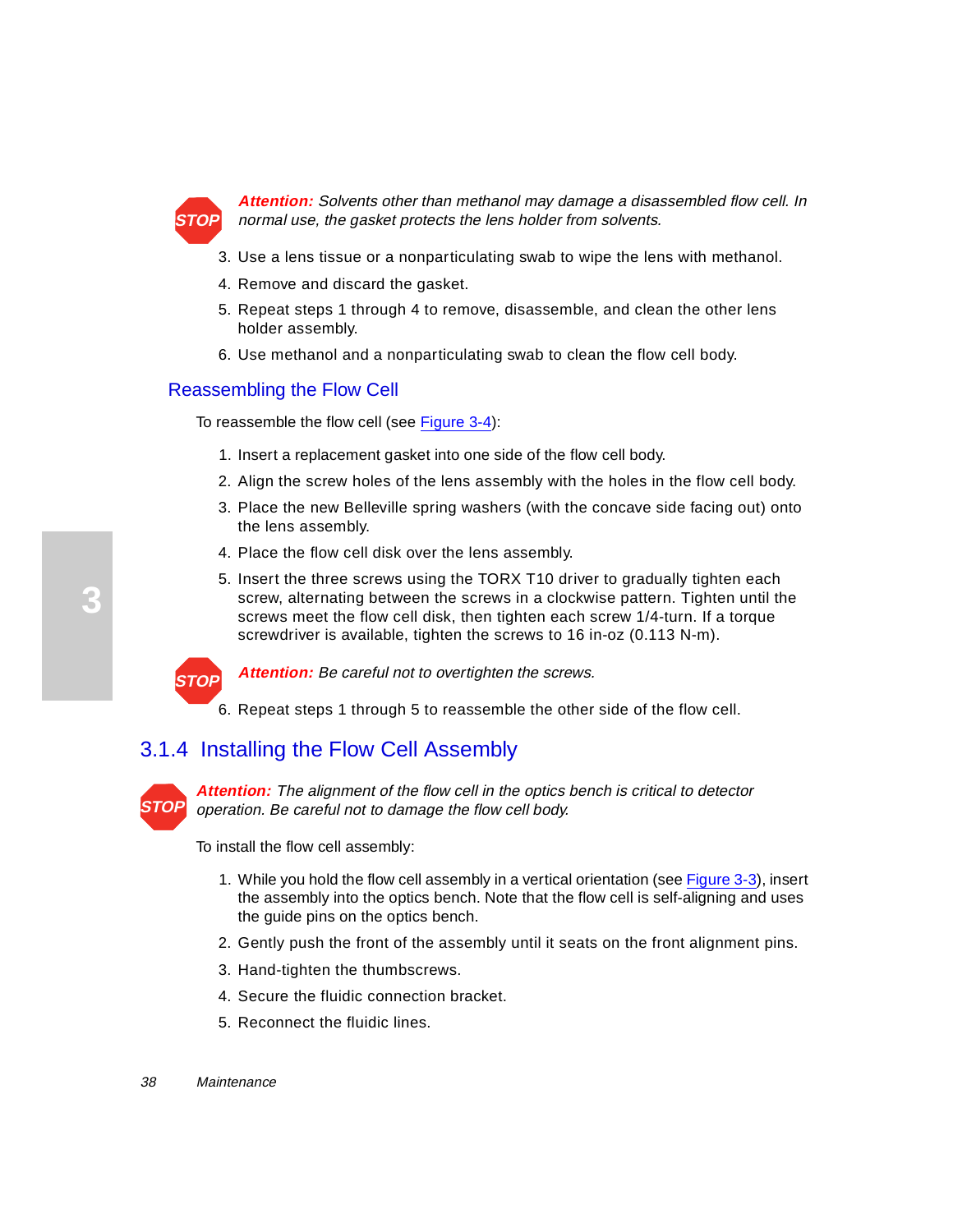- 6. Replace the front cover.
- 7. Flush the flow cell (refer to **Section 3.1.1, Flushing the Flow Cell).**

# 3.2 Replacing the Lamp

Replace the lamp in the 996 detector when either of the following conditions exists:

- Intensity is low enough that sensitivity is not sufficient for your method.
- The sampling rate requires an exposure time shorter than the minimum exposure time you can set with the current lamp.

Before you replace the detector lamp, check the lamp usage indicator located to the front of the lamp retainer, as described in Section 3.2.1, Checking Lamp Usage.

# 3.2.1 Checking Lamp Usage

The Waters 996 detector lamp is designed to provide adequate energy for more than 1000 hours of operation. You can monitor lamp usage by checking the lamp usage indicator, a mercury column with a scale of 0 to 10, where 10 represents 1000 hours. As the lamp ages, the bubble in the mercury column moves toward the 10.

**Caution:** To avoid electrical hazards and exposure to UV light, turn off the power and disconnect the power cord before you begin this procedure. Note that the lamp and housing are extremely hot. To avoid the possibility of contacting hot surfaces, allow the lamp to cool for 15 minutes before you handle the lamp assembly or surfaces close to the lamp.

## **Procedure**

To inspect the lamp usage indicator:

- 1. Power off the 996 detector, remove the power cord, and allow the lamp to cool for at least 15 minutes.
- 2. Lift up the front panel cover and pull it away from the chassis.
- 3. Open the lamp access door by pulling the thumbtab, then pulling the door toward you ([Figure 3-5](#page-39-0)).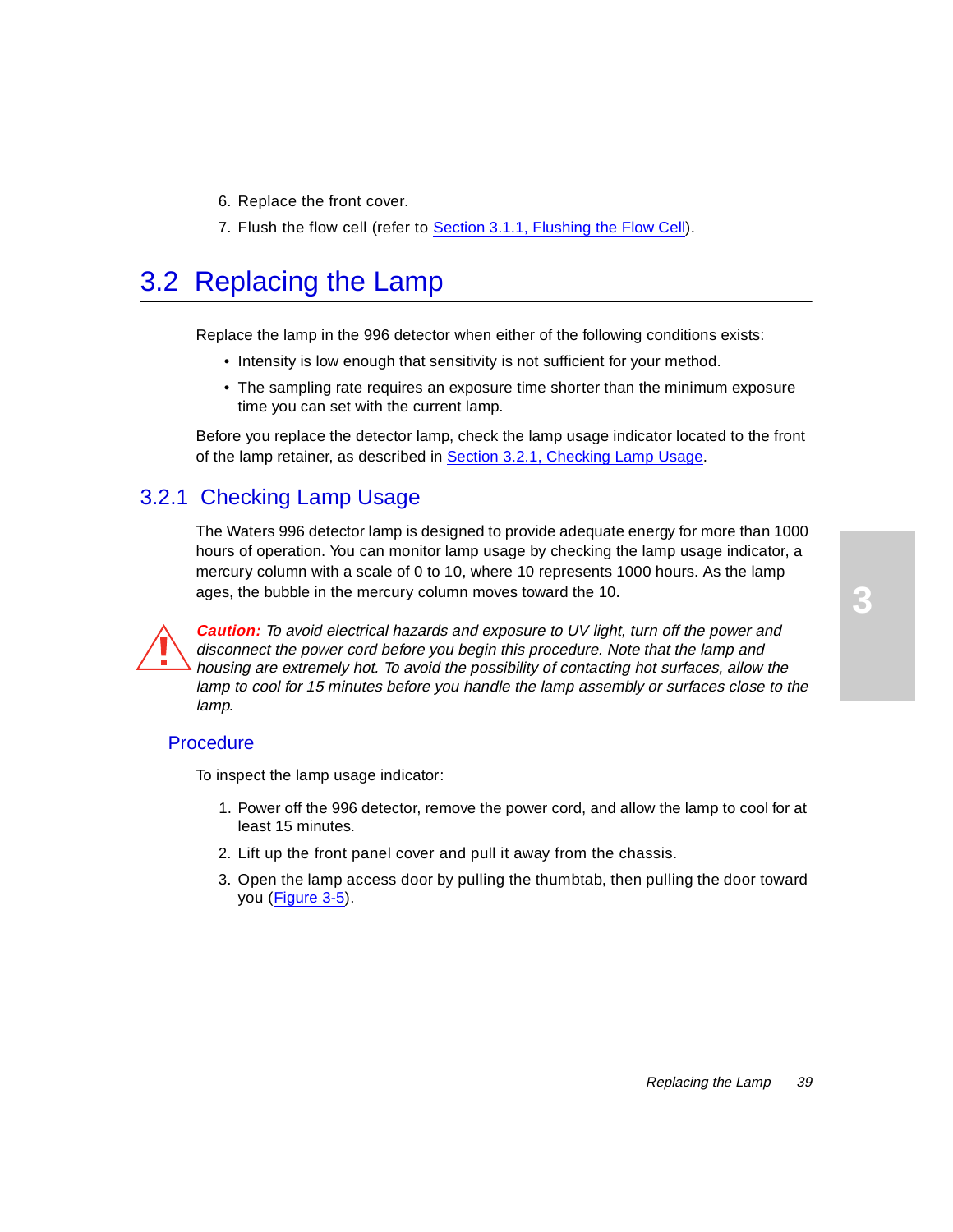<span id="page-39-0"></span>

Figure 3-5 Lamp Access Door

4. Examine the lamp usage indicator (Figure 3-6).



Figure 3-6 Lamp Usage Indicator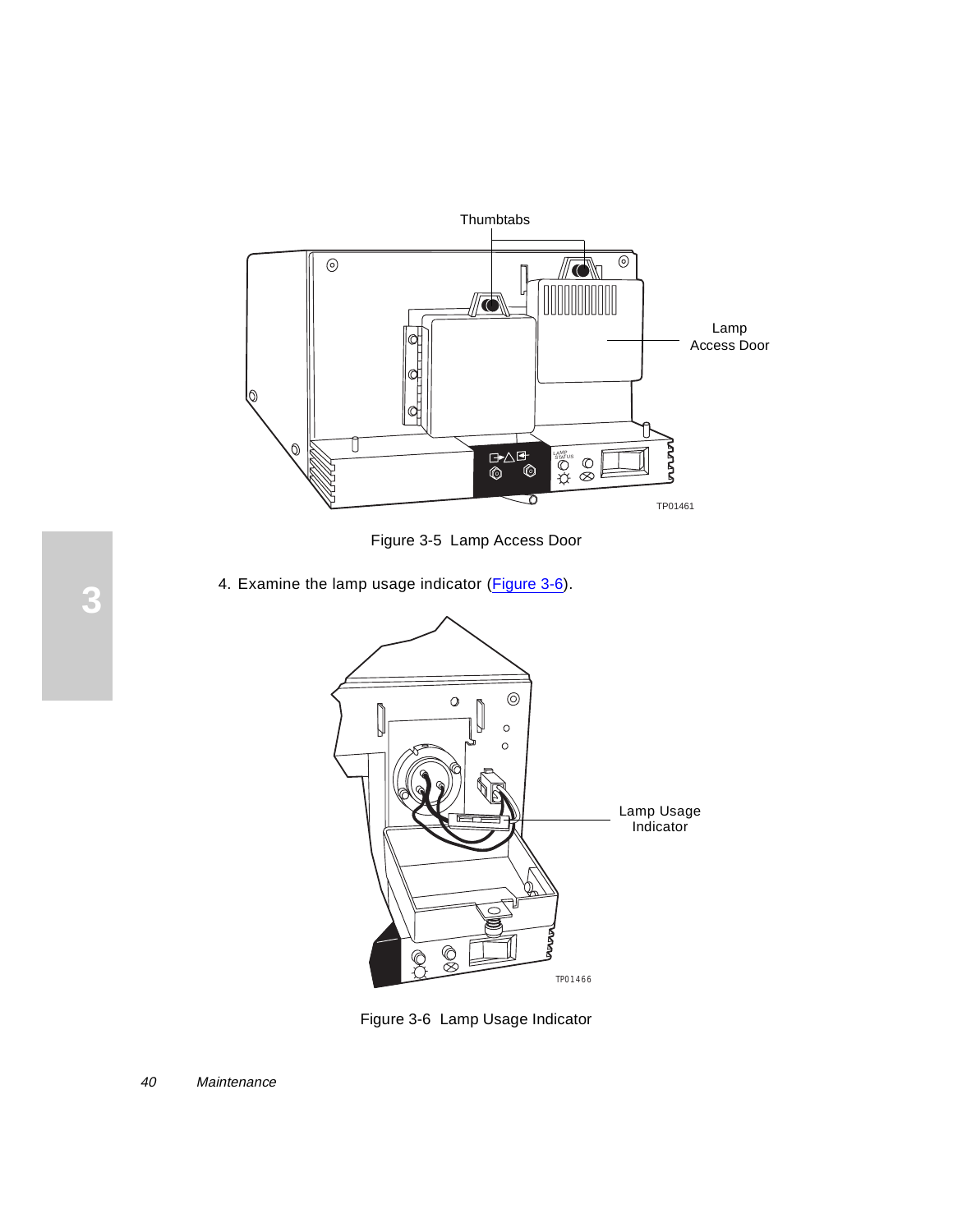**Note:** If lamp intensity is low, but the lamp has not been used for 1000 hours, you may be able to increase lamp intensity by cleaning the flow cell (se[e Section 3.1,](#page-32-0)  [Flow Cell Maintenance](#page-32-0)).

Absorbance by the mobile phase also affects the apparent lamp intensity. For example, acetonitrile is more transparent than methanol at wavelengths under 220 nm.

# 3.2.2 Removing the Lamp

**STOP**

**STOP**

**Attention:** Do not touch the lamp glass while unpacking or inserting the lamp. Touching lamp glass damages the lamp and reduces life expectancy.

**Attention:** To prevent contamination, use powder-free gloves when removing or replacing the lamp.

#### Required Materials

TORX T20 screwdriver

**Caution:** To avoid electrical hazards when you perform the following procedure, power off the 996 detector and disconnect the power cord.

## **Procedure**

To replace the lamp in the 996 detector:

1. Power off the 996 detector, remove the power cord, and allow the lamp to cool for at least 15 minutes.



**Caution:** To avoid the possibility of contacting hot surfaces, wait at least 15 minutes after powering off the detector before you handle the lamp.

- 2. Lift up the front panel cover and pull it away from the chassis.
- 3. Open the lamp access door by pulling the thumbtab, then pull the door toward you (see [Figure 3-5](#page-39-0)).
- 4. Disconnect the lamp power connector [\(Figure 3-7](#page-41-0)).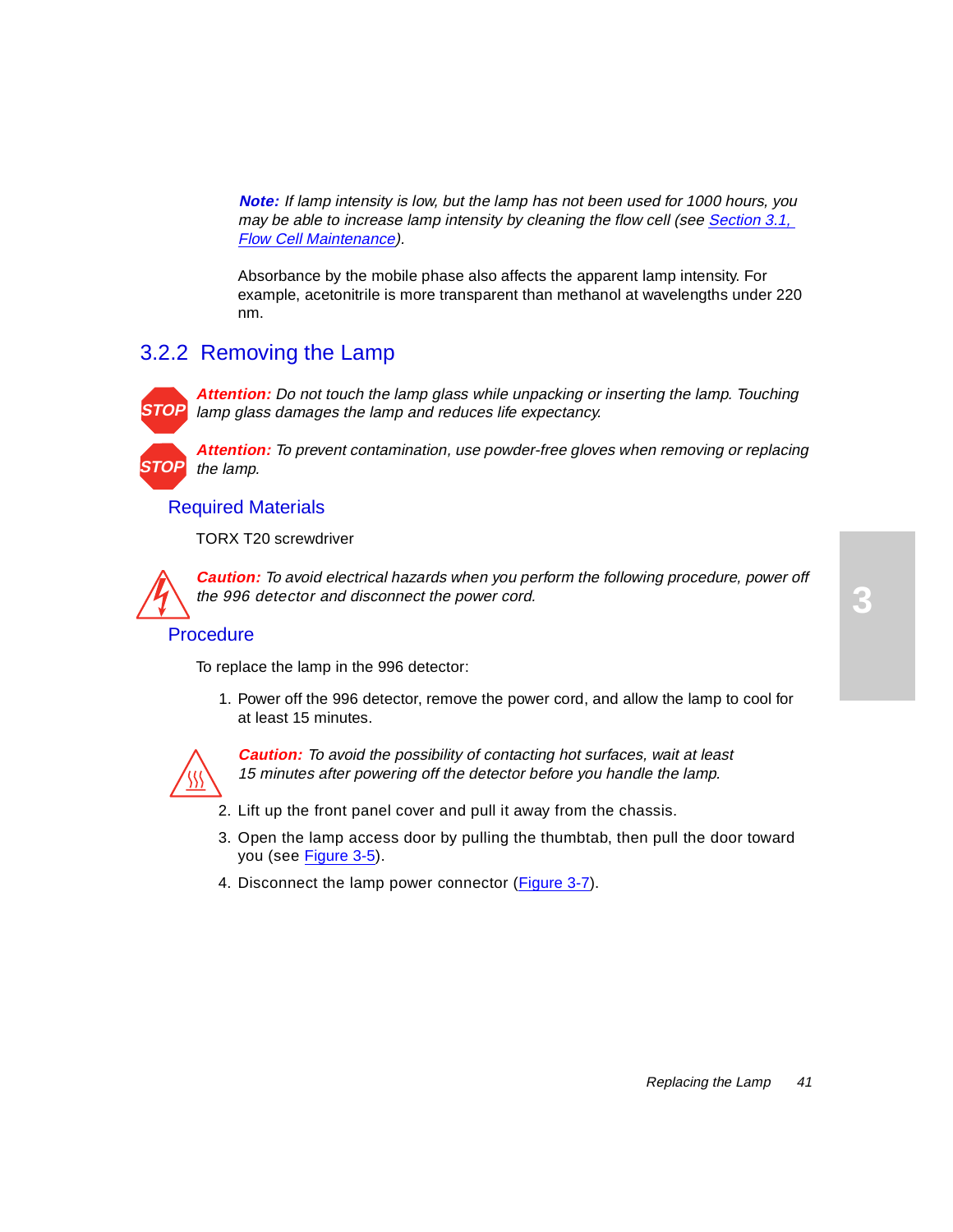<span id="page-41-0"></span>

Figure 3-7 Lamp Power Cord and Mounting Screws

- 5. Use the TORX T20 screwdriver to unscrew the two T20 lamp mounting screws.
- 6. Grip the metal base of the lamp, pull the lamp out, and set it aside.
- 7. Carefully unpack the replacement lamp.
- 8. While wearing powder-free gloves and holding the lamp by its base, orient the lamp so that the notch in the base aligns with the positioning pin in the optics bench.
- 9. Insert the lamp and secure it with the two T20 screws. Make sure that the lamp base is flush against the lamp housing.
- 10. Reconnect the lamp power connector (see Figure 3-7).
- 11. Close the lamp door and secure it with the thumbtab.
- 12. Install the front panel cover.
- 13. Reconnect the power cord and power on the 996 detector.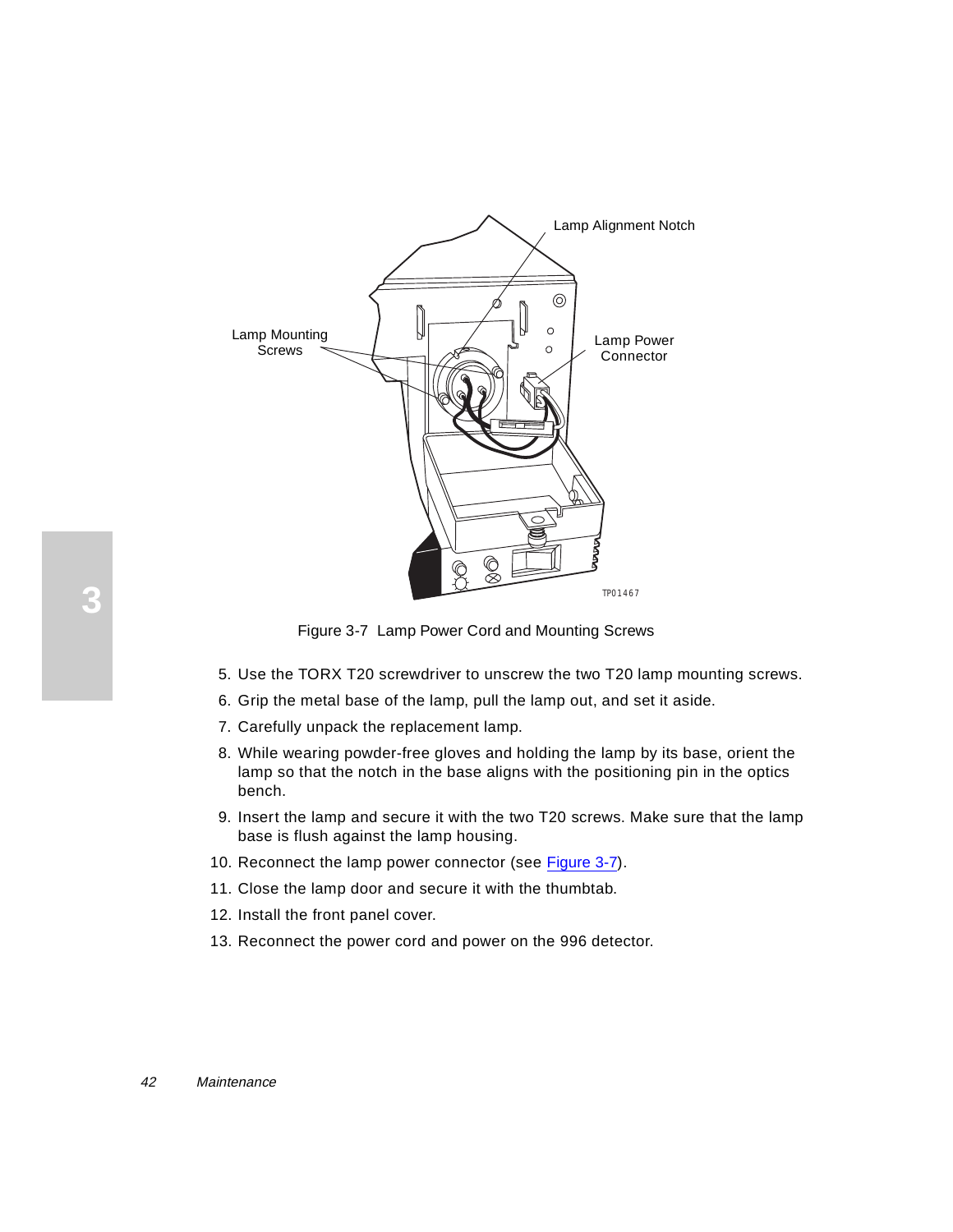# 3.3 Replacing the Fuses

Replace the fuses under the conditions indicated in the troubleshooting table (se[e Section](#page-26-0)  [2.1, Startup Diagnostics](#page-26-0)). The 996 detector requires two 4 A, 250 V fuses (5 mm  $\times$  20 mm).



**Caution:** To avoid electrical hazards, power off the 996 detector and disconnect the power cord before you perform the following procedure.

#### **Procedure**

To replace the two fuses in the 996 detector:

- 1. Power off the 996 detector and remove the power cord.
- 2. Locate the fuse block above the power cord plug (Figure 3-8) on the rear panel.



Figure 3-8 Fuse Block

- 3. Squeeze the two side clips on the fuse block while you pull out the block.
- 4. Remove the fuses from the block, then install the new fuses.
- 5. Orient the fuse block with the small tab pointing down, then push in the block until the side clips engage.
- 6. Connect the power cord, then power on the 996 detector.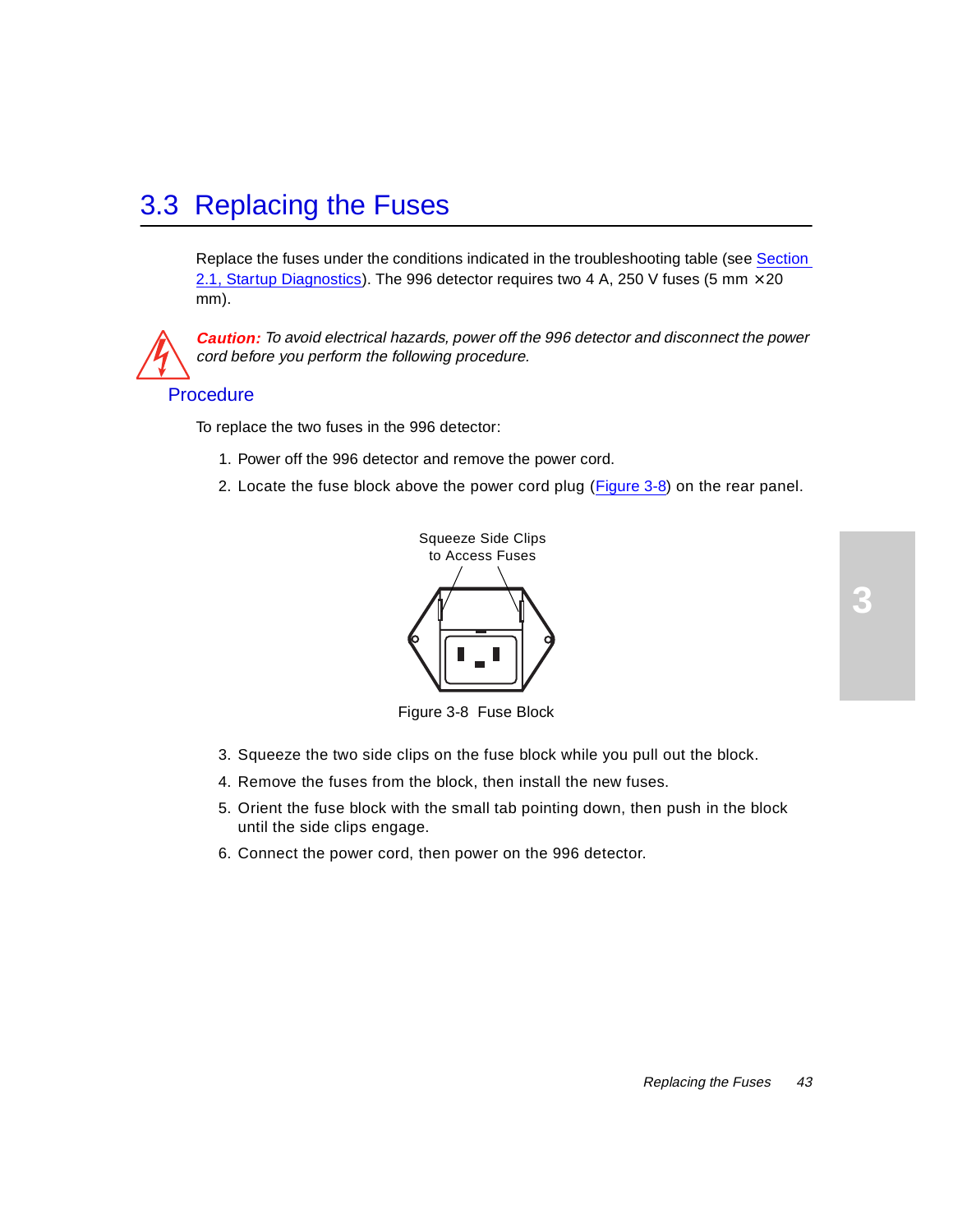# 4 Principles of the 996 PDA Detector Optics

To use the Millennium<sup>32</sup> PDA software effectively, you must be familiar with the principles of operation of the optics and electronics of the Waters 996 PDA Detector.

# 4.1 996 Detector Optics

The 996 detector is an ultraviolet/visible light (UV/Vis) spectrophotometer with:

- 512 diodes
- Optical resolution of 1.2 nm per diode
- Operating wavelength range from 190 nm to 800 nm

The light path through the optics assembly of the 996 detector is shown i[n Figure 4-](#page-44-0)1.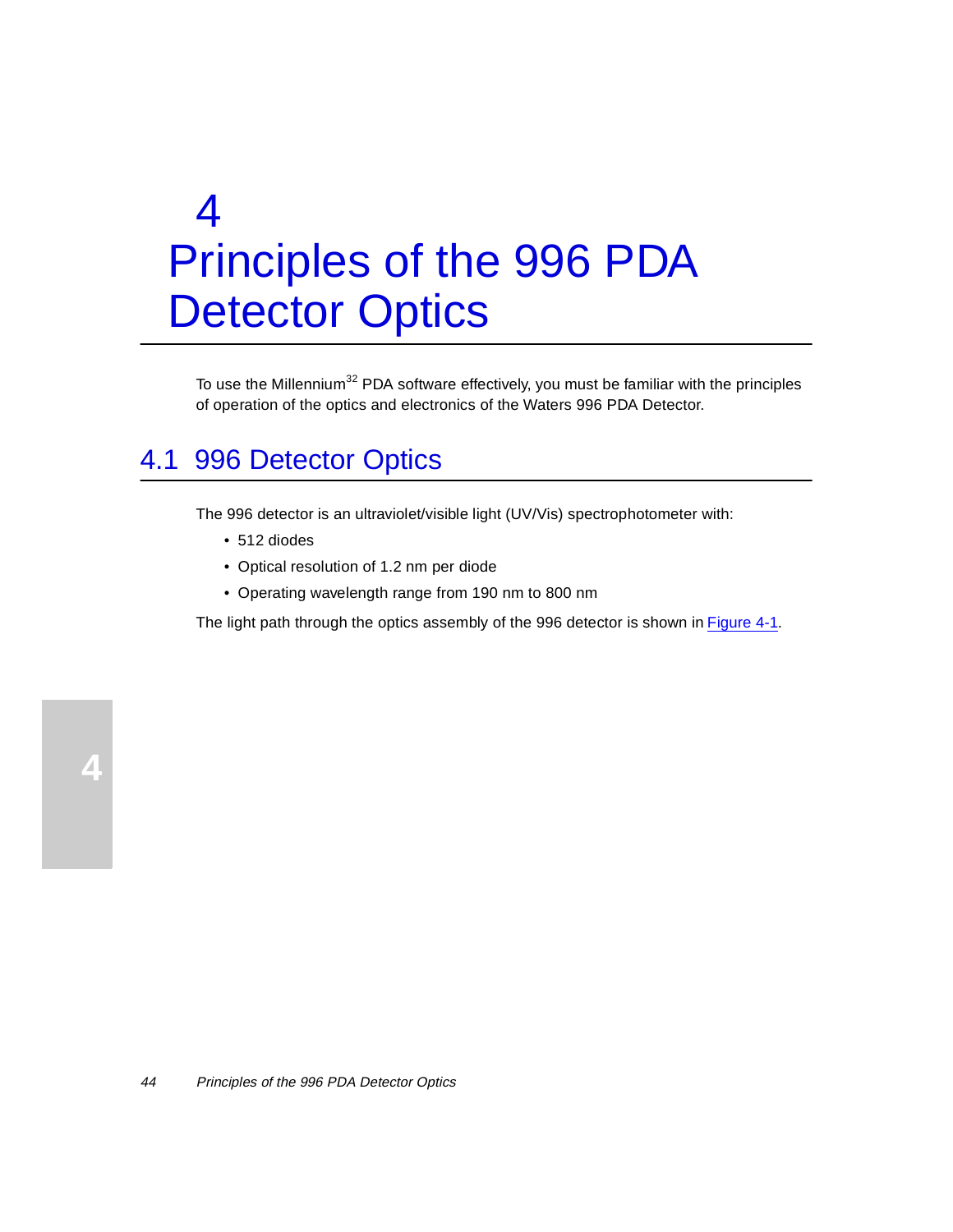<span id="page-44-0"></span>

Figure 4-1 Optics Assembly Light Path

Table 4-1 describes the optics assembly components in the 996 detector.

| Table 4-1 Optics Assembly Components |  |
|--------------------------------------|--|
|                                      |  |

| <b>Component</b>                           | <b>Function</b>                                                                                                                                                                                 |
|--------------------------------------------|-------------------------------------------------------------------------------------------------------------------------------------------------------------------------------------------------|
| Lamp and lamp<br>optics                    | Focuses light from the deuterium source lamp through a<br>beamsplitter to the flow cell.                                                                                                        |
| <b>Beamsplitter and</b><br>reference diode | Reflects part of the light back to a reference diode, which<br>measures the intensity of the light emitted by the lamp. The<br>detector uses this measurement to keep the lamp output constant. |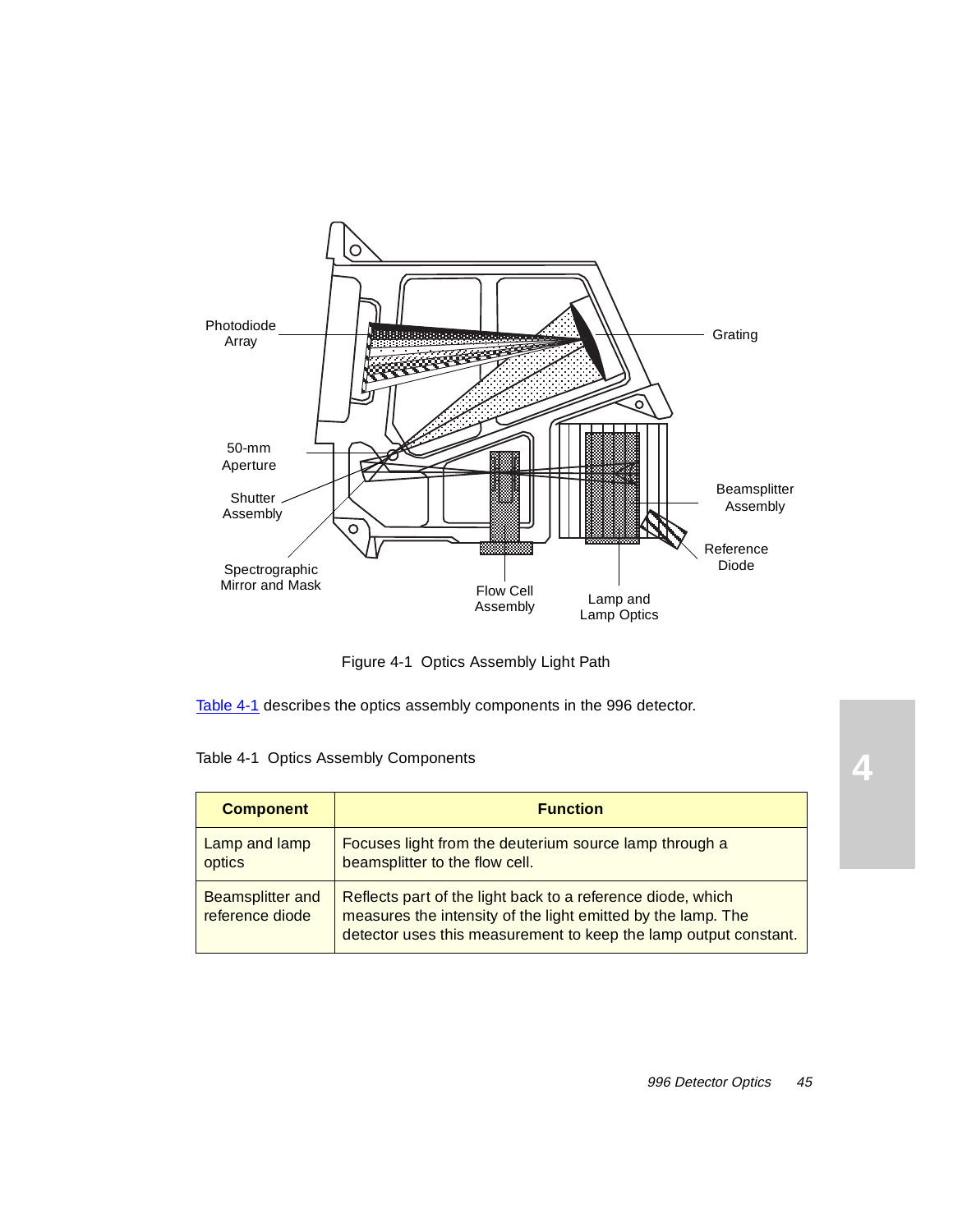Table 4-1 Optics Assembly Components (Continued)

| <b>Component</b>                | <b>Function</b>                                                                                                                                                                                                                                                               |
|---------------------------------|-------------------------------------------------------------------------------------------------------------------------------------------------------------------------------------------------------------------------------------------------------------------------------|
| Flow cell<br>assembly           | Houses the segment of the flow path (containing eluent and<br>sample) through which the polychromatic light beam passes. This<br>arrangement of optical components, with the flow cell positioned<br>between the lamp and the grating, is commonly called reversed<br>optics. |
| Spectrograph<br>mirror and mask | The mirror focuses light transmitted through the flow cell onto the<br>aperture at the entrance to the spectrographic portion of the optics.<br>The mirror mask defines the beam of light focused on the<br>spectrograph mirror.                                              |
| Aperture                        | Controls wavelength resolution and intensity of light striking the<br>photodiodes. The width of the aperture is 50 um.                                                                                                                                                        |
| <b>Shutter assembly</b>         | Prevents light from reaching the photodiode array except during<br>sampling and calibration. For details on the dark current, see<br>Section 4.4.1, Calculating Absorbance.                                                                                                   |
| Grating                         | Disperses the light into bands of wavelengths and focuses those<br>wavelength bands onto the plane of the photodiode array.                                                                                                                                                   |
| Second-order<br>filter          | Reduces the contribution of second-order reflection of UV light<br>(less than<br>350 nm) to the light intensity observed at visible wavelengths<br>(greater than 350 nm).                                                                                                     |
| Photodiode array                | An array of 512 diodes arranged linearly. The diode width and<br>spacing provide a single wavelength resolution of 1.2 nm.                                                                                                                                                    |

# 4.2 Resolving Spectral Data

The ability to distinguish similar spectra depends on photodiode spacing and the bandwidth of the light striking the photodiode. The bandwidth of the light striking the photodiodes depends on the aperture width.

The aperture width determines:

- Attainable wavelength bandwidth at the photodiode array
- Intensity of the light reaching the photodiode array (optical throughput)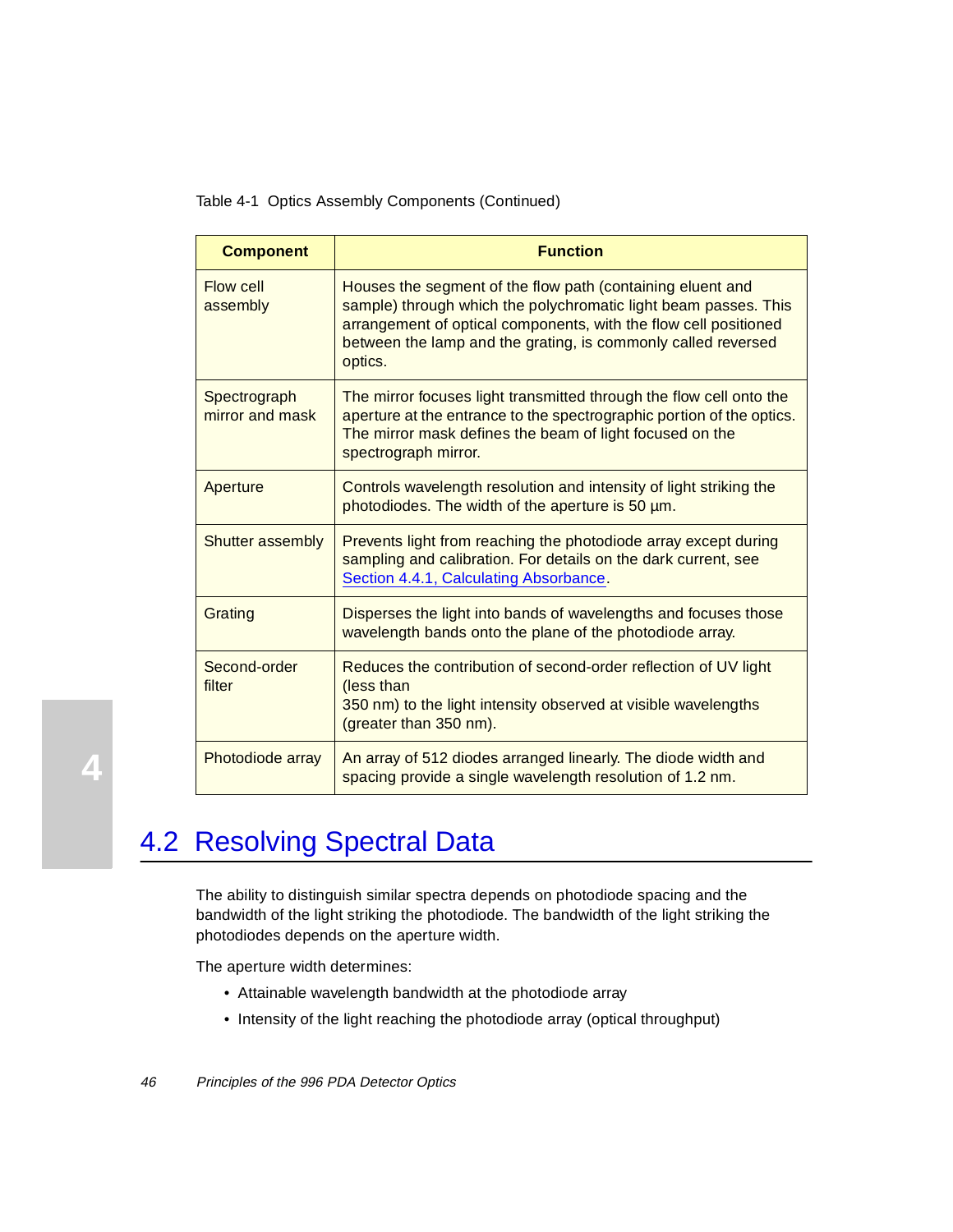The aperture creates a narrow beam that reflects from the grating to the photodiode array. The wavelength that strikes a particular diode depends on the angle of reflection from the grating.

Figure 4-2 shows an absorbance spectrum of benzene obtained from the 996 detector using the standard 50-µm aperture. In this spectrum, the wavelength resolution is sufficient to resolve five principal benzene absorption peaks.



Figure 4-2 Benzene Spectrum at 1.2 nm Resolution

# 4.3 Measuring Light at the Photodiode

The Waters 996 Photodiode Array Detector measures the amount of light striking the photodiode array to determine the absorbance of the sample in the flow cell.

The array consists of 512 photodiodes arranged in a row. Each photodiode acts as a capacitor by holding a fixed amount of charge.

Light striking a photodiode discharges the diode [\(Figure 4-3](#page-47-0)). The magnitude of the discharge depends on the amount of light striking the photodiode.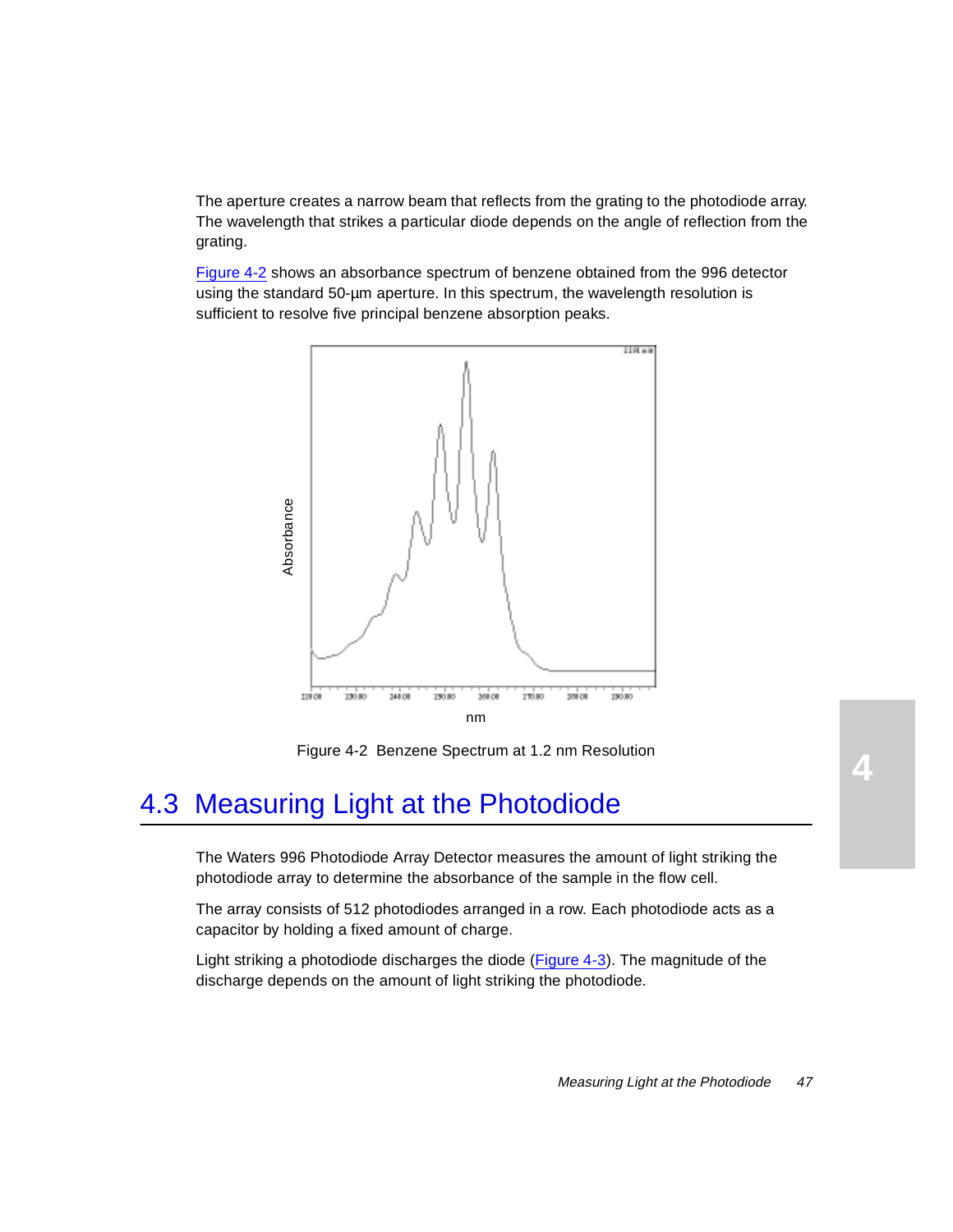Deuterium Lamp

<span id="page-47-0"></span>

Figure 4-3 Photodiodes Discharged by Light

The 996 detector measures the amount of current required to recharge each photodiode. The current is proportional to the amount of light transmitted through the flow cell over the interval specified by the diode exposure time.

#### Exposure Time

The 996 detector recharges each diode and reads the recharging current one diode at a time. The interval between two readings of an individual diode is the exposure time. The 996 detector requires 11 msec to sequentially read all of the diodes in the array. The minimum exposure time is 11 msec. You can set exposure time from 11 to 500 msec.

For example, if an exposure time is set to 50 milliseconds, the Waters 996 detector:

- 1. Recharges diode 1 and reads the current required to recharge diode 1.
- 2. Recharges diode 2 and reads the current required to recharge diode 2.
- 3. Sequentially recharges and reads the current required to recharge all the remaining 510 photodiodes.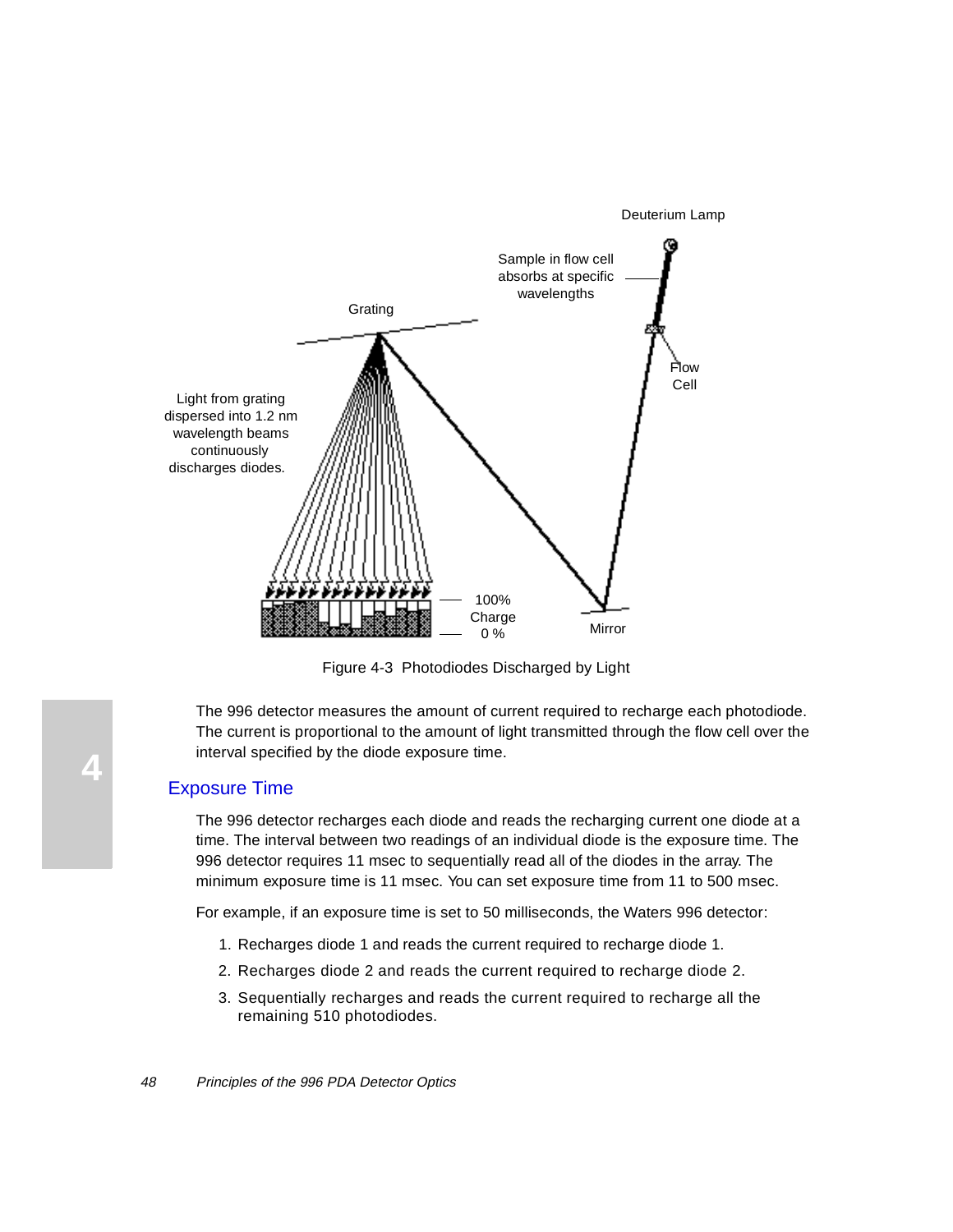4. After all of the diodes have been recharged and read (11 msec), the detector waits 39 msec before beginning the recharge-and-reading sequence with diode 1.

You set the exposure time parameter in the General tab of the 996 PDA Instrument Method Editor. You can specify either Auto Exposure or Exposure Time. For details, refer to the "Waters 996 PDA Detector Properties" topic in the *Millennium*<sup>32</sup> Online Help Find tab.

#### Using the Auto Exposure Parameter

The Auto Exposure time parameter allows the 996 detector optics to calculate the optimum exposure time needed to recharge the diodes based on lamp energy, lamp spectrum, mobile phase absorbance, and the chosen wavelength range. To minimize detector noise, Auto Exposure adjusts the exposure time to 80 to 90 percent of full scale.

The Auto Exposure time setting ensures that the photodiodes are:

- Not saturating due to overexposure
- Operating above the range of normal, dark current discharge

With auto exposure enabled, the 996 detector:

- Calculates exposure time at the start of a run based on maximum light intensity within the wavelength range
- Limits the exposure so that no diode within the given wavelength range is discharged more than 80%
- Provides proper settings for signal-to-noise and dynamic range for each run

The Auto Exposure time setting may not support certain sampling rates or wavelength ranges required for your analysis. If this is the case, you can set the exposure time manually to adjust the exposure time from experiment to experiment.

### Using the Exposure Time Parameter

The Exposure Time parameter enables you to manually set the length of time the photodiodes are exposed to light before they are read. The supported range is 11 to 500 msec.

Be aware that increasing the Exposure Time parameter has the potential to saturate the photodiodes. A longer exposure time may cause the 996 detector to lose the signal at certain wavelengths because of diode saturation. When specifying the Exposure Time, select a value that provides settings for an optimum signal-to-noise ratio over the wavelength range of your analysis (see ["Optimizing the Signal-to-Noise Ratio](#page-49-0)" below).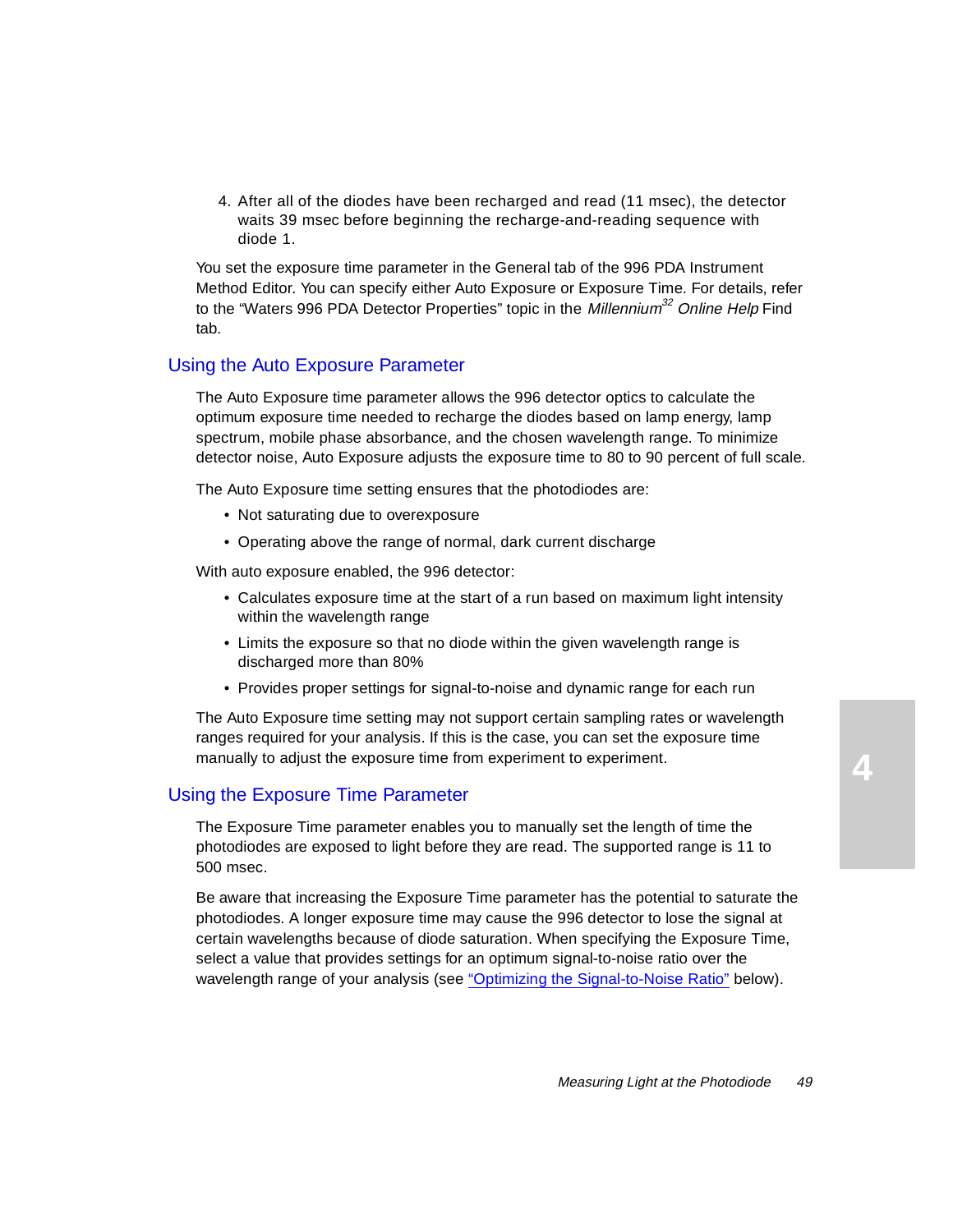## <span id="page-49-0"></span>Optimizing the Signal-to-Noise Ratio

To optimize signal-to-noise ratios, choose an acquisition wavelength range that includes only the wavelengths of interest and over which the mobile phase absorbs minimally (see [Appendix D, Mobile Phase Absorbance](#page-69-0)).

# 4.4 Computing Absorbance Data Points

The 996 detector calculates absorbance values before transmitting the data to the Millennium<sup>32</sup> database. To calculate absorbance, the 996 detector:

- Computes the absorbance at each diode using the dark current and reference spectrum (see Section 4.4.1, Calculating Absorbance).
- Averages the absorbances at a particular wavelength as specified in the spectra per second sample rate and reports the average as a single data point (see Section [4.4.2, Resolution](#page-51-0)).
- Can apply a filter that acts like an analog filter (se[e Section 4.4.3, Filtering Dat](#page-52-0)a).

## 4.4.1 Calculating Absorbance

The 996 detector computes absorbance by subtracting the dark current and reference spectrum from the acquired spectrum. Absorbance is based on the principles of Beer's Law.

#### Beer's Law

The relationship between the quantity of light of a particular wavelength arriving at the photodiode and the concentration of the sample passing through the flow cell is described by the Beer-Lambert Law (commonly called Beer's Law). Beer's Law is expressed as

 $A = \varepsilon/c$ 

Where:

- $A =$ absorbance
- $\epsilon$  = molar absorptivity
- $l =$  path length (1.0 cm in the 996 detector normal flow cell)
- $c =$  molar concentration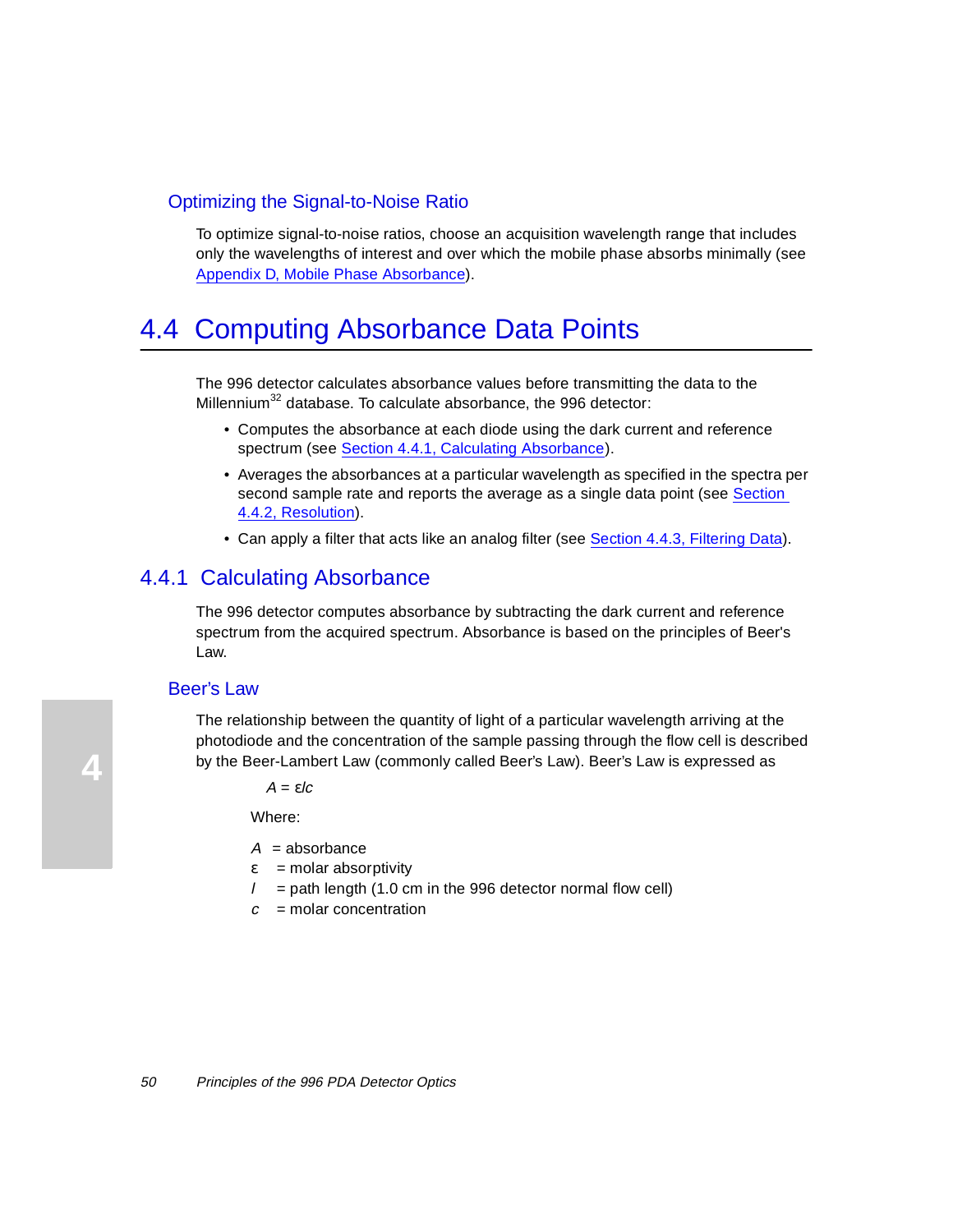Beer's Law applies only to well-equilibrated dilute solutions. It assumes that the refractive index of the sample remains constant, that the light is monochromatic, and that no stray light reaches the detector element. As concentration increases, the chemical and instrumental requirements of Beer's law may be violated, resulting in a deviation from (absorbance versus concentration) linearity (Figure 4-4). The absorbance of mobile phase can reduce the linear range by the amounts shown i[n Appendix D, Mobile Phase](#page-69-0)  [Absorbance](#page-69-0).



Figure 4-4 Absorbance as a Function of Concentration

#### Dark Current

Photodiodes lose charge over time even when they are not exposed to light. The amount of charge lost is called dark current.

At the start of a chromatographic run, the 996 detector closes the shutter to take a dark current reading for each diode. The shutter closes after the exposure time is calculated and stays closed for the same interval as the exposure time.

The detector subtracts the dark current values from the current values recorded during absorbance measurements for both the sample and the reference spectra.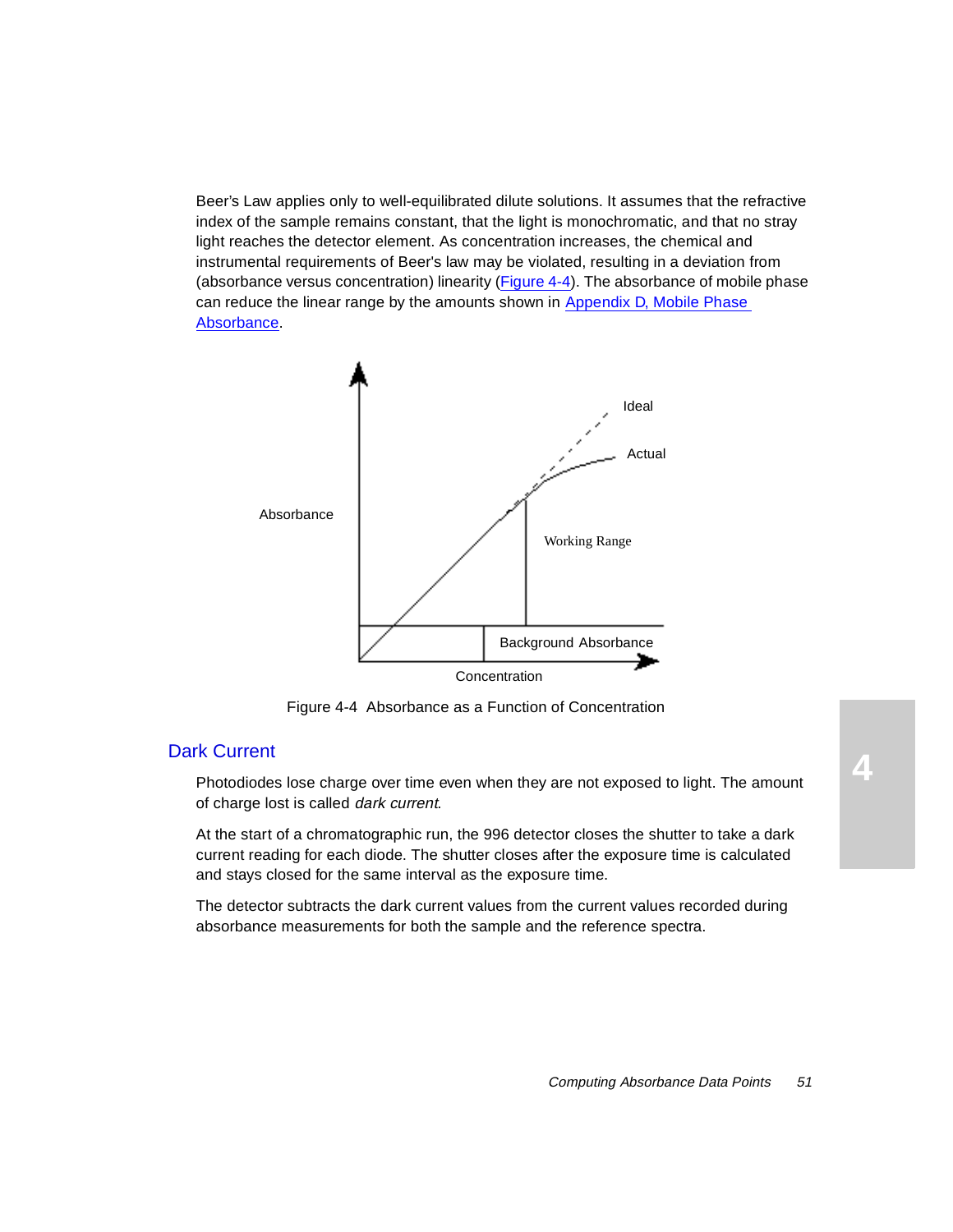#### <span id="page-51-0"></span>Reference Spectrum

Immediately after the dark current measurement and before any components are eluted, the 996 detector records a reference spectrum. The reference spectrum is a measure of lamp intensity and mobile phase absorbance over the interval specified in the exposure time taken with the shutter open.

**Note:** For best results, the reference spectrum should be representative of the initial mobile phase.

**Note:** For extremely long exposure times, the dark current and reference spectrum readings may take several minutes to finish.

#### **Absorbance**

The 996 detector calculates the absorbance for each diode at the end of each exposure time using the following equation:

$$
Absorbance = \log \left[ \frac{(Sn - Dn)}{(Rn - Dn)} \right]
$$

where:

 $S =$  Signal obtained during sample analysis

 $D =$  Signal obtained during the dark test

 $R =$  Signal obtained from the reference spectrum

 $n =$ Diode number

## 4.4.2 Resolution

The data reported by the 996 detector to the Millennium<sup>32</sup> database can be the average of a number of data points. After calculating absorbance, the detector averages absorbance values based on:

- Spectral resolution
- Sample rate

#### Averaging Spectral Data Based on Resolution

Spectral resolution (or bandwidth) is the wavelength interval (in nanometers) between data points in an acquired spectrum. The minimal resolution of the 996 detector is 1.2 nm. Spectral resolution with the 996 detector is always a multiple of 1.2 nm. For example, the 996 detector averages three diodes for each reported wavelength when the spectral resolution is set in the Millennium<sup>32</sup> software to 3.6 nm.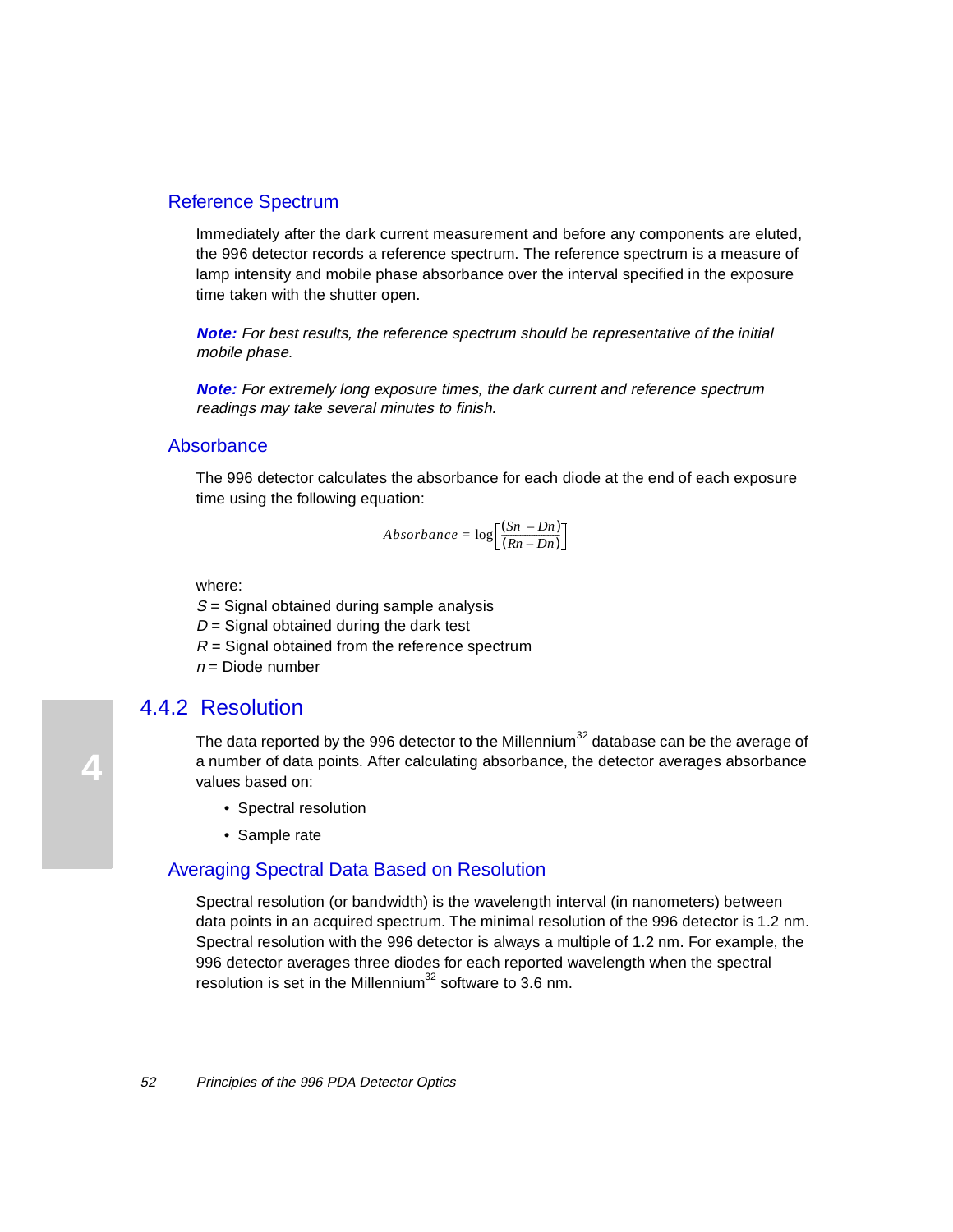## <span id="page-52-0"></span>Averaging Chromatographic Data Based On Sample Rate

Sample rate is the number of data points per second reported to the Millennium $32$ database. The number of times the photodiodes are read during the sample rate interval is dependent on the exposure time.

For example, if exposure time is 25 msec, and sample rate is 1 second, then readings per data point are

 $\frac{1000 \text{ msec}}{25 \text{ msec}} = 40$ 

The readings are averaged and reported as a single data point.

#### Combining Spectral Resolution and Sample Rate

Spectral resolution and sample rate have opposite effects on noise and spectral detail. Increasing the value of the spectral resolution parameter and decreasing the number of spectra per second decrease the size of the data file.

**Note:** The data storage rate is based on wavelength range, spectral resolution, and sample rate, which are set in the General tab of the 996 PDA Instrument Method Editor. For details, refer to the "Waters 996 PDA Detector Properties" topic in the Millennium<sup>32</sup>Online Help Find tab.

# 4.4.3 Filtering Data

Use the Channel 1 tab of the 996 PDA Instrument Method Editor (for details, refer to the "Waters 996 Detector Properties" topic in the Millennium<sup>32</sup> Online Help Find tab) to apply an optional noise filter (the Filter Response parameter) to the data sent to the Millennium<sup>32</sup> software database. A noise filter of 1 second is the default value, which provides a good signal-to-noise ratio for most chromatographic separations.

Note the following with regard to filtering data:

- The noise filter is similar in function to an analog RC filter.
- The filter calculates a data point that is a modified rolling average for a wavelength over a number of readings.
- The filter values are comparable to the effects of a 1-, 2-, or 3-second RC filter.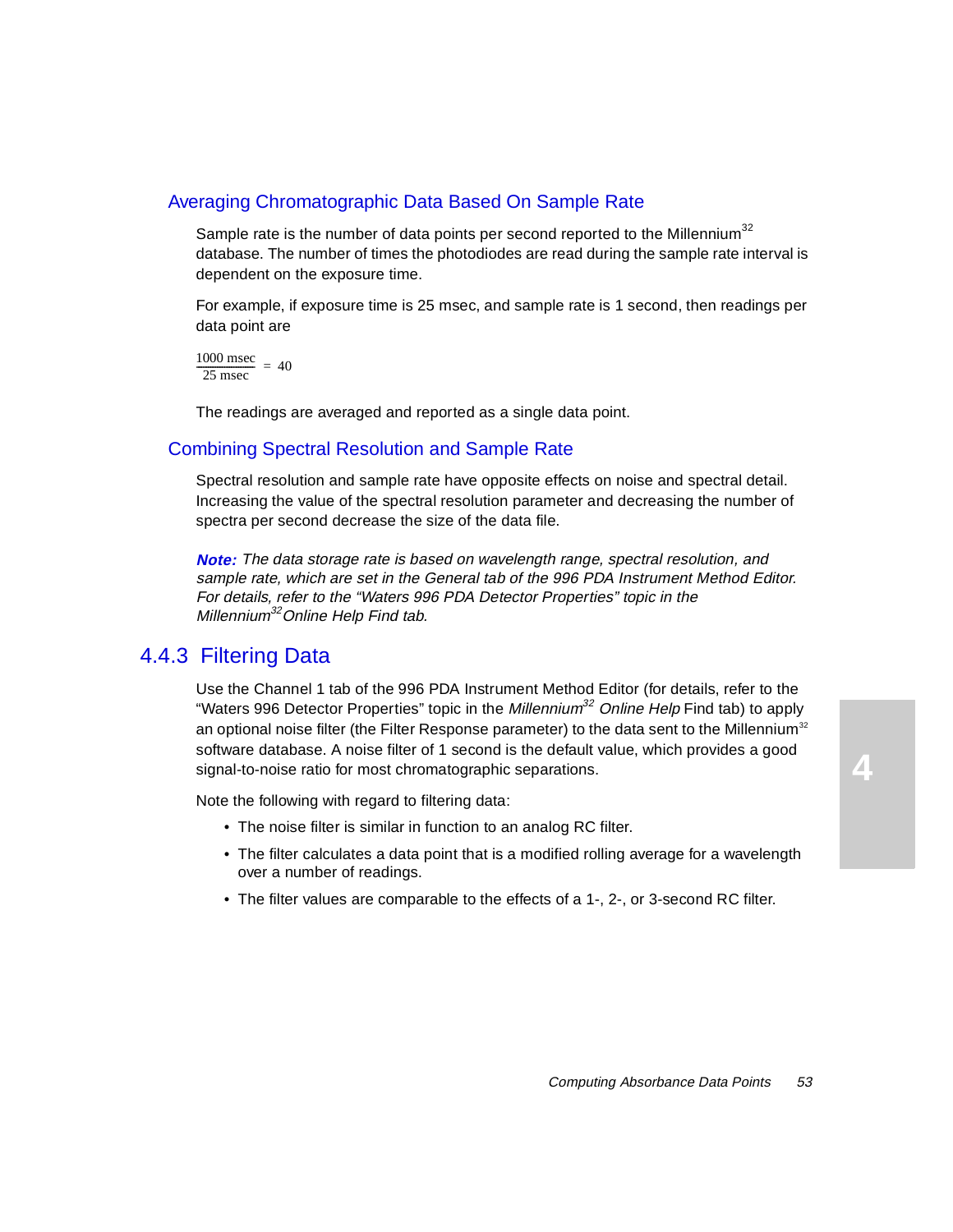# 5 Spectral Contrast Theory

This chapter explains the theory behind the Spectral Contrast technique, which is used to compare UV/Vis absorbance spectra collected by the 996 detector. Spectral Contrast makes use of the fact that different compounds have differently shaped absorbance spectra. This chapter describes how Spectral Contrast represents absorbance spectra as vectors. When applied to the UV/Vis absorbance data collected by the 996 detector, the Spectral Contrast technique determines whether differences between spectra are due to the presence of multiple compounds in the same peaks (coelution) or due to nonideal conditions such as noise, photometric error, or solvent effects.

# 5.1 Comparing Absorbance Spectra

The shape of an absorbance spectrum is determined by the relative absorbance at different wavelengths. The shape of a compound's absorbance spectrum is a characteristic of that compound at the solvent and pH conditions under which the absorbance spectrum is measured.

[Figure 5-1](#page-54-0) shows the absorbance spectra for the two compounds, A and B. The ratio of the absorbance at 245 nm to the absorbance at 257 nm is approximately 2.2 for compound A and 0.7 for compound B.

The absorbance ratios of two wavelength pairs is a limited spectral comparison. For more information, you need to compare the absorbance ratios of multiple wavelength pairs.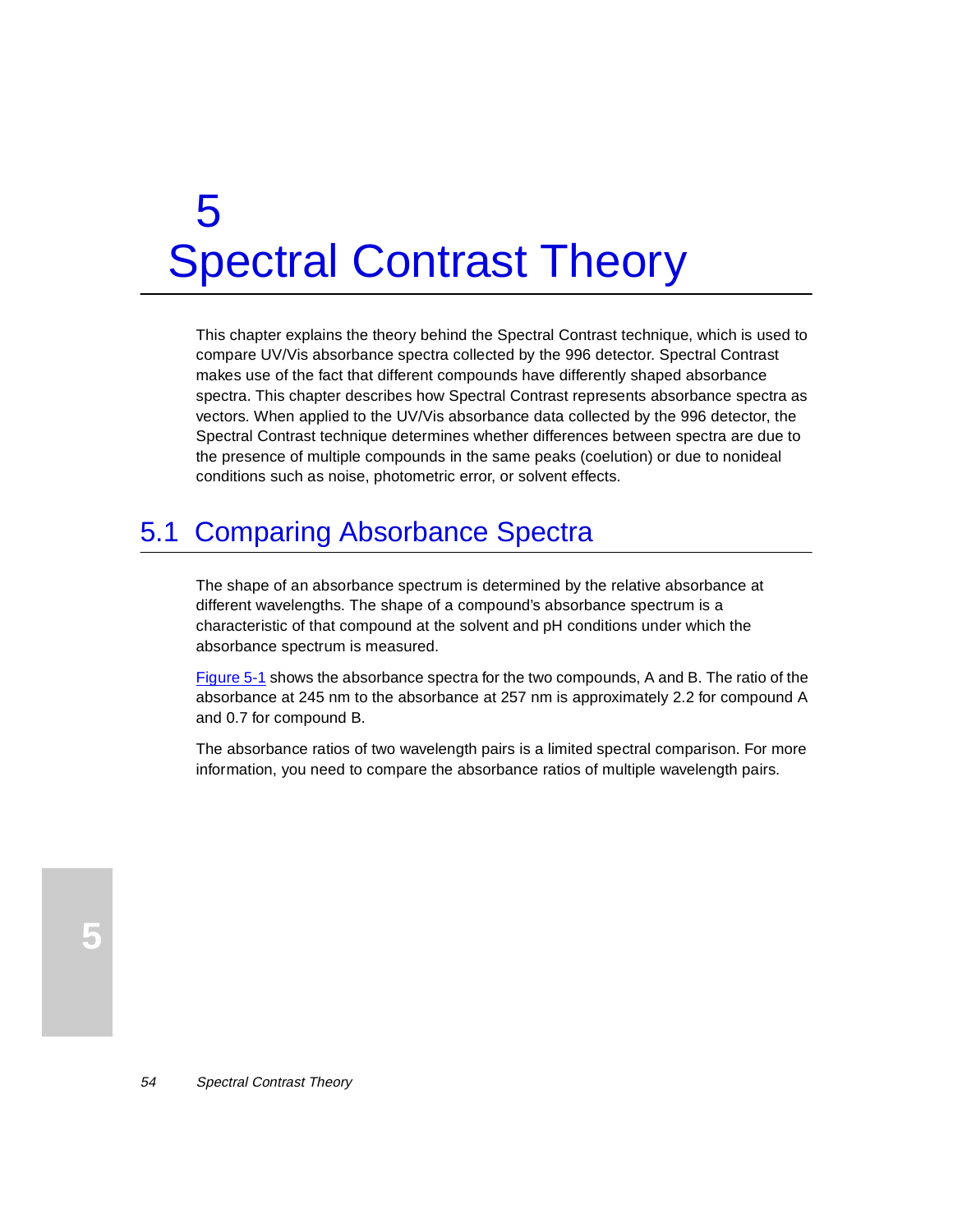<span id="page-54-0"></span>

Figure 5-1 Comparing Spectra of Two Compounds

# 5.2 Representing Spectra as Vectors

The Spectral Contrast technique uses vectors to quantify differences in the shapes of spectra. Spectral Contrast converts baseline-corrected spectra to vectors and then compares the vectors. Spectral vectors have two properties:

- **Length** Proportional to analyte concentration.
- **Direction** Determined by the relative absorbance of the analyte at all wavelengths (its absorbance spectrum). Direction is independent of concentration.

Vector direction contributes to the identification of a compound, since the direction is a function of the absorbance spectrum of the compound. The ability of spectral vectors to differentiate compounds depends on the resolution of spectral features. As both wavelength range and spectral resolution increase, the precision of a spectral vector for the resultant spectrum increases. A vector derived from the Waters 996 PDA Detector can include absorbances in any range between 190 nm and 800 nm with a spectral resolution of 1.2 nm.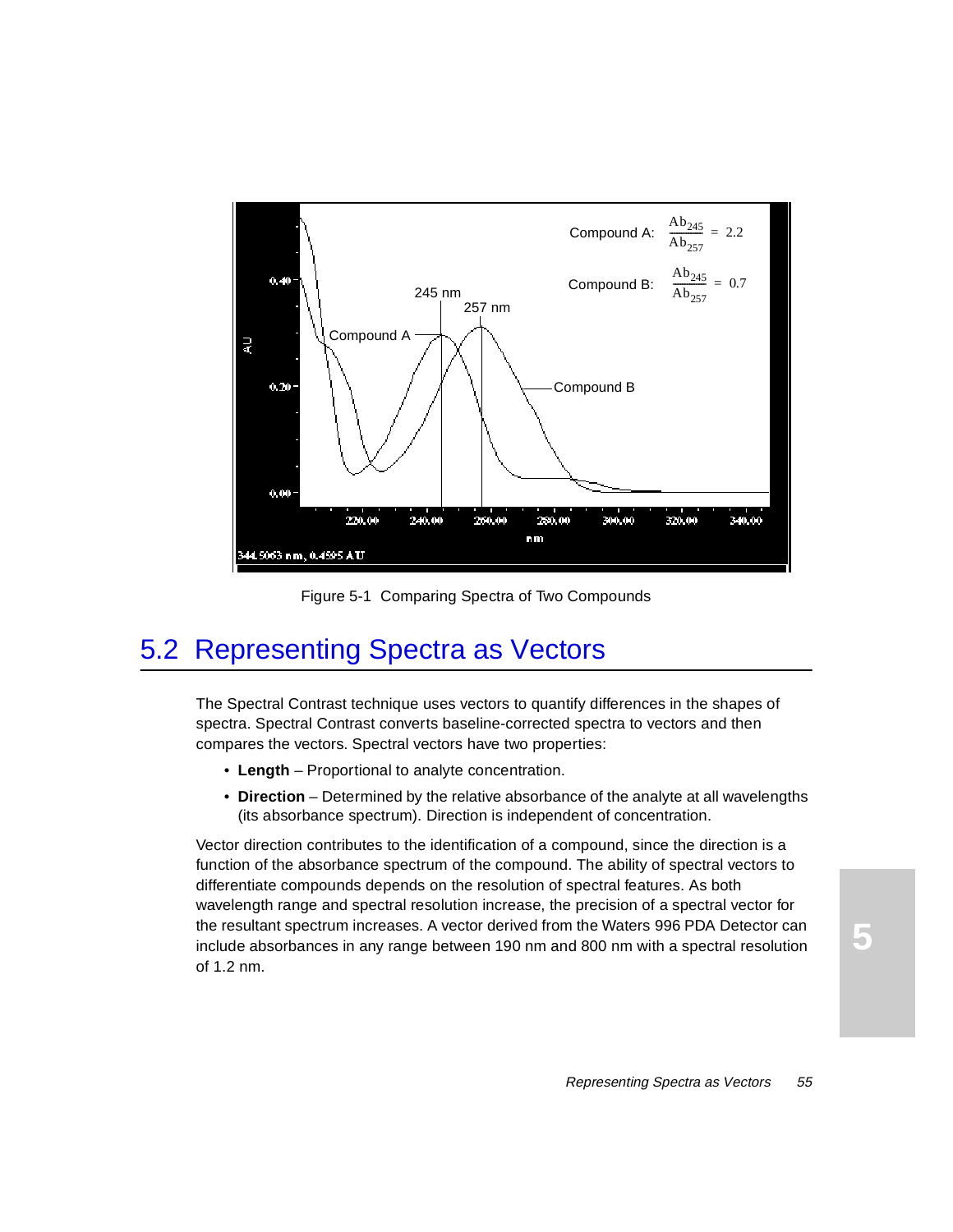## 5.2.1 Vectors Derived from Two Wavelengths

The Spectral Contrast algorithm uses vectors to characterize spectra (Figure 5-2). To understand the vector principle, consider two vectors (Figure 5-2) based on the spectra depicted in [Figure 5-1](#page-54-0).



Figure 5-2 Plotting Vectors for Two Spectra

The axes in Figure 5-2 are in absorbance units at the two wavelengths used to calculate the absorbance ratio shown in [Figure 5-1](#page-54-0). The head of the vector for Compound A is at the intersection of the absorbance values (for Compound A) at the two wavelengths represented by each axis. The other vector is similarly derived for the spectrum of Compound B.

The vector for Compound B points in a direction different from that of the vector for Compound A. The difference in direction, which reflects the difference in the absorbance ratios of the two compounds at wavelengths 245 nm and 257 nm, is called the Spectral Contrast Angle. A Spectral Contrast angle (e.g., θ in Figure 5-2) greater than zero indicates a shape difference between spectra (see [Section 5.3, Spectral Contrast Angles](#page-56-0)). The length of the vector is proportional to the concentration.

## 5.2.2 Vectors Derived from Multiple Wavelengths

When absorbance ratios are limited to two wavelengths, the chance that two different spectra will have the same absorbance ratio is much greater than if comparison is made using absorbance ratios at many wavelengths. Therefore, the Spectral Contrast technique uses absorbances from multiple wavelengths to form a vector in an *n*-dimensional vector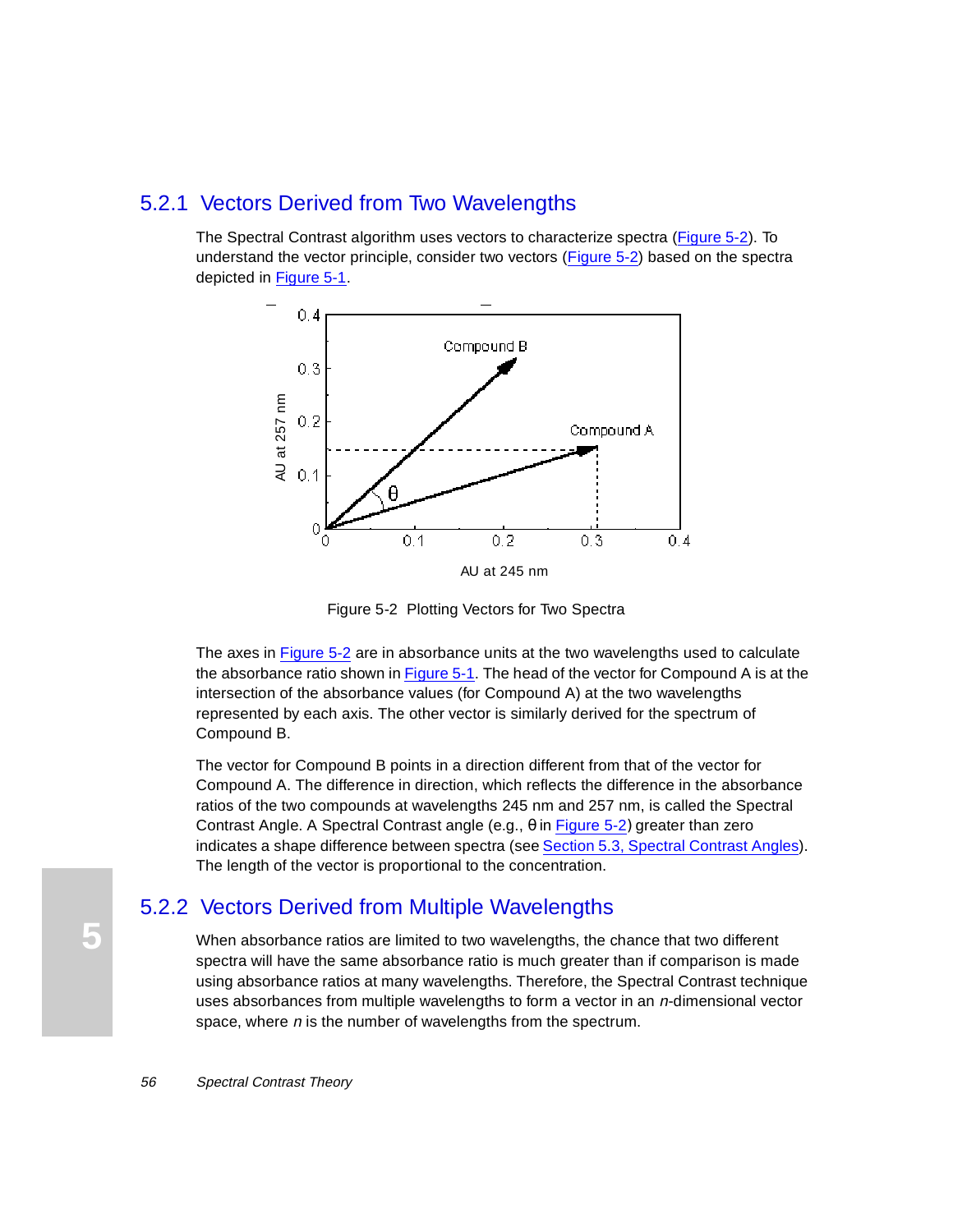<span id="page-56-0"></span>To compare two spectra, the Spectral Contrast technique forms a vector for each spectrum in an n-dimensional space. The two spectral vectors are compared mathematically to compute the angle between the two vectors.

Just as in the 2-wavelength comparison, a Spectral Contrast angle of zero in <sup>n</sup>-dimensional space means that all ratios of absorbances at corresponding wavelengths match. Conversely, if any comparison of ratios does not match, then the corresponding vectors point in different directions.

# 5.3 Spectral Contrast Angles

Spectra that have the same shape have vectors that point in the same direction. Spectra that have different shapes have vectors that point in different directions. The angle between the two vectors of any two spectra, the Spectral Contrast angle, quantifies the magnitude of the shape difference between the spectra. The Spectral Contrast angle is the difference in direction between the spectral vectors of two spectra.

A Spectral Contrast angle can vary from 0 degrees to 90 degrees. A Spectral Contrast angle near 0 degrees indicates little shape difference between the compared spectra. Matching a spectrum to itself produces a Spectral Contrast angle of exactly 0 degrees. The maximum Spectral Contrast angle, 90 degrees, indicates that the two spectra do not overlap at any wavelength.

To illustrate the relationship between Spectral Contrast angle and spectral shape differences, consider the pairs of spectra shown i[n Figure 5-3](#page-57-0)[, Figure 5-4](#page-58-0), an[d Figure 5-](#page-59-0)5.

#### Spectra with Different Shapes

In [Figure 5-3](#page-57-0), the absorbance spectra of two compounds, A and B, are distinctly different, and therefore, have a large Spectral Contrast angle (62.3°).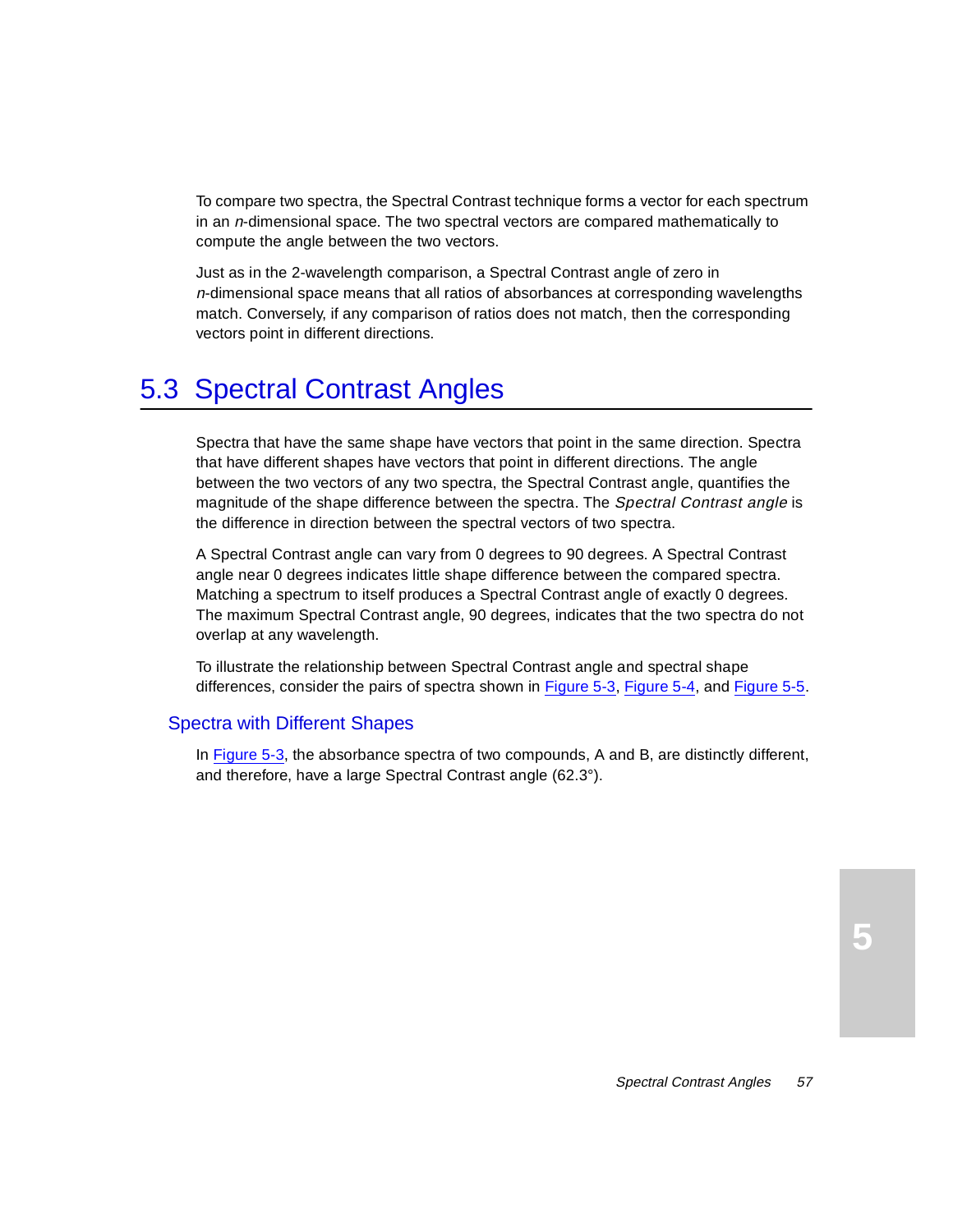<span id="page-57-0"></span>

Figure 5-3 Spectra with a Large Spectral Contrast Angle

## Spectra with Similar Shapes

In [Figure 5-4](#page-58-0), the absorbance spectra of two compounds, A and B, are similar, and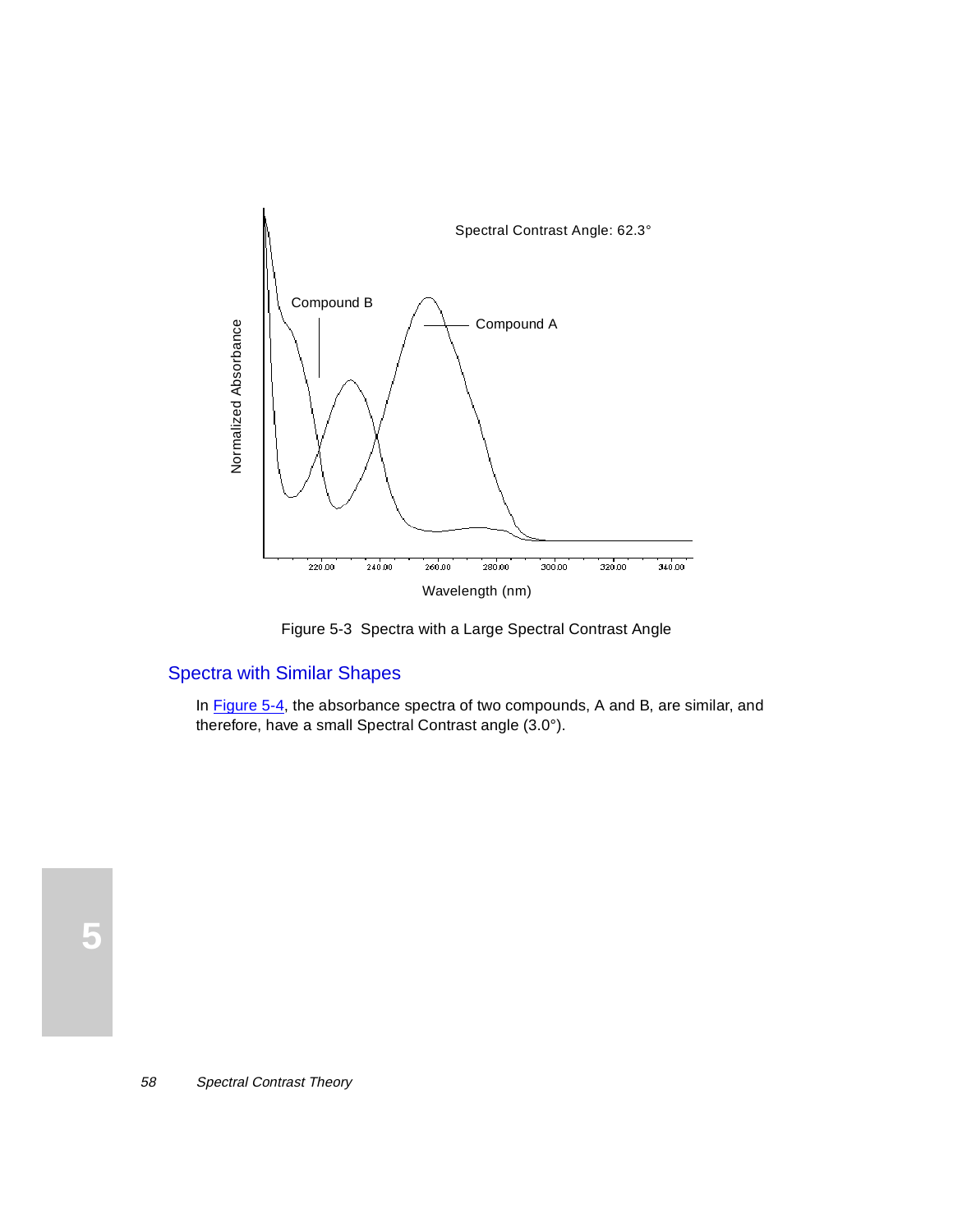<span id="page-58-0"></span>

Figure 5-4 Spectra with a Small Spectral Contrast Angle

#### Differences Between Spectra of the Same Compound

Small but significant differences between absorbance spectra can occur because of factors other than those due to the absorbance properties of different compounds. For example, multiple spectra of the *same* compound may exhibit slight differences because of detector noise, photometric error, high sample concentration, or variations in solvent conditions. The spectra in [Figure 5-5](#page-59-0), for example, show how instrument noise can affect the shape of an absorbance spectrum of one compound. This effect is most likely to occur at low concentrations where the signal-to-noise ratio is low. Note that the Spectral Contrast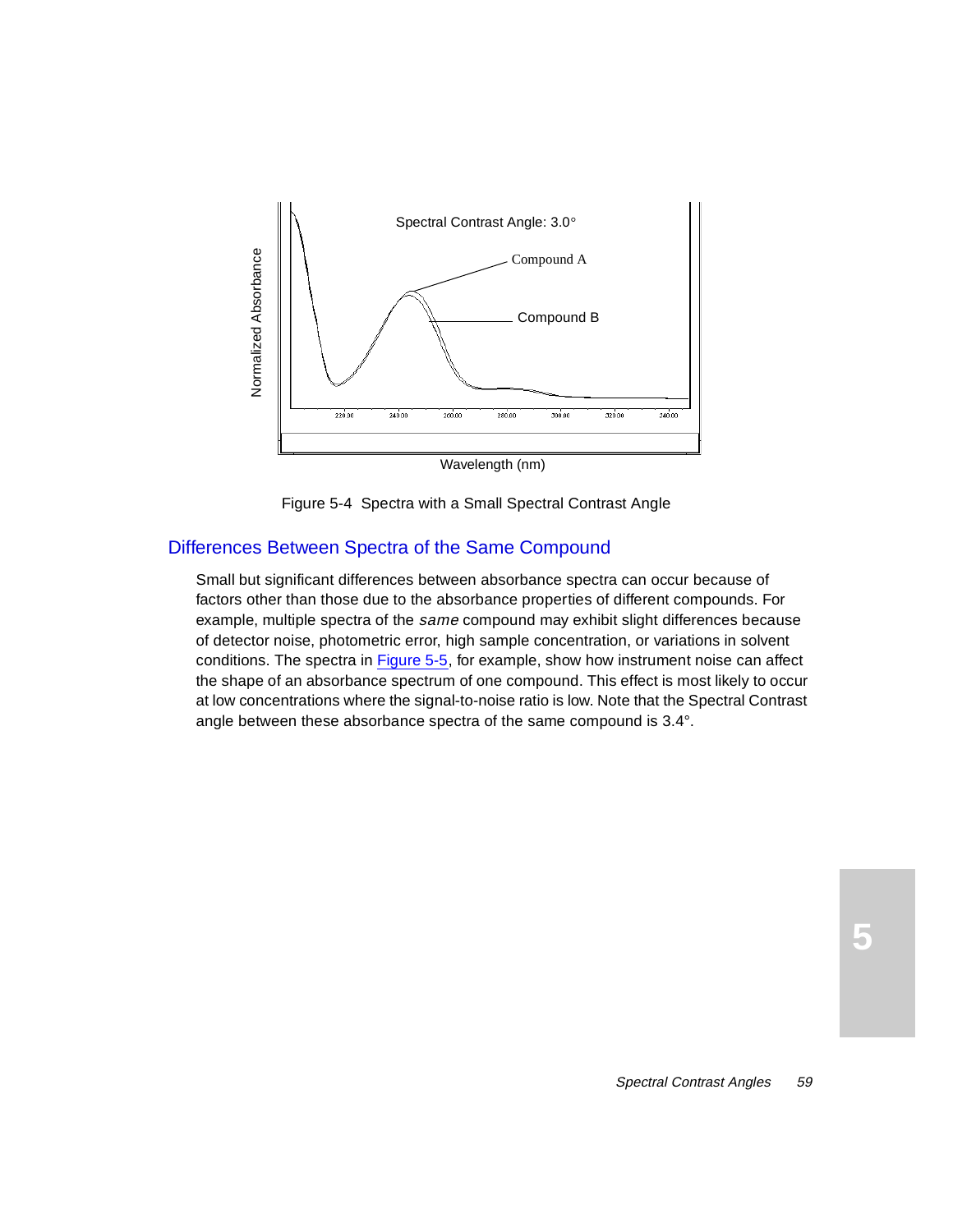<span id="page-59-0"></span>

Wavelength (nm)

Figure 5-5 Absorbance Spectra of a Compound at Two Concentrations

# 5.4 Nonidealities

Shape differences between absorbance spectra can be caused by one or more of the following nonideal phenomena:

- Detector noise
- Photometric error caused by high sample concentration
- Variation in solvent composition

These sources of spectral variation can cause chemically pure, baseline-resolved peaks to exhibit a small level of spectral inhomogeneity. You can assess the significance of spectral inhomogeneity by comparing a Spectral Contrast angle to a Threshold angle (see [Section 5.4.4](#page-60-0)).

## 5.4.1 Detector Noise

Statistical and thermal variations add electrical noise to the absorbance measurements made by the 996 detector. The noise manifests itself as fluctuations in the baseline, known as baseline noise. The magnitude of any absorbance differences caused by statistical and thermal variations can be predicted from the instrument noise in the baseline region of a chromatogram.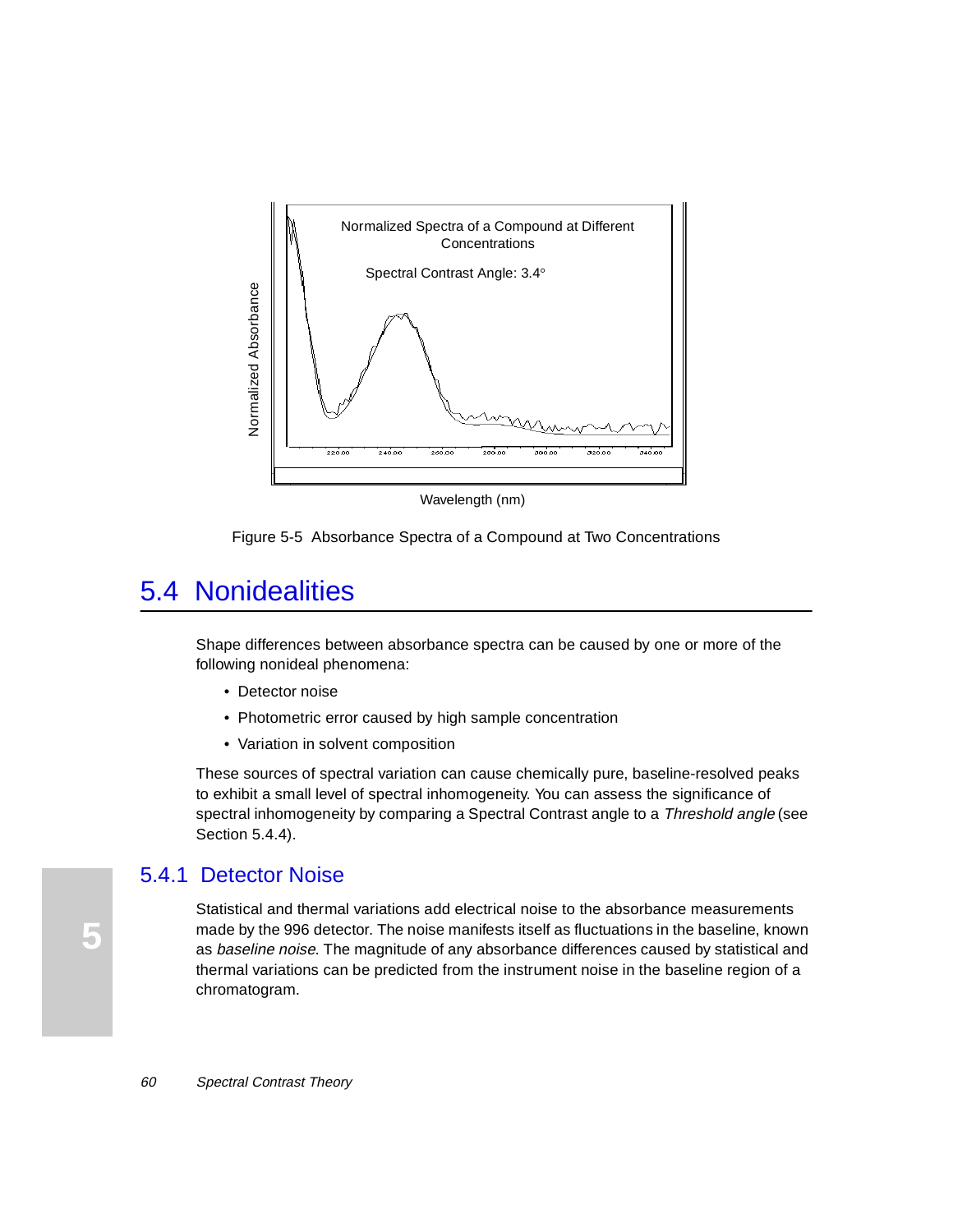# <span id="page-60-0"></span>5.4.2 Photometric Error

At high absorbances (generally greater than 1 AU), a combination of effects can produce slight departures (about 1%) from Beer's Law due to photometric error. Although photometric errors at this level may have a negligible effect on quantitation, they can be a significant source of spectral inhomogeneity. To minimize the effects of photometric error for all Spectral Contrast operations, the maximum spectral absorbance of a compound should be less than 1 AU. Keep in mind that the absorbance of the mobile phase reduces the working linear dynamic range by the amount of mobile phase absorbance at each wavelength. For examples of mobile phase absorbance, see [Appendix D, Mobile Phase](#page-69-0)  [Absorbance](#page-69-0).

**Note:** For more information about the effects of the photometric error curve, refer to Principles of Instrumental Analysis, third edition, by Douglas A. Skoog, Saunders College Publishing,1985, pp 168–172.

# 5.4.3 Solvent Changes

As long as solvent concentration and composition do not change (isocratic operation), the background absorbance, if any, by the solvent remains constant. A change, however, in solvent pH or composition, such as occurs in gradient operation, can affect the intrinsic spectral shape of a compound, as shown in [Figure 5-6](#page-61-0).

# 5.4.4 Threshold Angle

In addition to computing Spectral Contrast angles, the Spectral Contrast technique also computes a Threshold angle. The Threshold angle is the maximum Spectral Contrast angle between spectra that can be attributed to nonideal phenomena.

Comparison of a Spectral Contrast angle to its Threshold angle can assist in determining if the shape difference between spectra is genuine, that is, generated by mixtures that are dissimilar. In general, a Spectral Contrast angle less than its Threshold angle indicates that shape differences can be attributed to nonideal phenomena alone, and that there is no evidence for genuine differences between the spectra. A Spectral Contrast angle greater than its Threshold angle indicates that the shape differences are due to genuine differences between the spectra.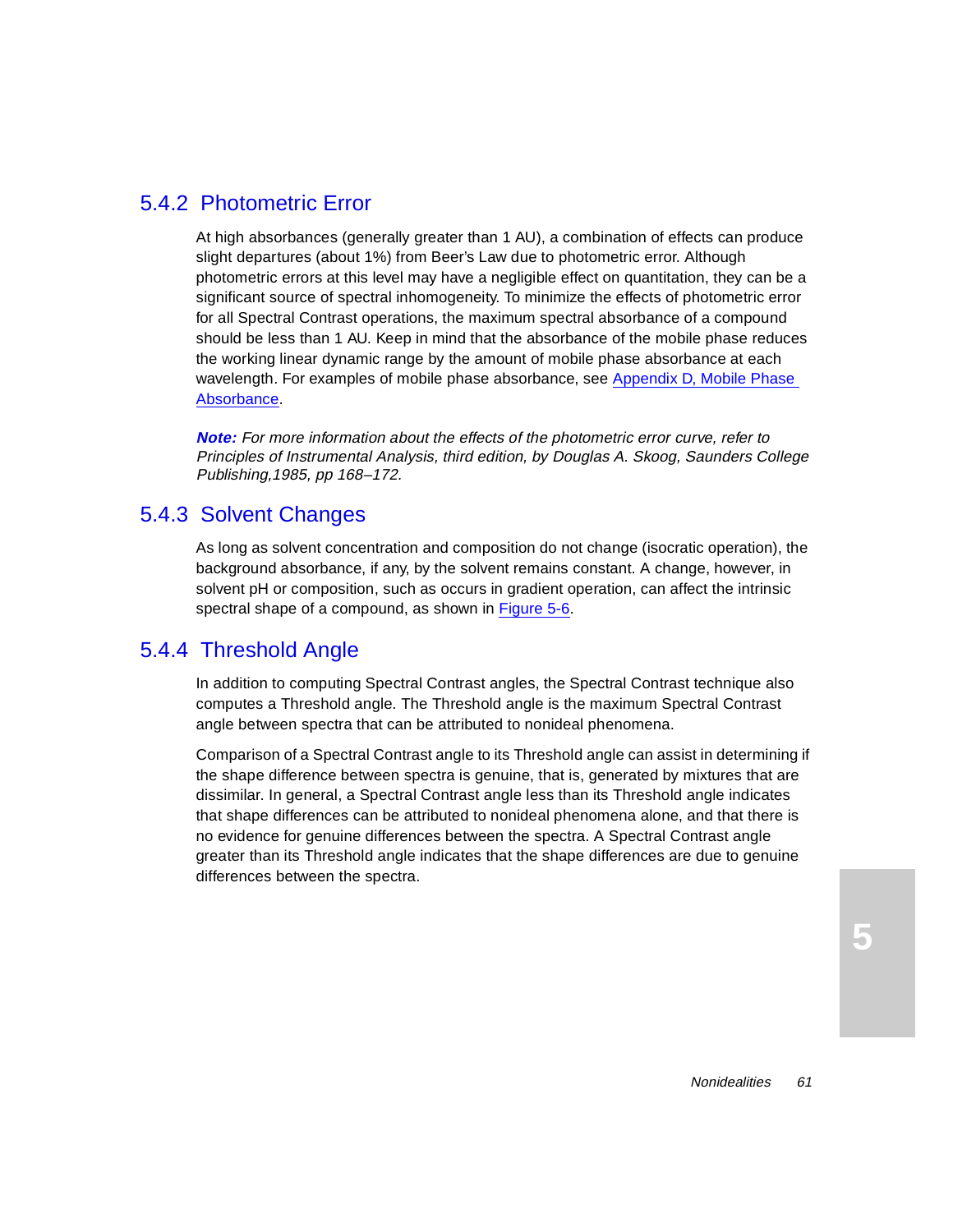<span id="page-61-0"></span>

Figure 5-6 Effects of pH and Solvent Concentration on the Absorbance Spectrum of p-Aminobenzoic Acid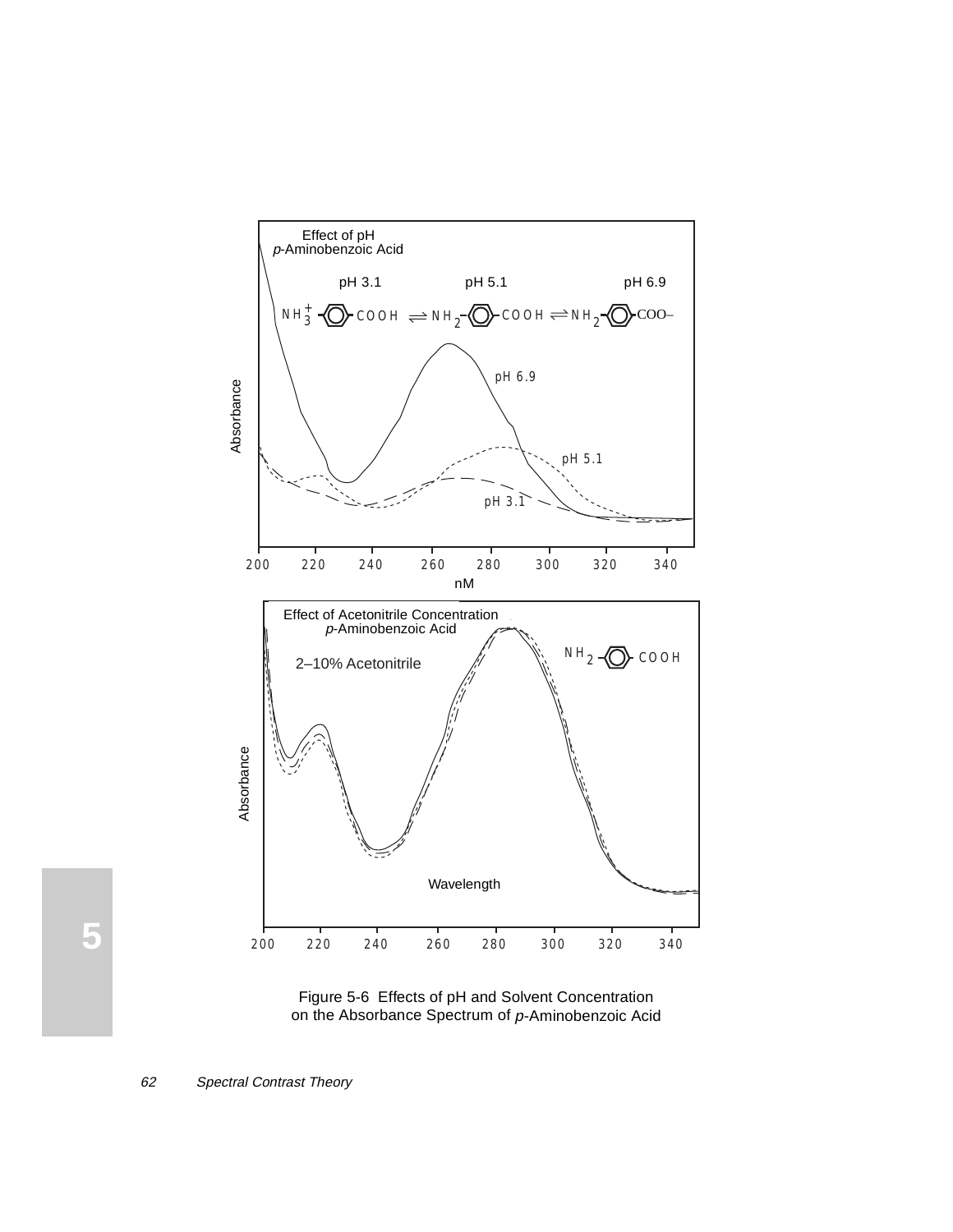# Appendix A Detector Specifications

Table A-1 lists the Waters 996 PDA Detector specifications.

Table A-1 996 Detector Specifications

| <b>Item</b>                   | <b>Specification</b>                                         |  |  |  |  |
|-------------------------------|--------------------------------------------------------------|--|--|--|--|
| <b>Dimensions</b>             | 11.5 $\times$ 22 inches (29 $\times$ 56 cm)                  |  |  |  |  |
| Weight                        | 31 lbs (14.3 kg)                                             |  |  |  |  |
| Wavelength range              | 190 to 800 nm                                                |  |  |  |  |
| <b>Wavelength accuracy</b>    | $±1$ nm                                                      |  |  |  |  |
| Linearity range <sup>1</sup>  | 5% at 2.0 AU, propylparaben,<br>at 258 nm                    |  |  |  |  |
| <b>Spectral resolution</b>    | $1.2 \text{ nm}$                                             |  |  |  |  |
| Baseline noise                | -5<br>$±1.5 \times 10$ AU peak-to-peak,<br>dry,<br>at 254 nm |  |  |  |  |
| <b>Drift</b>                  | $1 \times 10$ AU/hour<br>at 254 nm (after warmup)            |  |  |  |  |
| <b>Flow cells</b><br>Standard | Pathlength (mm): Tubing (I.D.)<br>10<br>$0.009$ in           |  |  |  |  |
| Semi-preparative              | $0.040$ in<br>3                                              |  |  |  |  |
| Microbore                     | $0.005$ in<br>3                                              |  |  |  |  |
| Inert                         | 10<br>$0.010$ in                                             |  |  |  |  |

1 Per ASTM 685-79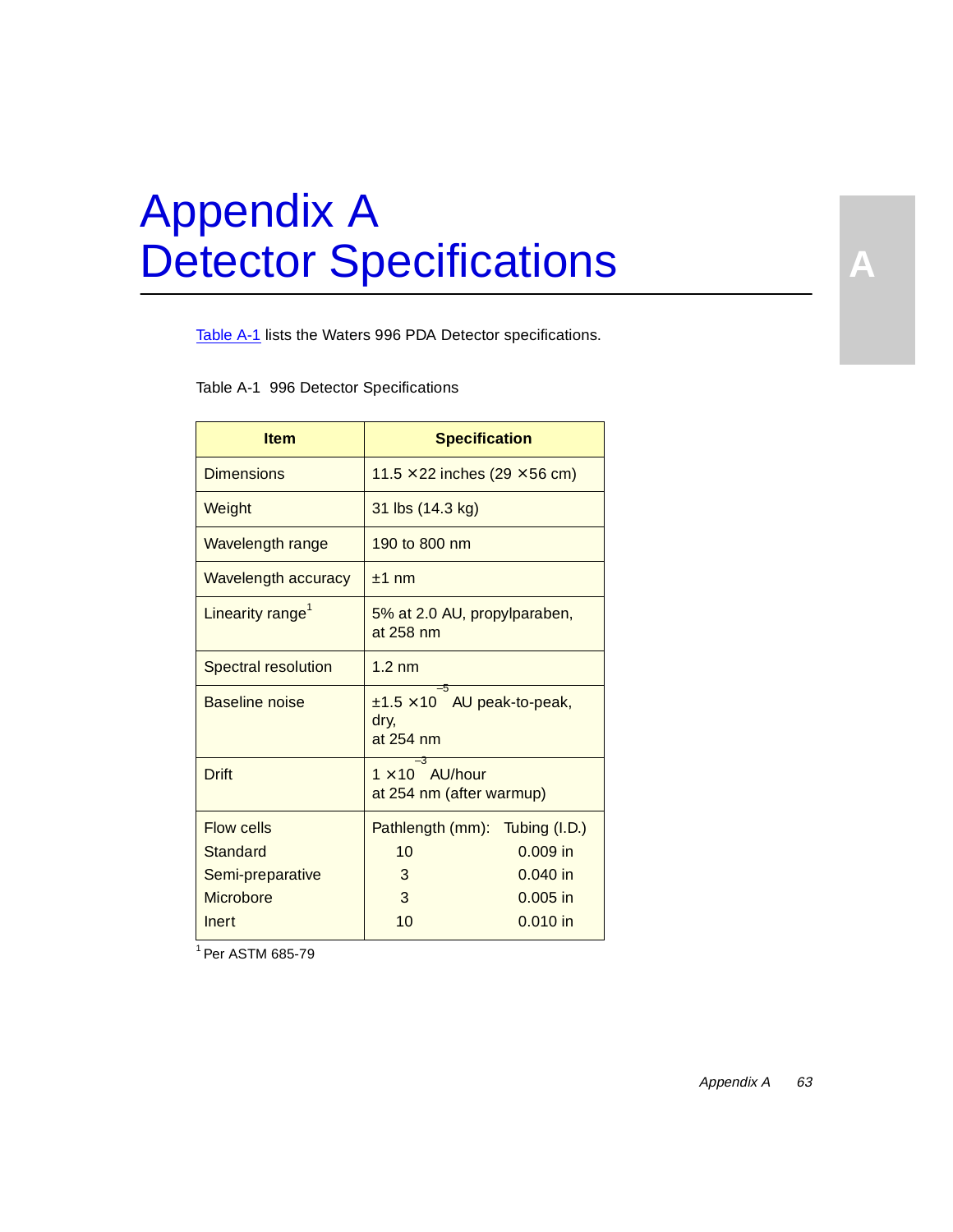# Appendix B Spare Parts

The spare parts listed in Table B-1 are those parts recommended for customer installation. Damage incurred by performing unauthorized work on your 996 detector may invalidate certain warranties.

#### Table B-1 Spare Parts

| <b>Item</b>                                                             | <b>Part Number</b> |
|-------------------------------------------------------------------------|--------------------|
| Flow cell, standard                                                     | WAT057919          |
| Flow cell, semi-preparative                                             | WAT057463          |
| Flow cell, microbore                                                    | WAT057462          |
| Flow cell, inert                                                        | WAT057461          |
| Gasket, flow cell (2)                                                   | WAT057924          |
| Belleville washer (2)                                                   | <b>WAT057925</b>   |
| Lens mount and lens (2)                                                 | WAT057923          |
| Semi-prep lens kit                                                      | WAT057968          |
| Deuterium lamp                                                          | WAT057760          |
| Fuse, $4 \text{ A } (5 \times 20 \text{ mm})$                           | WAT057337          |
| <b>Waters Erbium Perchlorate Wavelength</b><br><b>Accuracy Solution</b> | WAT042885          |
| <b>Waters Absorbance Detector Linearity</b><br>Solution                 | <b>WAT042881</b>   |
| <b>Waters 996 PDA Detector Qualification</b><br><b>Workbooks</b>        | <b>WAT509-01</b>   |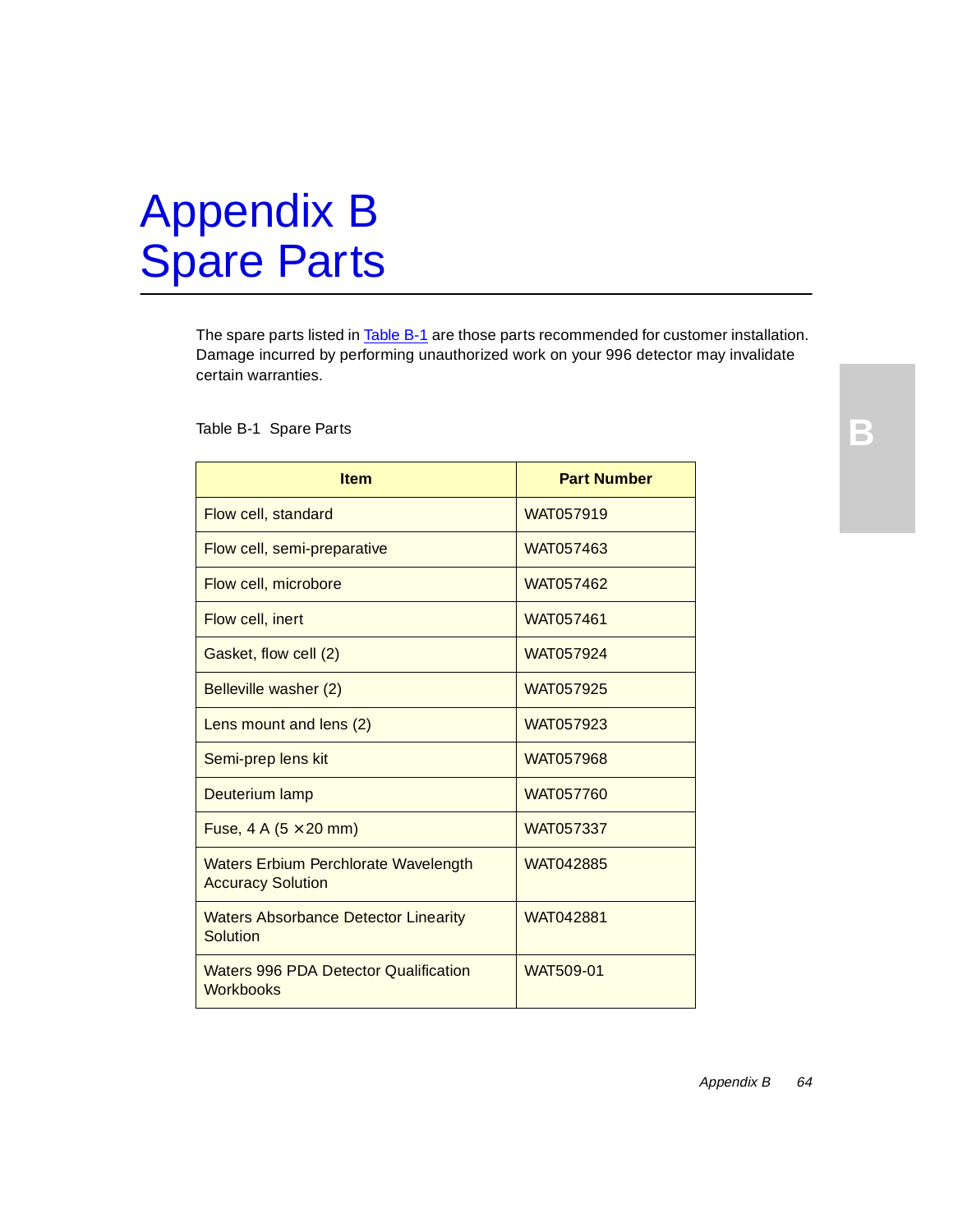# Appendix C Warranty Information

This appendix includes information on:

- Limited express warranty
- Shipments, damages, claims, and returns

# C.1 Limited Express Warranty

Waters® Corporation provides this limited express warranty (the Warranty) to protect customers from nonconformity in the product workmanship and materials. The Warranty covers all new products manufactured by Waters.

Waters warrants that all products that it sells are of good quality and workmanship. The products are fit for their intended purpose(s) when used strictly in accordance with Waters' instructions for use during the applicable warranty period.

#### Limited Warranty

Waters Corporation warrants that the Waters 996 PDA Detector is a Class I medical device under 21 CFR 862.2260, as now in effect, and is for general purpose use and is not for use in clinical diagnostic procedures, and that during the Warranty period, the performance of all components of the Waters 996 PDA Detector [other than Third-Party Components (non-Waters named)], will not deviate materially from the Specifications for such detectors. Warranties, if any, that may be applicable to Third-Party Components shall be provided by the respective manufacturers or suppliers of such Third-Party Components, and Waters Corporation shall use reasonable efforts to assist Customer in securing the benefits of any such warranties.

#### **Exclusions**

The foregoing warranty does not apply to any material deviation from the Specifications by any component of the Waters 996 PDA Detector that results from (a) use of the Waters 996 PDA Detector for any purpose other than general purpose use and specifically excluding use of the Waters 996 PDA Detector in clinical diagnostic procedures, or use of the Waters 996 PDA Detector for investigational use with or without confirmation of diagnosis by another, medically established diagnostic product or procedure, (b) errors or defects in any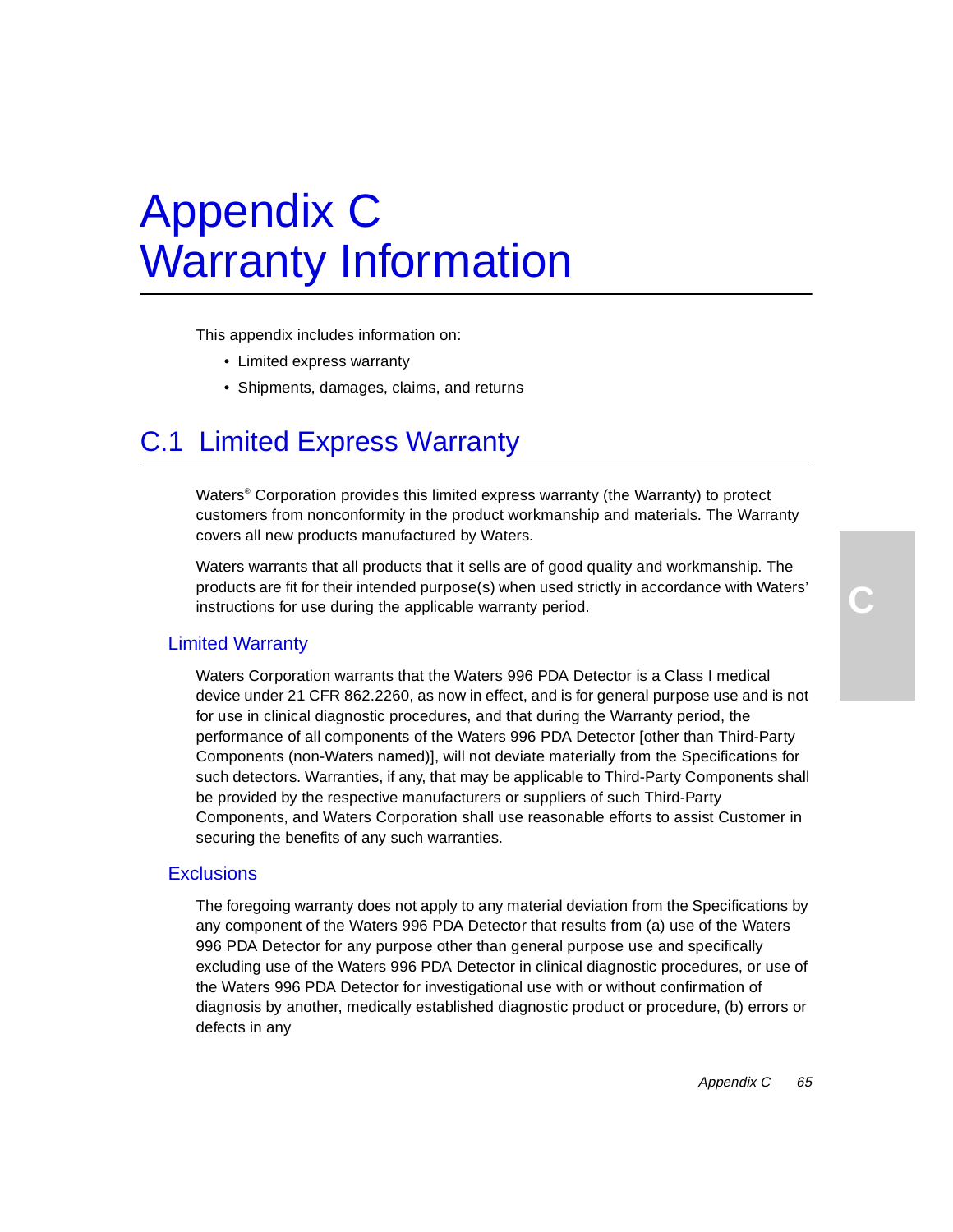Third-Party Component, (c) modification of the Waters 996 PDA Detector by anyone other than Waters Corporation, (d) failure by Customer to install any Standard Enhancement in accordance with an update procedure, release of firmware or any operating system release, (e) any willful or negligent action or omission of Customer, (f) any misuse or incorrect use of the Waters 996 PDA Detector, (g) any malfunction of any information system or instrument with which the Waters 996 PDA Detector may be connected, or (h) failure to establish or maintain the operating environment for the Waters 996 PDA Detector in accordance with the operator's manual.

## Exclusive Remedy

In the event of any failure of the Waters 996 PDA Detector to perform, in any material respect, in accordance with the warranty set forth herein, the only liability of Waters Corporation to Customer, and Customer's sole and exclusive remedy, shall be the use, by Waters Corporation, of commercially reasonable efforts to correct for such deviations, in Waters Corporation's sole discretion, replacement of the purchased Waters 996 PDA Detector, or refund of all amounts theretofore paid by Customer to Waters Corporation for the Waters 996 PDA Detector.

#### **Disclaimers**

THE LIMITED WARRANTY SET FORTH HEREIN IS EXCLUSIVE AND IN LIEU OF, AND CUSTOMER HEREBY WAIVES, ALL OTHER REPRESENTATIONS, WARRANTIES AND GUARANTEES, EXPRESS OR IMPLIED, INCLUDING WITHOUT LIMITATION ANY IMPLIED WARRANTIES OF MERCHANTABILITY, FITNESS OF THE WATERS 996 PDA DETECTOR FOR A PARTICULAR PURPOSE, INCLUDING FITNESS FOR USE IN CLINICAL DIAGNOSTIC PROCEDURES OR FOR INVESTIGATIONAL USE WITH OR WITHOUT CONFIRMATION OF DIAGNOSIS BY ANOTHER MEDICALLY ESTABLISHED DIAGNOSTIC PRODUCT OR PROCEDURE, OR NONINFRINGEMENT, AND ANY WARRANTIES ARISING OUT OF COURSE OF DEALING OR COURSE OF PERFORMANCE. CUSTOMER EXPRESSLY ACKNOWLEDGES THAT BECAUSE OF THE COMPLEX NATURE OF THE WATERS 996 PDA DETECTOR AND ITS MANUFACTURE, WATERS CORPORATION CANNOT AND DOES NOT WARRANT THAT THE OPERATION OF THE WATERS 996 PDA DETECTOR WILL BE WITHOUT DEFECT. CUSTOMER EXPRESSLY ACKNOWLEDGES THAT CUSTOMER IS SOLELY RESPONSIBLE FOR USE OF THE WATERS 996 PDA DETECTOR IN CLINCIAL DIAGNOSTIC PROCEDURES OR FOR INVESTIGATIONAL USE WITH OR WITHOUT CONFIRMATION OF DIAGNOSIS BY ANOTHER MEDICALLY ESTABLISHED DIAGNOSTIC PRODUCT OR PROCEDURE.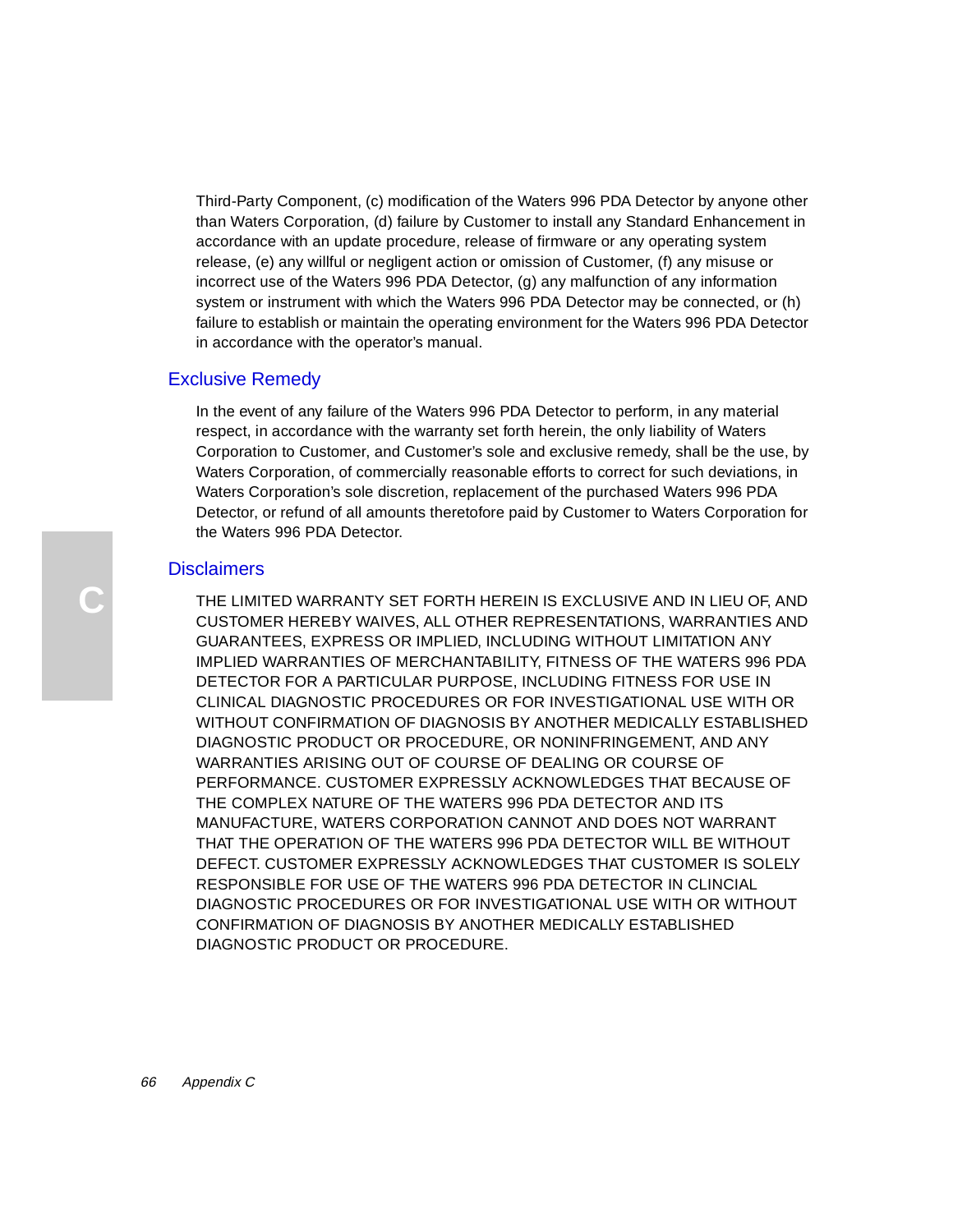#### Warranty Service

Warranty service is performed at no charge and at Waters' option in one of three ways:

- A service representative is dispatched to the customer facility.
- The product is repaired at a Waters repair facility.
- Replacement parts with appropriate installation instructions are sent to the customer.

Nonconforming products or parts are repaired, replaced with new or like-new parts, or refunded in the amount of the purchase price, when the product is returned. Warranty service is performed only if the customer notifies Waters during the applicable warranty period.

Unless otherwise agreed at the time of sale, warranty service is not provided by dispatching a service representative when the equipment has been removed from the initial installation location to a new location outside the home country of the selling company.

Warranty service is provided during business hours (8 AM to 5 PM, EST, Monday through Friday). Service is not available when Waters offices are closed in observance of legal holidays.

#### Warranty Service Exceptions

Warranty service is not performed on:

- Any product or part that has been repaired by others, improperly installed, altered, or damaged in any way.
- Products or parts identified prior to sale as not manufactured by Waters. In such cases, the warranty of the original manufacturer applies.
- Products that malfunction because the customer has failed to perform maintenance, calibration checks, or observe good operating procedures.
- Products that malfunction due to the use of unapproved parts and operating supplies.

Repair or replacement is not made:

- For expendable items such as gaskets, windows, lenses, and fuses, if such items were operable at the time of initial use.
- Because of decomposition due to chemical action.
- For used equipment.
- Because of poor facilities, operating conditions, or utilities.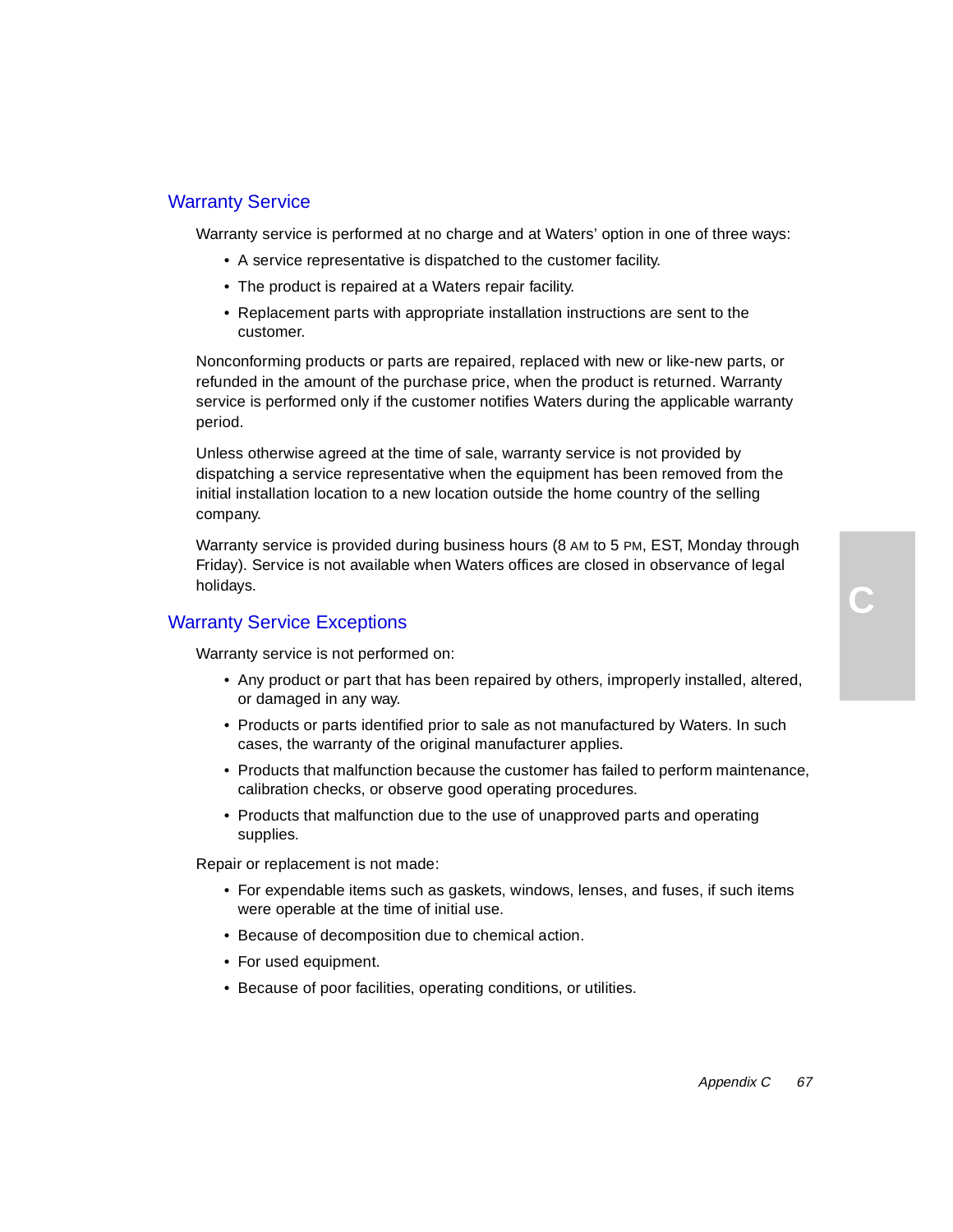## Warranty Period

The warranty period begins when the product is installed or, in the case of a customer installation, 15 days after shipment from Waters.

In no case does the warranty period extend beyond 15 months from date of shipment. If an item is replaced during its warranty period, the replacement part is warranted for the balance of the original warranty period. Table C-1 summarizes the warranty periods for applicable components.

Table C-1 Warranty Periods

| <b>Item</b>                                         | <b>Warranty</b>                  |
|-----------------------------------------------------|----------------------------------|
| <b>Waters 996 PDA Detector</b>                      | 1 year                           |
| Deuterium lamp                                      | 1000 hours                       |
| Gaskets<br><b>Windows</b><br>Lenses<br><b>Fuses</b> | <b>Not</b><br>warranted<br>items |
| <b>Plunger seals</b><br>Tubing and fittings         |                                  |

#### Lamp Replacement Warranty

The Waters 996 PDA Detector deuterium lamp is warranted to light and pass powerup verification tests for 1000 hours.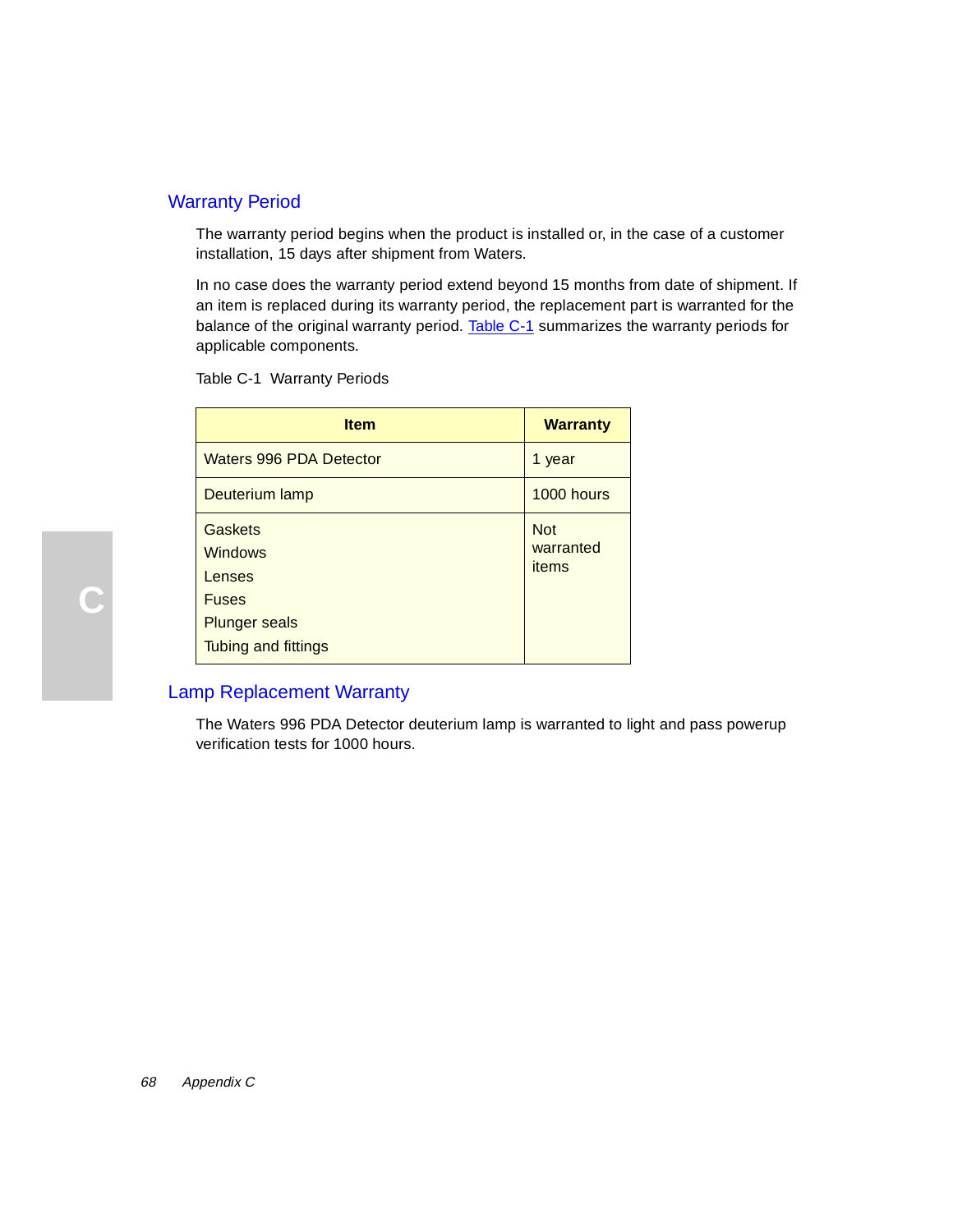### **Shipments**

As all shipments are made Free On Board (FOB) shipping point, we suggest insurance be authorized on all shipments. Instruments and major components are packed and shipped via surface, unless otherwise required. Supplies and/or replacement parts are packed and shipped via United Parcel Service (UPS), UPS Blue, air parcel post, or parcel post unless otherwise requested.

## Damages

The Interstate Commerce Commission has held that carriers are as responsible for concealed damage as for visible damage in transit. Unpack shipment promptly after receipt as there may be concealed damage even though no evidence of it is apparent. When concealed damage is discovered, cease further unpacking of the unit involved and request immediate inspection by local agent or carrier and secure written report of his findings to support claim. This request must be made within 15 days of receipt. Otherwise, the claim will not be honored by the carrier. Do not return damaged goods to the factory without first securing an inspection report and contacting Waters for a return merchandise authorization number (RMA).

#### Claims

After a damage inspection report is secured, Waters cooperates fully in supplying replacements and handling of a claim which may be initiated by either party.

#### **Returns**

No returns may be made without prior notification and authorization. If for any reason it is necessary to return material to Waters, please contact Waters Customer Service or your nearest Waters subsidiary or representative for a return merchandise authorization (RMA) number and forwarding address.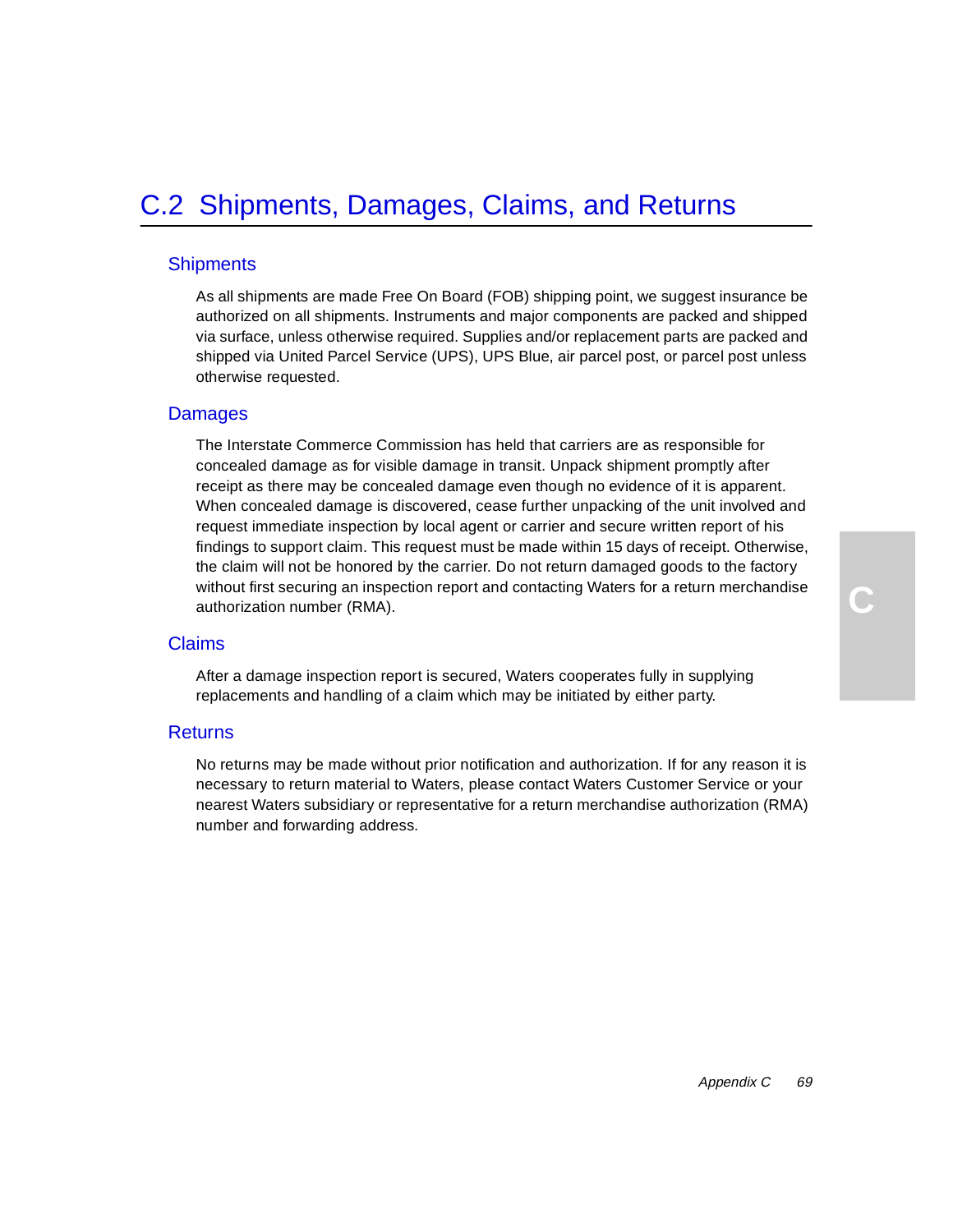# <span id="page-69-0"></span>Appendix D Mobile Phase Absorbance

This appendix provides a list of the absorbances at several wavelengths for commonly used mobile phases. Choose your mobile phase carefully to reduce baseline noise.

The best mobile phase for your application is one that is transparent at the chosen detection wavelengths. Such a mobile phase ensures that any absorbance is due only to the sample. Absorbance by the mobile phase also reduces the linear dynamic range of the detector by the amount of absorbance that is autozeroed out. Wavelength, pH and concentration of the mobile phase will affect its absorbance. Examples of several mobile phases are provided below.

|                                                       | <b>Absorbance at Specified Wavelength (nm)</b> |      |      |      |      |        |      |        |        |      |
|-------------------------------------------------------|------------------------------------------------|------|------|------|------|--------|------|--------|--------|------|
|                                                       | 200                                            | 205  | 210  | 215  | 220  | 230    | 240  | 250    | 260    | 280  |
| <b>Solvents</b>                                       |                                                |      |      |      |      |        |      |        |        |      |
| Acetonitrile                                          | 0.05                                           | 0.03 | 0.02 | 0.01 | 0.01 | < 0.01 |      |        |        |      |
| Methanol (not<br>degassed)                            | 2.06                                           | 1.00 | 0.53 | 0.37 | 0.24 | 0.11   | 0.05 | 0.02   | < 0.01 |      |
| Methanol<br>(degassed)                                | 1.91                                           | 0.76 | 0.35 | 0.21 | 0.15 | 0.06   | 0.02 | < 0.01 |        |      |
| Isopropanol                                           | 1.80                                           | 0.68 | 0.34 | 0.24 | 0.19 | 0.08   | 0.04 | 0.03   | 0.02   | 0.02 |
| Unstablized<br><b>Tetrahydrofuran</b><br>(THF, fresh) | 2.44                                           | 2.57 | 2.31 | 1.80 | 1.54 | 0.94   | 0.42 | 0.21   | 0.09   | 0.05 |
| Unstablized<br><b>Tetrahydrofuran</b><br>(THF, old)   | >2.5                                           | >2.5 | >2.5 | >2.5 | >2.5 | >2.5   | >2.5 | >2.5   | 2.5    | 1.45 |

Table D-1 Mobile Phase Absorbance Measured Against Air or Water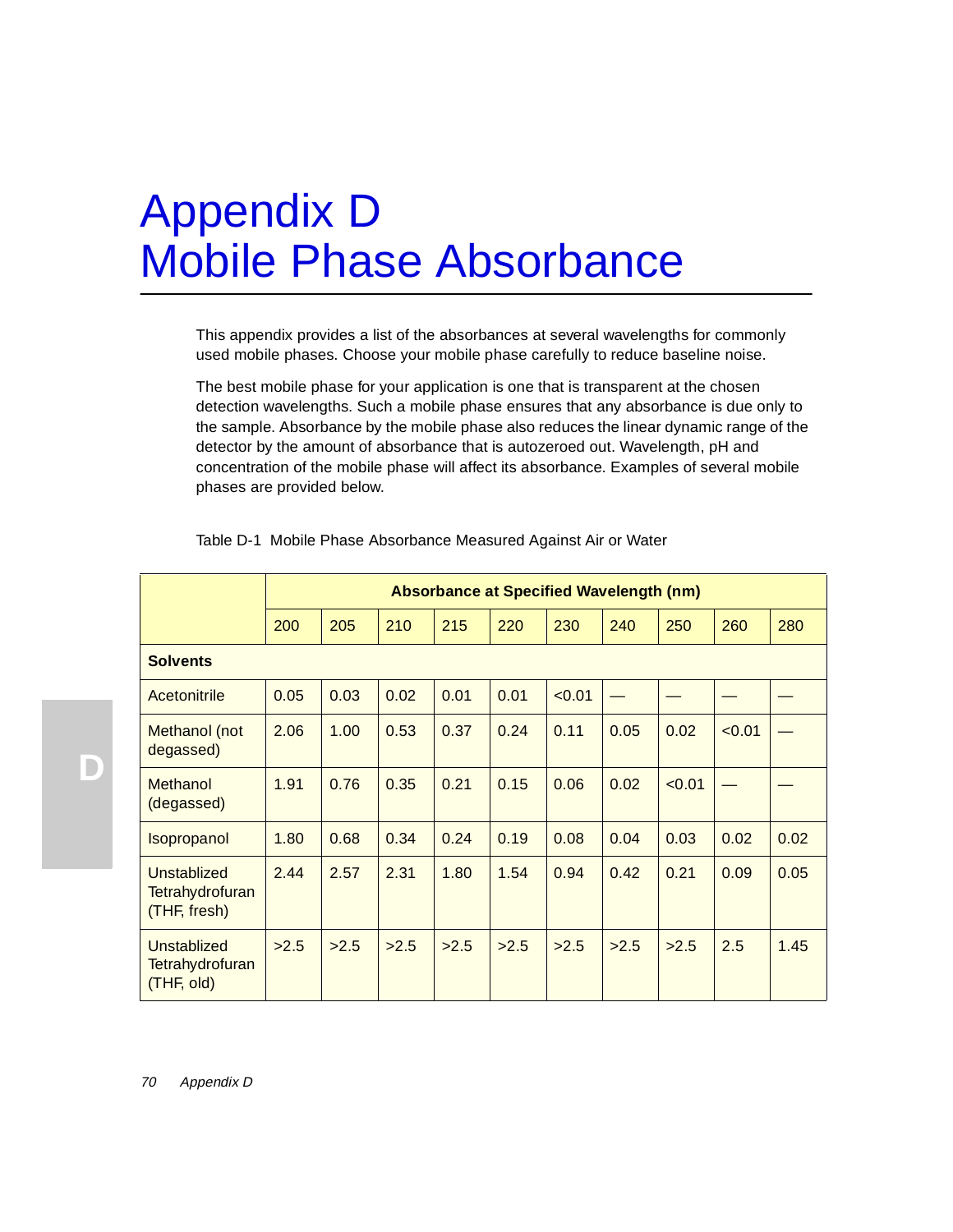|                                          | Absorbance at Specified Wavelength (nm) |      |        |        |        |      |        |        |        |        |
|------------------------------------------|-----------------------------------------|------|--------|--------|--------|------|--------|--------|--------|--------|
|                                          | 200                                     | 205  | 210    | 215    | 220    | 230  | 240    | 250    | 260    | 280    |
| <b>Acids and Bases</b>                   |                                         |      |        |        |        |      |        |        |        |        |
| Acetic acid, 1%                          | 2.61                                    | 2.63 | 2.61   | 2.43   | 2.17   | 0.87 | 0.14   | 0.01   | < 0.01 |        |
| <b>Hydrochloric</b><br>acid, 0.1%        | 0.11                                    | 0.02 | < 0.01 |        |        |      |        |        |        |        |
| Phosphoric<br>acid, 0.1%                 | < 0.01                                  |      |        |        |        |      |        |        |        |        |
| Triufluoroacetic<br>acid                 | 1.20                                    | 0.78 | 0.54   | 0.34   | 0.22   | 0.06 | < 0.02 | < 0.01 |        |        |
| <b>Diammonium</b><br>phosphate,<br>50 mM | 1.85                                    | 0.67 | 0.15   | 0.02   | < 0.01 |      |        |        |        |        |
| Triethylamine,<br>1%                     | 2.33                                    | 2.42 | 2.50   | 2.45   | 2.37   | 1.96 | 0.50   | 0.12   | 0.04   | < 0.01 |
| <b>Buffers and Salts</b>                 |                                         |      |        |        |        |      |        |        |        |        |
| Ammonium<br>acetate, 10 mM               | 1.88                                    | 0.94 | 0.53   | 0.29   | 0.15   | 0.02 | < 0.01 |        |        |        |
| Ammonium<br>bicarbonate,<br><b>10 mM</b> | 0.41                                    | 0.10 | 0.01   | < 0.01 |        |      |        |        |        |        |
| EDTA,<br>disodium,<br>$1 \, \text{m}$ M  | 0.11                                    | 0.07 | 0.06   | 0.04   | 0.03   | 0.03 | 0.02   | 0.02   | 0.02   | 0.02   |
| HEPES, 10<br>mM,<br>pH 7.6               | 2.45                                    | 2.50 | 2.37   | 2.08   | 1.50   | 0.29 | 0.03   | < 0.01 |        |        |
| MES, 10 mM,<br>pH 6.0                    | 2.42                                    | 2.38 | 1.89   | 0.90   | 0.45   | 0.06 | < 0.01 |        |        |        |

## Table D-1 Mobile Phase Absorbance Measured Against Air or Water (Continued)

**D**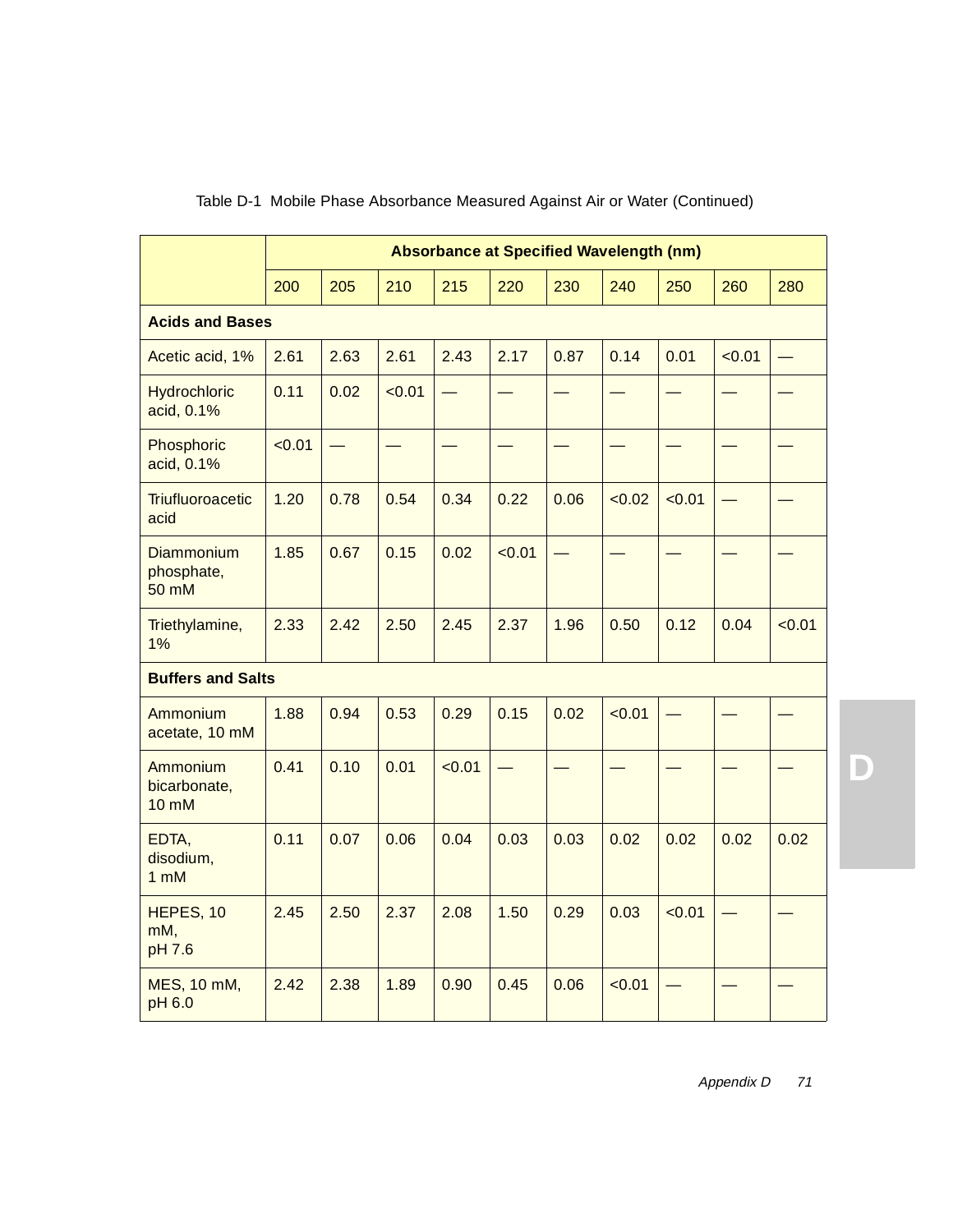|                                                                                     | Absorbance at Specified Wavelength (nm) |        |                          |      |        |                          |        |      |      |        |
|-------------------------------------------------------------------------------------|-----------------------------------------|--------|--------------------------|------|--------|--------------------------|--------|------|------|--------|
|                                                                                     | 200                                     | 205    | 210                      | 215  | 220    | 230                      | 240    | 250  | 260  | 280    |
| Potassium<br>phosphate,<br>monobasic<br>(KH, PO <sub>4</sub> ),<br>$10 \text{ m}$ M | 0.03                                    | < 0.01 | $\overline{\phantom{0}}$ |      |        |                          |        |      |      |        |
| Potassium<br>phosphate,<br>dibasic,<br>$(K, HPO_{\lambda}),$<br>$10$ mM             | 0.53                                    | 0.16   | 0.05                     | 0.01 | < 0.01 | $\overline{\phantom{0}}$ |        |      |      |        |
| Sodium<br>acetate,<br><b>10 mM</b>                                                  | 1.85                                    | 0.96   | 0.52                     | 0.30 | 0.15   | 0.03                     | < 0.01 |      |      |        |
| Sodium<br>chloride,<br>1 M                                                          | 2.00                                    | 1.67   | 0.40                     | 0.10 | < 0.01 |                          |        |      |      |        |
| Sodium citrate,<br><b>10 mM</b>                                                     | 2.48                                    | 2.84   | 2.31                     | 2.02 | 1.49   | 0.54                     | 0.12   | 0.03 | 0.02 | 0.01   |
| Sodium<br>formate,<br><b>10 mM</b>                                                  | 1.00                                    | 0.73   | 0.53                     | 0.33 | 0.20   | 0.03                     | < 0.01 |      |      |        |
| Sodium<br>phosphate,<br>100 mM, pH 6.8                                              | 1.99                                    | 0.75   | 0.19                     | 0.06 | 0.02   | 0.01                     | 0.01   | 0.01 | 0.01 | < 0.01 |
| Tris HCI, 20<br>mM, pH 7.0                                                          | 1.40                                    | 0.77   | 0.28                     | 0.10 | 0.04   | < 0.01                   |        |      |      |        |
| Tris HCI, 20<br>mM, pH 8.0                                                          | 1.80                                    | 1.90   | 1.11                     | 0.43 | 0.13   | < 0.01                   |        |      |      |        |

## Table D-1 Mobile Phase Absorbance Measured Against Air or Water (Continued)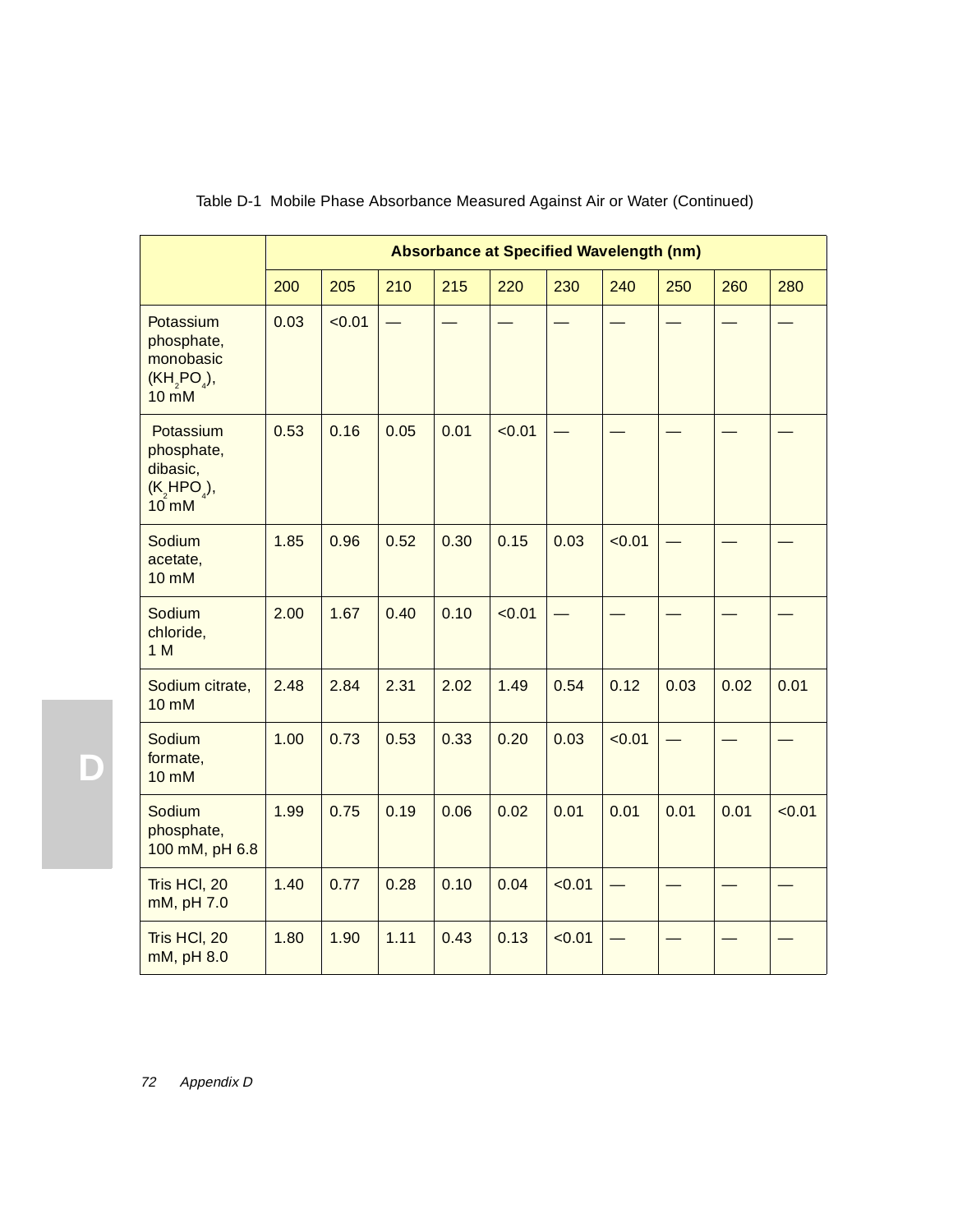|                                       | <b>Absorbance at Specified Wavelength (nm)</b> |        |        |                          |      |      |        |        |      |        |
|---------------------------------------|------------------------------------------------|--------|--------|--------------------------|------|------|--------|--------|------|--------|
|                                       | 200                                            | 205    | 210    | 215                      | 220  | 230  | 240    | 250    | 260  | 280    |
| <b>Waters PIC Reagents</b>            |                                                |        |        |                          |      |      |        |        |      |        |
| PIC A, 1 vial/L                       | 0.67                                           | 0.29   | 0.13   | 0.05                     | 0.03 | 0.02 | 0.02   | 0.02   | 0.02 | < 0.01 |
| PIC B6, 1 vial/L                      | 2.46                                           | 2.50   | 2.42   | 2.25                     | 1.83 | 0.63 | 0.07   | < 0.01 |      |        |
| PIC B6, low UV,<br>1 vial/L           | 0.01                                           | < 0.01 |        |                          |      |      |        |        |      |        |
| PIC D4, 1 vial/L                      | 0.03                                           | 0.03   | 0.03   | 0.03                     | 0.02 | 0.02 | 0.02   | 0.02   | 0.02 | 0.01   |
| <b>Detergents</b>                     |                                                |        |        |                          |      |      |        |        |      |        |
| BRIJ 35, 1%                           | 0.06                                           | 0.03   | 0.02   | 0.02                     | 0.02 | 0.01 | < 0.01 |        |      |        |
| <b>CHAPS, 0.1%</b>                    | 2.40                                           | 2.32   | 1.48   | 0.80                     | 0.40 | 0.08 | 0.04   | 0.02   | 0.02 | 0.01   |
| SDS, 0.1%                             | 0.02                                           | 0.01   | < 0.01 | $\overline{\phantom{0}}$ |      |      |        |        |      |        |
| Triton <sup>™</sup> $X-100$ ,<br>0.1% | 2.48                                           | 2.50   | 2.43   | 2.42                     | 2.37 | 2.37 | 0.50   | 0.25   | 0.67 | 1.42   |
| Tween <sup>™</sup> 20,<br>0.1%        | 0.21                                           | 0.14   | 0.11   | 0.10                     | 0.09 | 0.06 | 0.05   | 0.04   | 0.04 | 0.03   |

#### Table D-1 Mobile Phase Absorbance Measured Against Air or Water (Continued)

**D**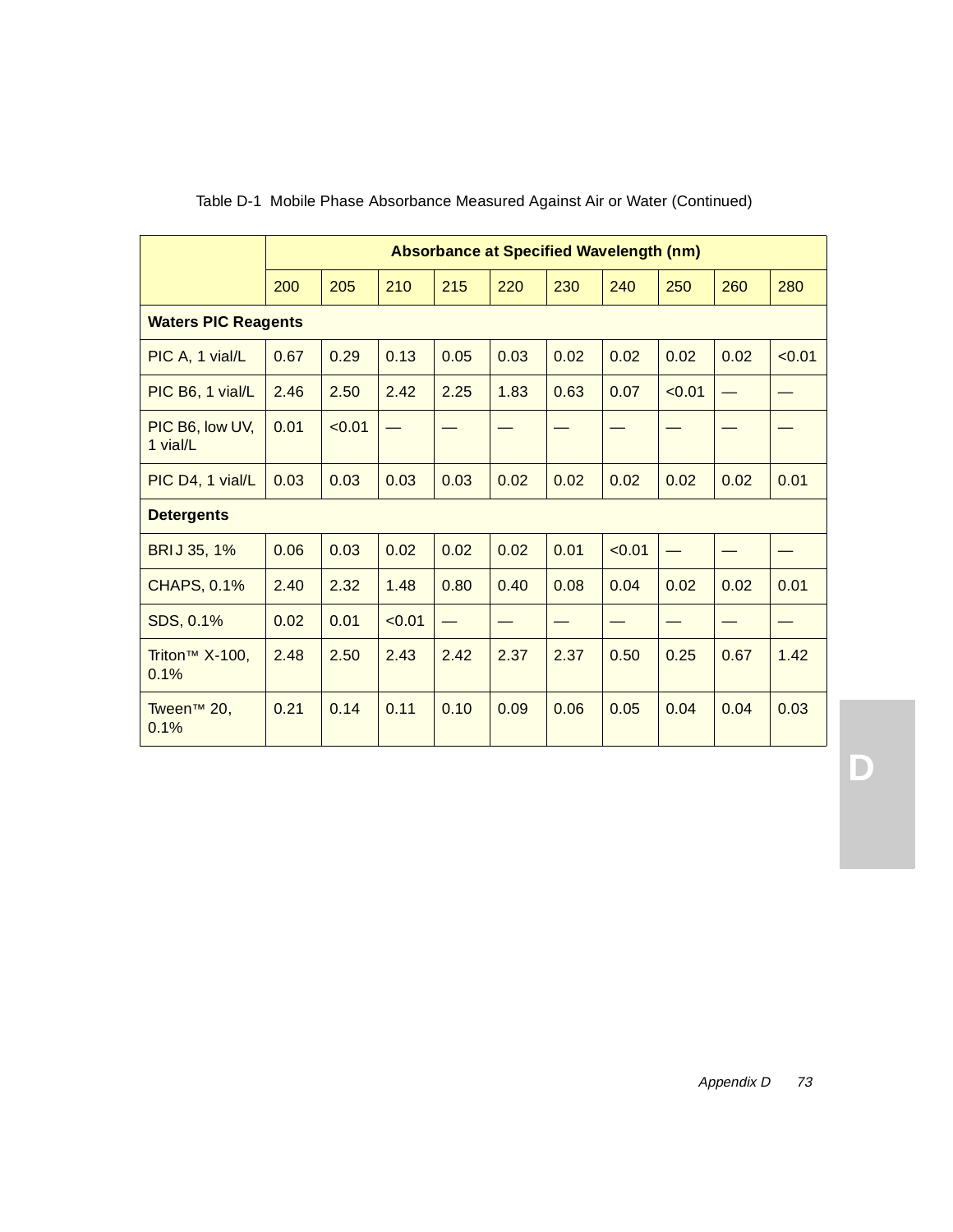#### **I D E X N**

# Index

# A

Absorbance maximum [61](#page-60-0) mobile phase [70](#page-69-0) photometric error [61](#page-60-0) solvent change effects [62](#page-61-0) Waters 996 calculations [50](#page-49-0), [52](#page-51-0) Acquisition Auto Exposure parameter [49](#page-48-0) Exposure Time parameter [49](#page-48-0) Address, setting [18](#page-17-0) Analog output specifications [19](#page-18-0), [21](#page-20-0) Aperture width [47](#page-46-0) Auto Exposure parameter [49](#page-48-0)

#### B

Beer's law  $\frac{50}{61}$  $\frac{50}{61}$  $\frac{50}{61}$  $\frac{50}{61}$  $\frac{50}{61}$ 

# $\boldsymbol{C}$

Calibration [31](#page-30-0) Claims, warranty [69](#page-68-0) Column, connecting [23](#page-22-0) Compression fittings [23](#page-22-0) **Connections** column [23](#page-22-0) events [22](#page-21-0) fluidic [23](#page-22-0) non-IEEE-488 [19](#page-18-0) rear panel [16](#page-15-0) terminal strip [22](#page-21-0) Contact closures [19](#page-18-0) Contacting Waters Technical Service [27](#page-26-0), [31](#page-30-0)

#### $\bm{D}$

Damage, warranty [69](#page-68-0) Dark current [51](#page-50-0) Data acquisition Auto Exposure parameter [49](#page-48-0) Exposure Time parameter [49](#page-48-0) Derived vectors [56](#page-55-0), 56 Diagnostics [30](#page-29-0) DIP switch, setting [18](#page-17-0)

#### E

Electrical connections [15](#page-14-0) **Events** connections [19](#page-18-0), [22](#page-21-0), [22](#page-21-0) electrical specifications [21](#page-20-0) terminal strip connections [20](#page-19-0) Exception to service warranty [67](#page-66-0) Exclusive remedy [66](#page-65-0) Exposure Time parameter [49](#page-48-0)

#### F

Fittings [23](#page-22-0), 23, 23 Flow cell access [35](#page-34-0) cleaning [37](#page-36-0) exploded view [37](#page-36-0) flushing [33](#page-32-0) maintenance [33](#page-32-0) removing [34](#page-33-0) Fluid connecting lines [23](#page-22-0) fittings [23](#page-22-0)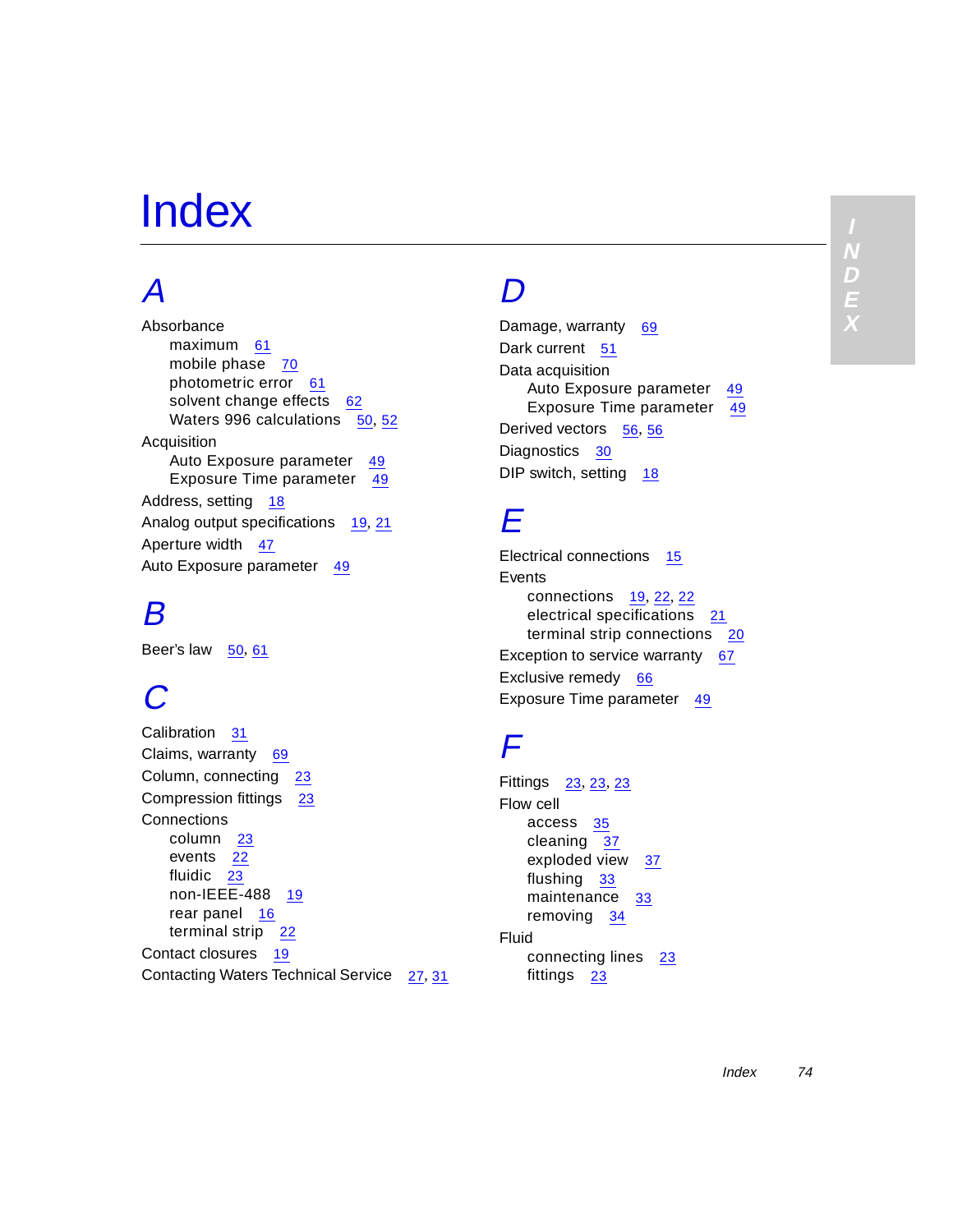Fuses IEC-rated [15](#page-14-0) maintenance [43](#page-42-0) replacement [43](#page-42-0)

## I

IEC-rated fuses [15](#page-14-0) IEEE-488 address, setting [18](#page-17-0) Inputs [19](#page-18-0), [21](#page-20-0), [22](#page-21-0), 22 **Installation** electrical [15](#page-14-0) fluidic [23](#page-22-0) site selection [14](#page-13-0), 14 Instrument method Auto Exposure parameter [49](#page-48-0) Exposure Time parameter [49](#page-48-0)

## L

Lamp hardware theory [45](#page-44-0) replacement [39](#page-38-0), [41](#page-40-0) replacement warranty [68](#page-67-0) usage indicator [39](#page-38-0) Liability [66](#page-65-0) Limited express warranty [65](#page-64-0)

#### M

Maintenance flow cell [33](#page-32-0) fuse [43](#page-42-0) lamp [39](#page-38-0) PDA detector [33](#page-32-0)-[43](#page-42-0) Match Angle, photometric error effects [61](#page-60-0) Maximum absorbance [61](#page-60-0) Millennium<sup>32</sup> Chromatography Manager, connections [16](#page-15-0)

Mobile phase absorbances [70](#page-69-0) wavelengths [70](#page-69-0)

### N

Network address [18](#page-17-0) Noise effects [60](#page-59-0) Nonidealities [60](#page-59-0) Non-IEEE-488 connections [19](#page-18-0)

#### $\boldsymbol{O}$

Outputs [19](#page-18-0), [21](#page-20-0), [22](#page-21-0), 22

#### P

Parts, spare [64](#page-63-0) Photodiode array [47](#page-46-0) Photometric error [61](#page-60-0), 61 Power connections [15](#page-14-0) Purity Angle, photometric error effects [61](#page-60-0)

### R

Rear panel connections [16](#page-15-0) Reference spectrum [52](#page-51-0) Returns, warranty [69](#page-68-0)

### S

Service exceptions to warranty [67](#page-66-0) warranty [67](#page-66-0) Setting DIP switch [18](#page-17-0) IEEE-48[8 address](#page-22-0) [18](#page-17-0) Shipments [69](#page-68-0)